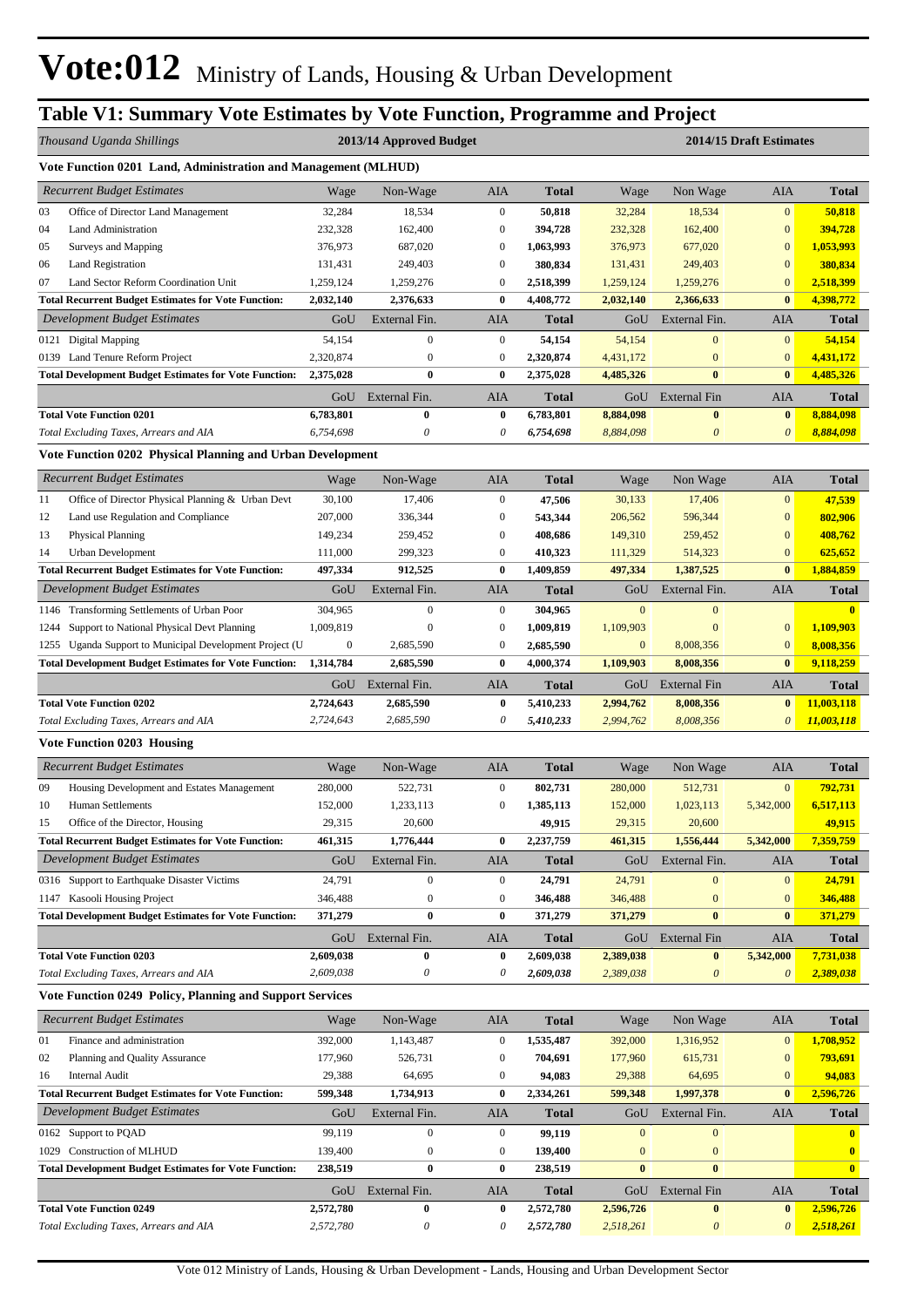| Table V1: Summary Vote Estimates by Vote Function, Programme and Project |            |                         |  |            |            |           |                         |              |  |  |
|--------------------------------------------------------------------------|------------|-------------------------|--|------------|------------|-----------|-------------------------|--------------|--|--|
| Thousand Uganda Shillings                                                |            | 2013/14 Approved Budget |  |            |            |           | 2014/15 Draft Estimates |              |  |  |
| Total Vote 012                                                           | 14,690,262 | 2.685.590               |  | 17.375.852 | 16,864,625 | 8,008,356 | 5.342,000               | 30.214.981   |  |  |
| Total Excluding Taxes, Arrears and AIA                                   | 14.661.160 | 2.685.590               |  | 17.346.750 | 16,786,160 | 8.008.356 |                         | 0 24.794.515 |  |  |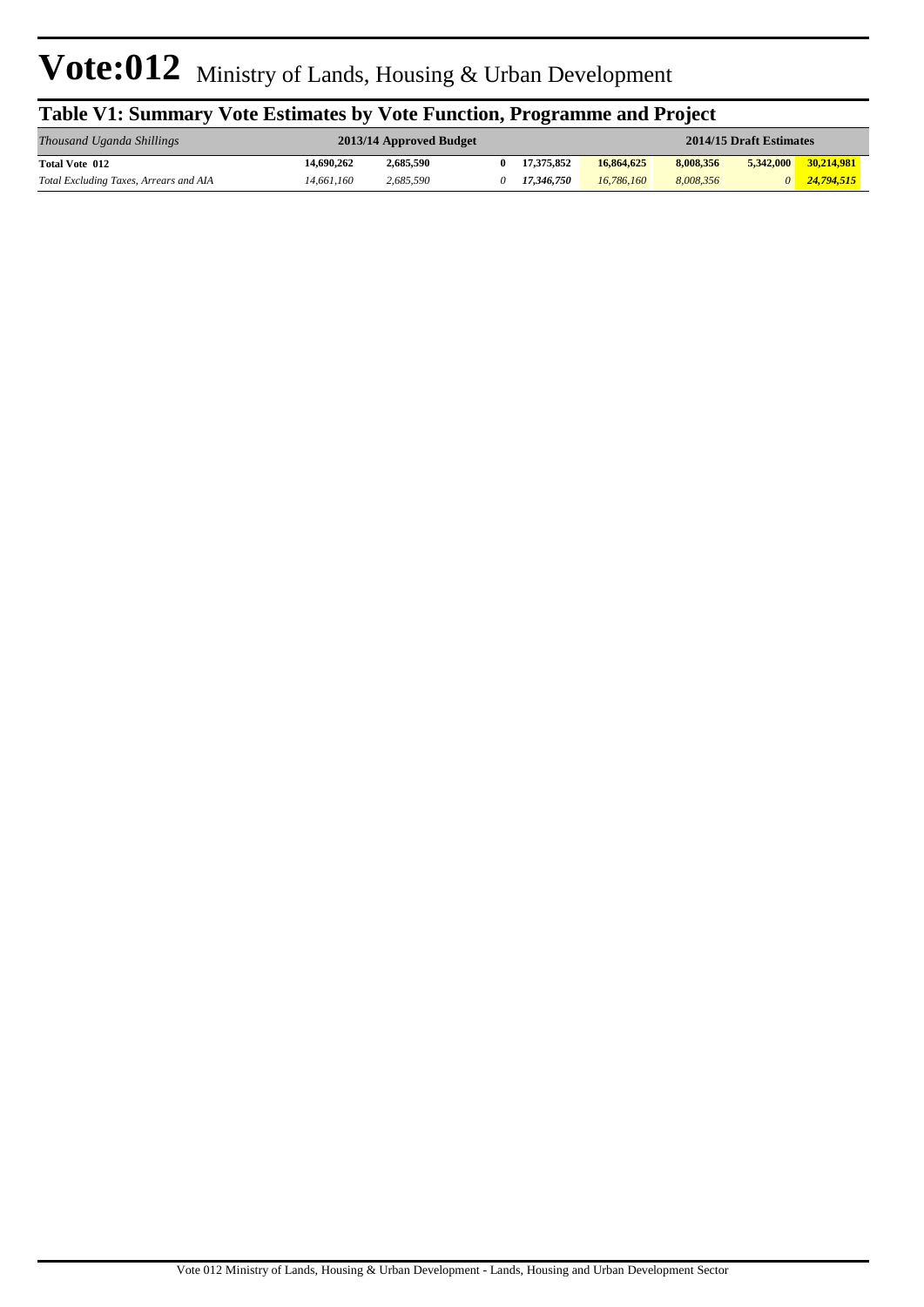## **Table V2: Summary Vote Estimates by Item**

| Thousand Uganda Shillings                                  |                  | 2013/14 Approved Budget |                  |              |                  |                       | 2014/15 Draft Estimates |              |
|------------------------------------------------------------|------------------|-------------------------|------------------|--------------|------------------|-----------------------|-------------------------|--------------|
|                                                            |                  | GoU External Fin.       | AIA              | <b>Total</b> |                  | GoU External Fin.     | AIA                     | <b>Total</b> |
| <b>Employees, Goods and Services (Outputs Provided)</b>    | 14,240,660       | 1,900,000               | 0                | 16,140,660   | 16,160,565       | 5,417,720             | 5,342,000               | 26,920,285   |
| 211101 General Staff Salaries                              | 3,195,579        | $\boldsymbol{0}$        | $\boldsymbol{0}$ | 3,195,579    | 3,365,600        | $\boldsymbol{0}$      | $\bf{0}$                | 3,365,600    |
| 211102 Contract Staff Salaries (Incl. Casuals, Temporary)  | 788,168          | $\mathbf{0}$            | $\boldsymbol{0}$ | 788,168      | 627,442          | 1,670,000             | $\mathbf{0}$            | 2,297,442    |
| 211103 Allowances                                          | 893,716          | 261,000                 | $\boldsymbol{0}$ | 1,154,716    | 958,390          | $\mathbf{0}$          | $\mathbf{0}$            | 958,390      |
| 212101 Social Security Contributions                       | 65,410           | $\mathbf{0}$            | $\boldsymbol{0}$ | 65,410       | 76,170           | $\mathbf{0}$          | $\mathbf{0}$            | 76,170       |
| 212201 Social Security Contributions                       | 8,000            | $\mathbf{0}$            | $\boldsymbol{0}$ | 8,000        | 8,000            | $\boldsymbol{0}$      | $\mathbf{0}$            | 8,000        |
| 213001 Medical expenses (To employees)                     | 7,500            | $\bf{0}$                | $\boldsymbol{0}$ | 7,500        | 7,500            | $\mathbf{0}$          | $\mathbf{0}$            | 7,500        |
| 213002 Incapacity, death benefits and funeral expenses     | 40,000           | $\mathbf{0}$            | $\boldsymbol{0}$ | 40,000       | 40,000           | $\mathbf{0}$          | $\mathbf{0}$            | 40,000       |
| 221001 Advertising and Public Relations                    | 148,500          | 35,000                  | $\boldsymbol{0}$ | 183,500      | 103,000          | 25,000                | $\mathbf{0}$            | 128,000      |
| 221002 Workshops and Seminars                              | 1,088,156        | 120,000                 | $\boldsymbol{0}$ | 1,208,156    | 1,201,483        | 351,000               | $\mathbf{0}$            | 1,552,483    |
| 221003 Staff Training                                      | 300,292          | 120,000                 | $\boldsymbol{0}$ | 420,292      | 295,133          | 208,000               | $\bf{0}$                | 503,133      |
| 221005 Hire of Venue (chairs, projector, etc)              | 42,000           | 65,000                  | $\mathbf{0}$     | 107,000      | 22,400           | $\bf{0}$              | $\mathbf{0}$            | 22,400       |
| 221007 Books, Periodicals & Newspapers                     | 93,330           | $\mathbf{0}$            | $\boldsymbol{0}$ | 93,330       | 83,164           | 4,000                 | $\mathbf{0}$            | 87,164       |
| 221008 Computer supplies and Information Technology (IT)   | 194,100          | 10,000                  | $\boldsymbol{0}$ | 204,100      | 194,600          | 4,000                 | $\mathbf{0}$            | 198,600      |
| 221009 Welfare and Entertainment                           | 307,611          | 66,000                  | $\boldsymbol{0}$ | 373,611      | 315,460          | 4,000                 | $\mathbf{0}$            | 319,460      |
| 221011 Printing, Stationery, Photocopying and Binding      | 806,798          | 210,000                 | $\boldsymbol{0}$ | 1,016,798    | 1,208,637        | 25,300                | $\bf{0}$                | 1,233,937    |
| 221012 Small Office Equipment                              | 33,948           | $\boldsymbol{0}$        | $\boldsymbol{0}$ | 33,948       | 33,948           | $\boldsymbol{0}$      | $\mathbf{0}$            | 33,948       |
| 221014 Bank Charges and other Bank related costs           | $\overline{0}$   | $\mathbf{0}$            |                  | $\bf{0}$     | $\boldsymbol{0}$ | 500                   | $\bf{0}$                | 500          |
| 221016 IFMS Recurrent costs                                | 46,000           | $\boldsymbol{0}$        | $\boldsymbol{0}$ | 46,000       | 46,000           | $\mathbf{0}$          | $\mathbf{0}$            | 46,000       |
| 221017 Subscriptions                                       | 70,600           | $\boldsymbol{0}$        | $\boldsymbol{0}$ | 70,600       | 210,000          | $\mathbf{0}$          | 5,342,000               | 5,552,000    |
| 221020 IPPS Recurrent Costs                                | $\overline{0}$   | $\boldsymbol{0}$        |                  | $\bf{0}$     | 25,000           | $\overline{0}$        | $\mathbf{0}$            | 25,000       |
| 222001 Telecommunications                                  | 335,351          | $\mathbf{0}$            | $\boldsymbol{0}$ | 335,351      | 378,193          | $\overline{0}$        | $\mathbf{0}$            | 378,193      |
| 222002 Postage and Courier                                 | 21,060           | $\mathbf{0}$            | $\boldsymbol{0}$ | 21,060       | 21,000           | $\mathbf{0}$          | $\mathbf{0}$            | 21,000       |
| 222003 Information and communications technology (ICT)     | 67,493           | $\mathbf{0}$            | $\boldsymbol{0}$ | 67,493       | 204,570          | 15,000                | $\mathbf{0}$            | 219,570      |
| 223001 Property Expenses                                   | 163,500          | $\boldsymbol{0}$        | $\boldsymbol{0}$ | 163,500      | 359,500          | $\mathbf{0}$          | $\mathbf{0}$            | 359,500      |
| 223003 Rent – (Produced Assets) to private entities        | $\mathbf{0}$     | $\boldsymbol{0}$        |                  | $\bf{0}$     | $\boldsymbol{0}$ | 250,000               | $\mathbf{0}$            | 250,000      |
| 223004 Guard and Security services                         | 125,000          | $\boldsymbol{0}$        | $\boldsymbol{0}$ | 125,000      | 224,000          | $\mathbf{0}$          | $\mathbf{0}$            | 224,000      |
| 223005 Electricity                                         | 121,750          | $\boldsymbol{0}$        | $\boldsymbol{0}$ | 121,750      | 265,000          | 20,000                | $\mathbf{0}$            | 285,000      |
| 223006 Water                                               | 42,875           | $\mathbf{0}$            | $\mathbf{0}$     | 42,875       | 152,000          | $\mathbf{0}$          | $\mathbf{0}$            | 152,000      |
| 224002 General Supply of Goods and Services                | 235,792          | 200,000                 | $\boldsymbol{0}$ | 435,792      | $\boldsymbol{0}$ | $\mathbf{0}$          |                         | $\mathbf{0}$ |
| 225001 Consultancy Services- Short term                    | 790,312          | 306,500                 | $\boldsymbol{0}$ | 1,096,812    | 763,000          | 1,140,920             | $\mathbf{0}$            | 1,903,920    |
| 225002 Consultancy Services-Long-term                      | 297,800          | $\mathbf{0}$            | $\boldsymbol{0}$ | 297,800      | 500,000          | $\mathbf{0}$          | $\mathbf{0}$            | 500,000      |
| 225003 Taxes on (Professional) Services                    | 11,000           | $\mathbf{0}$            | $\boldsymbol{0}$ | 11,000       | $\boldsymbol{0}$ | $\mathbf{0}$          |                         | $\mathbf{0}$ |
| 226001 Insurances                                          | $\mathbf{0}$     | $\boldsymbol{0}$        |                  | $\bf{0}$     | $\boldsymbol{0}$ | 140,000               | $\mathbf{0}$            | 140,000      |
| 227001 Travel inland                                       | 1,662,843        | 192,500                 | $\boldsymbol{0}$ | 1,855,343    | 1,808,351        | 900,000               | $\boldsymbol{0}$        | 2,708,351    |
| 227002 Travel abroad                                       | 294,473          | $\mathbf{0}$            | $\boldsymbol{0}$ | 294,473      | 232,758          | 300,000               | $\mathbf{0}$            | 532,758      |
| 227004 Fuel, Lubricants and Oils                           | 1,251,959        | 219,000                 | $\boldsymbol{0}$ | 1,470,959    | 1,314,634        | 260,000               | $\mathbf{0}$            | 1,574,634    |
| 228001 Maintenance - Civil                                 | 82,048           | $\mathbf{0}$            | $\boldsymbol{0}$ | 82,048       | 203,480          | $\boldsymbol{0}$      | $\bf{0}$                | 203,480      |
| 228002 Maintenance - Vehicles                              | 411,972          | 95,000                  | $\boldsymbol{0}$ | 506,972      | 510,797          | 100,000               | $\mathbf{0}$            | 610,797      |
| 228003 Maintenance - Machinery, Equipment & Furniture      | 164,724          | $\boldsymbol{0}$        | $\boldsymbol{0}$ | 164,724      | 212,355          | $\boldsymbol{0}$      | $\mathbf{0}$            | 212,355      |
| 282101 Donations                                           | $\mathbf{0}$     | $\mathbf{0}$            |                  | $\bf{0}$     | 189,000          | $\mathbf{0}$          | $\mathbf{0}$            | 189,000      |
| 321423 Conditional transfers to feeder roads maintenance w | 31,000           | $\mathbf{0}$            | $\boldsymbol{0}$ | 31,000       | $\mathbf{0}$     | $\mathbf{0}$          |                         | $\mathbf{0}$ |
| <b>Investment</b> (Capital Purchases)                      | 449,602          | 785,590                 | 0                | 1,235,192    | 625,595          | 2,590,636             | $\boldsymbol{\theta}$   | 3,216,230    |
| 231004 Transport equipment                                 | $\boldsymbol{0}$ | 785,590                 | 0                | 785,590      | $\mathbf{0}$     | $\boldsymbol{0}$      |                         | $\bf{0}$     |
| 231005 Machinery and equipment                             | 287,500          | $\boldsymbol{0}$        | 0                | 287,500      | 379,595          | 1,500,000             | $\bf{0}$                | 1,879,595    |
| 231006 Furniture and fittings (Depreciation)               | 133,000          | $\boldsymbol{0}$        | 0                | 133,000      | 246,000          | 1,090,636             | $\mathbf{0}$            | 1,336,636    |
| 312206 Gross Tax                                           | 29,102           | $\boldsymbol{0}$        | $\boldsymbol{0}$ | 29,102       | $\mathbf{0}$     | $\boldsymbol{0}$      |                         | $\bf{0}$     |
| <b>Arrears</b>                                             | 0                | 0                       |                  | 0            | 78,465           | $\boldsymbol{\theta}$ | $\boldsymbol{\theta}$   | 78,465       |
| 321612 Water arrears(Budgeting)                            | $\mathbf{0}$     | $\boldsymbol{0}$        |                  | $\bf{0}$     | 32,966           | $\mathbf{0}$          | $\mathbf{0}$            | 32,966       |
| 321614 Electricity arrears (Budgeting)                     | $\mathbf{0}$     | $\mathbf{0}$            |                  | 0            | 45,499           | $\boldsymbol{0}$      | $\mathbf{0}$            | 45,499       |
| <b>Grand Total Vote 012</b>                                | 14,690,262       | 2,685,590               | $\bf{0}$         | 17,375,852   | 16,864,625       | 8,008,356             | 5,342,000               | 30,214,981   |
| Total Excluding Taxes, Arrears and AIA                     | 14,661,160       | 2,685,590               | 0                | 17,346,750   | 16,786,160       | 8,008,356             | $\boldsymbol{\theta}$   | 24,794,515   |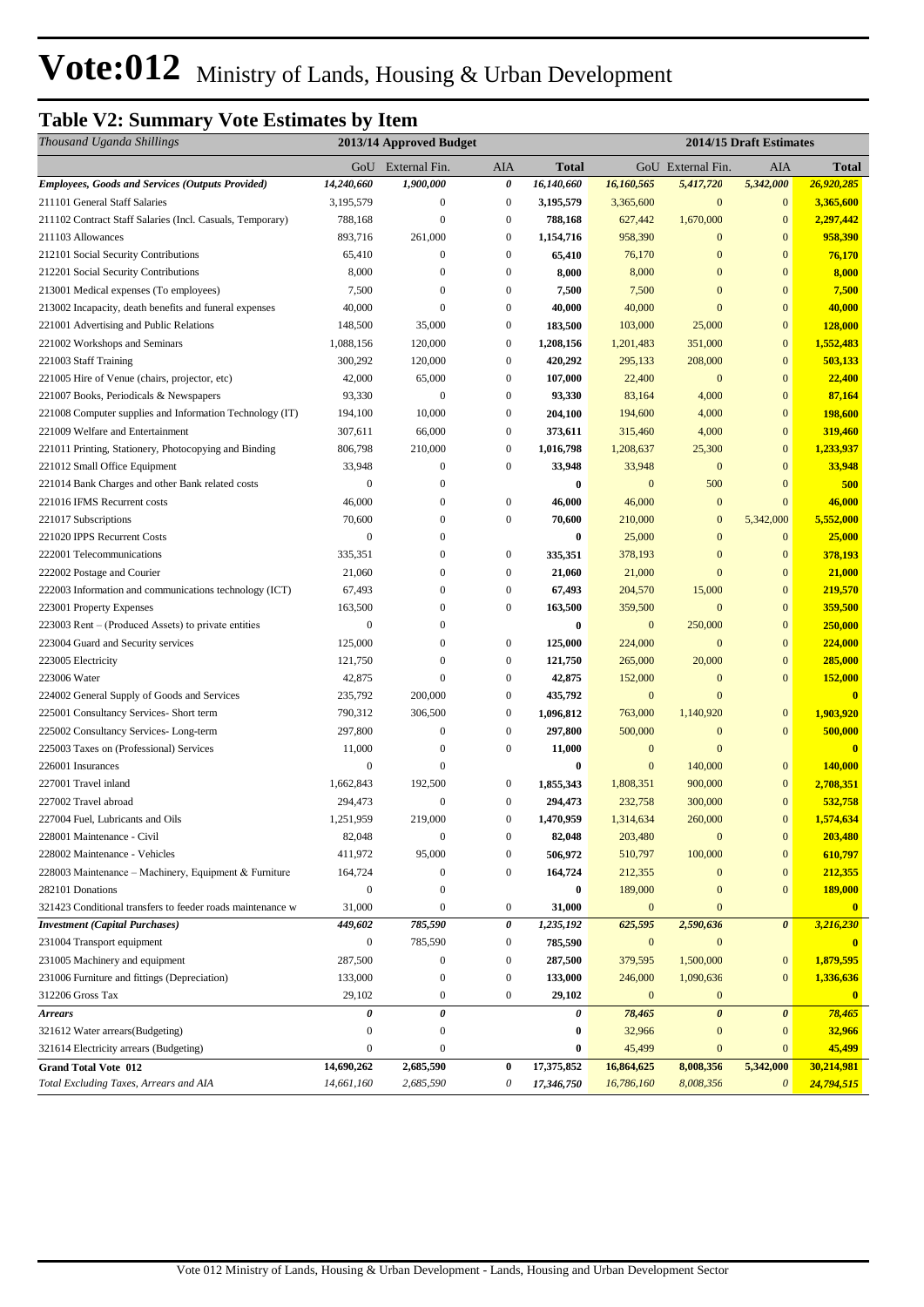## **Table V3: Detailed Estimates by Vote Function, Cost Centre, Output and Item**

#### *Vote Function 0201 Land, Administration and Management (MLHUD)*

#### *Recurrent Budget Estimates*

#### **Programme 03 Office of Director Land Management**

| Thousand Uganda Shillings                                |              | 2013/14 Approved Budget |              |              |                | 2014/15 Draft Estimates |                       |              |
|----------------------------------------------------------|--------------|-------------------------|--------------|--------------|----------------|-------------------------|-----------------------|--------------|
| <b>Outputs Provided</b>                                  | Wage         | Non-Wage                | AIA          | <b>Total</b> | Wage           | Non Wage                | <b>AIA</b>            | <b>Total</b> |
| Output:020101 Land Policy, Plans, Strategies and Reports |              |                         |              |              |                |                         |                       |              |
| 211101 General Staff Salaries                            | 32,284       | $\mathbf{0}$            | $\mathbf{0}$ | 32,284       | 32,284         | $\mathbf{0}$            | $\overline{0}$        | 32,284       |
| 211103 Allowances                                        | $\mathbf{0}$ | 1,842                   | $\mathbf{0}$ | 1,842        | $\overline{0}$ | 1,842                   | $\overline{0}$        | 1,842        |
| 221007 Books, Periodicals & Newspapers                   | $\Omega$     | 700                     | $\Omega$     | 700          | $\overline{0}$ | 700                     | $\overline{0}$        | 700          |
| 221008 Computer supplies and Information Tec             | $\mathbf{0}$ | 800                     | $\Omega$     | 800          | $\overline{0}$ | 800                     | $\overline{0}$        | 800          |
| Welfare and Entertainment<br>221009                      | $\Omega$     | 3,022                   | $\mathbf{0}$ | 3,022        | $\overline{0}$ | 3,022                   | $\overline{0}$        | 3,022        |
| 221011 Printing, Stationery, Photocopying and            | $\Omega$     | 200                     | $\Omega$     | 200          | $\Omega$       | 200                     | $\overline{0}$        | <b>200</b>   |
| 222001 Telecommunications                                | $\mathbf{0}$ | 500                     | $\Omega$     | 500          | $\overline{0}$ | 500                     | $\overline{0}$        | 500          |
| 227001 Travel inland                                     | $\mathbf{0}$ | 6,726                   | $\mathbf{0}$ | 6,726        | $\overline{0}$ | 6,726                   | $\overline{0}$        | 6,726        |
| 227004 Fuel. Lubricants and Oils                         | $\Omega$     | 4,744                   | $\Omega$     | 4,744        | $\Omega$       | 4,744                   | $\overline{0}$        | 4,744        |
| Total Cost of Output 020101:                             | 32,284       | 18,534                  | 0            | 50,818       | 32,284         | 18,534                  | $\boldsymbol{\theta}$ | 50,818       |
| <b>Total Cost of Outputs Provided</b>                    | 32,284       | 18,534                  | $\bf{0}$     | 50,818       | 32,284         | 18,534                  | $\mathbf{0}$          | 50,818       |
| <b>Total Programme 03</b>                                | 32,284       | 18,534                  | $\mathbf{0}$ | 50,818       | 32,284         | 18,534                  | $\bf{0}$              | 50,818       |
| Total Excluding Arrears and AIA                          | 32,284       | 18,534                  | 0            | 50,818       | 32,284         | 18,534                  | 0                     | 50,818       |

#### **Programme 04 Land Administration**

| Thousand Uganda Shillings                                   |          | 2013/14 Approved Budget |              |              |                | 2014/15 Draft Estimates |                |              |
|-------------------------------------------------------------|----------|-------------------------|--------------|--------------|----------------|-------------------------|----------------|--------------|
| <b>Outputs Provided</b>                                     | Wage     | Non-Wage                | <b>AIA</b>   | <b>Total</b> | Wage           | Non Wage                | <b>AIA</b>     | <b>Total</b> |
| Output:020103 Inspection and Valuation of Land and Property |          |                         |              |              |                |                         |                |              |
| 211101 General Staff Salaries                               | 232,328  | $\mathbf{0}$            | $\Omega$     | 232,328      | 232,328        | $\Omega$                | $\overline{0}$ | 232,328      |
| 211103 Allowances                                           | $\Omega$ | 26,400                  | $\Omega$     | 26,400       | $\overline{0}$ | 26,400                  | $\overline{0}$ | 26,400       |
| 221008 Computer supplies and Information Tec                | 0        | 5,000                   | $\Omega$     | 5,000        | $\overline{0}$ | 5,000                   | $\overline{0}$ | 5,000        |
| 221009 Welfare and Entertainment                            | 0        | 8,000                   | $\Omega$     | 8,000        | $\overline{0}$ | 8,000                   | $\overline{0}$ | 8,000        |
| 221011 Printing, Stationery, Photocopying and               | 0        | 21,688                  | $\mathbf{0}$ | 21,688       | $\mathbf{0}$   | 20,000                  | $\overline{0}$ | 20,000       |
| 221012 Small Office Equipment                               | 0        | 2,000                   | $\mathbf{0}$ | 2,000        | $\mathbf{0}$   | 2,000                   | $\overline{0}$ | 2,000        |
| 221017<br>Subscriptions                                     | 0        | 3,000                   | $\Omega$     | 3,000        | $\mathbf{0}$   | 3,000                   | $\overline{0}$ | 3,000        |
| Telecommunications<br>222001                                | 0        | 2,000                   | $\mathbf{0}$ | 2,000        | $\mathbf{0}$   | 2,000                   | $\overline{0}$ | 2,000        |
| 227001 Travel inland                                        | 0        | 57,312                  | $\Omega$     | 57,312       | $\overline{0}$ | 60,000                  | $\overline{0}$ | 60,000       |
| 227004 Fuel, Lubricants and Oils                            | 0        | 14,000                  | $\Omega$     | 14,000       | $\Omega$       | 18,000                  | $\Omega$       | 18,000       |
| 228002 Maintenance - Vehicles                               | 0        | 18,000                  | $\mathbf{0}$ | 18,000       | $\mathbf{0}$   | 13,000                  | $\overline{0}$ | 13,000       |
| 228003 Maintenance – Machinery, Equipment                   | 0        | 5,000                   | $\mathbf{0}$ | 5,000        | $\mathbf{0}$   | 5,000                   | $\overline{0}$ | 5,000        |
| Total Cost of Output 020103:                                | 232,328  | 162,400                 | 0            | 394,728      | 232,328        | 162,400                 | $\theta$       | 394,728      |
| <b>Total Cost of Outputs Provided</b>                       | 232,328  | 162,400                 | $\bf{0}$     | 394,728      | 232,328        | 162,400                 | $\bf{0}$       | 394,728      |
| <b>Total Programme 04</b>                                   | 232,328  | 162,400                 | $\bf{0}$     | 394,728      | 232,328        | 162,400                 | $\bf{0}$       | 394,728      |
| <b>Total Excluding Arrears and AIA</b>                      | 232,328  | 162,400                 | 0            | 394,728      | 232,328        | 162,400                 | 0              | 394,728      |

#### **Programme 05 Surveys and Mapping**

| Thousand Uganda Shillings                     |                  | 2013/14 Approved Budget |              |              |                |              | 2014/15 Draft Estimates |              |
|-----------------------------------------------|------------------|-------------------------|--------------|--------------|----------------|--------------|-------------------------|--------------|
| <b>Outputs Provided</b>                       | Wage             | Non-Wage                | AIA          | <b>Total</b> | Wage           | Non Wage     | AIA                     | <b>Total</b> |
| Output:020104 Surveys and Mapping             |                  |                         |              |              |                |              |                         |              |
| 211101 General Staff Salaries                 | 376,973          | $\mathbf{0}$            | $\mathbf{0}$ | 376,973      | 376,973        | $\mathbf{0}$ | $\overline{0}$          | 376,973      |
| 211103 Allowances                             | $\mathbf{0}$     | 55,000                  | $\mathbf{0}$ | 55,000       | $\overline{0}$ | 55,000       | $\overline{0}$          | 55,000       |
| 213001 Medical expenses (To employees)        | $\mathbf{0}$     | 5,000                   | $\mathbf{0}$ | 5,000        | $\overline{0}$ | 5,000        | $\overline{0}$          | 5,000        |
| 221001 Advertising and Public Relations       | $\mathbf{0}$     | 16,000                  | $\mathbf{0}$ | 16,000       | $\overline{0}$ | 5,000        | $\overline{0}$          | 5,000        |
| 221002 Workshops and Seminars                 | $\boldsymbol{0}$ | 22,400                  | $\mathbf{0}$ | 22,400       | $\overline{0}$ | 22,400       | $\overline{0}$          | 22,400       |
| 221007 Books, Periodicals & Newspapers        | $\mathbf{0}$     | 8,000                   | $\mathbf{0}$ | 8,000        | $\overline{0}$ | 13,000       | $\overline{0}$          | 13,000       |
| 221008 Computer supplies and Information Tec  | $\mathbf{0}$     | 50,000                  | 0            | 50,000       | $\overline{0}$ | 45,000       | $\overline{0}$          | 45,000       |
| 221009 Welfare and Entertainment              | $\mathbf{0}$     | 10,000                  | $\mathbf{0}$ | 10,000       | $\overline{0}$ | 20,000       | $\overline{0}$          | 20,000       |
| 221011 Printing, Stationery, Photocopying and | $\mathbf{0}$     | 27,000                  | $\mathbf{0}$ | 27,000       | $\overline{0}$ | 27,000       | $\overline{0}$          | 27,000       |
| 221012 Small Office Equipment                 | $\boldsymbol{0}$ | 5,000                   | $\mathbf{0}$ | 5,000        | $\overline{0}$ | 5,000        | $\overline{0}$          | 5,000        |
| 221017 Subscriptions                          | $\mathbf{0}$     | 10,000                  | $\mathbf{0}$ | 10,000       | $\overline{0}$ | 10,000       | $\overline{0}$          | 10,000       |
| 222001 Telecommunications                     | $\mathbf{0}$     | 5,000                   | $\mathbf{0}$ | 5,000        | $\overline{0}$ | 5,000        | $\overline{0}$          | 5,000        |
| 222002 Postage and Courier                    | $\mathbf{0}$     | 5,000                   | $\mathbf{0}$ | 5,000        | $\overline{0}$ | 5,000        | $\overline{0}$          | 5,000        |
| 227001 Travel inland                          | $\mathbf{0}$     | 209,813                 | $\mathbf{0}$ | 209,813      | $\overline{0}$ | 199,813      | $\overline{0}$          | 199,813      |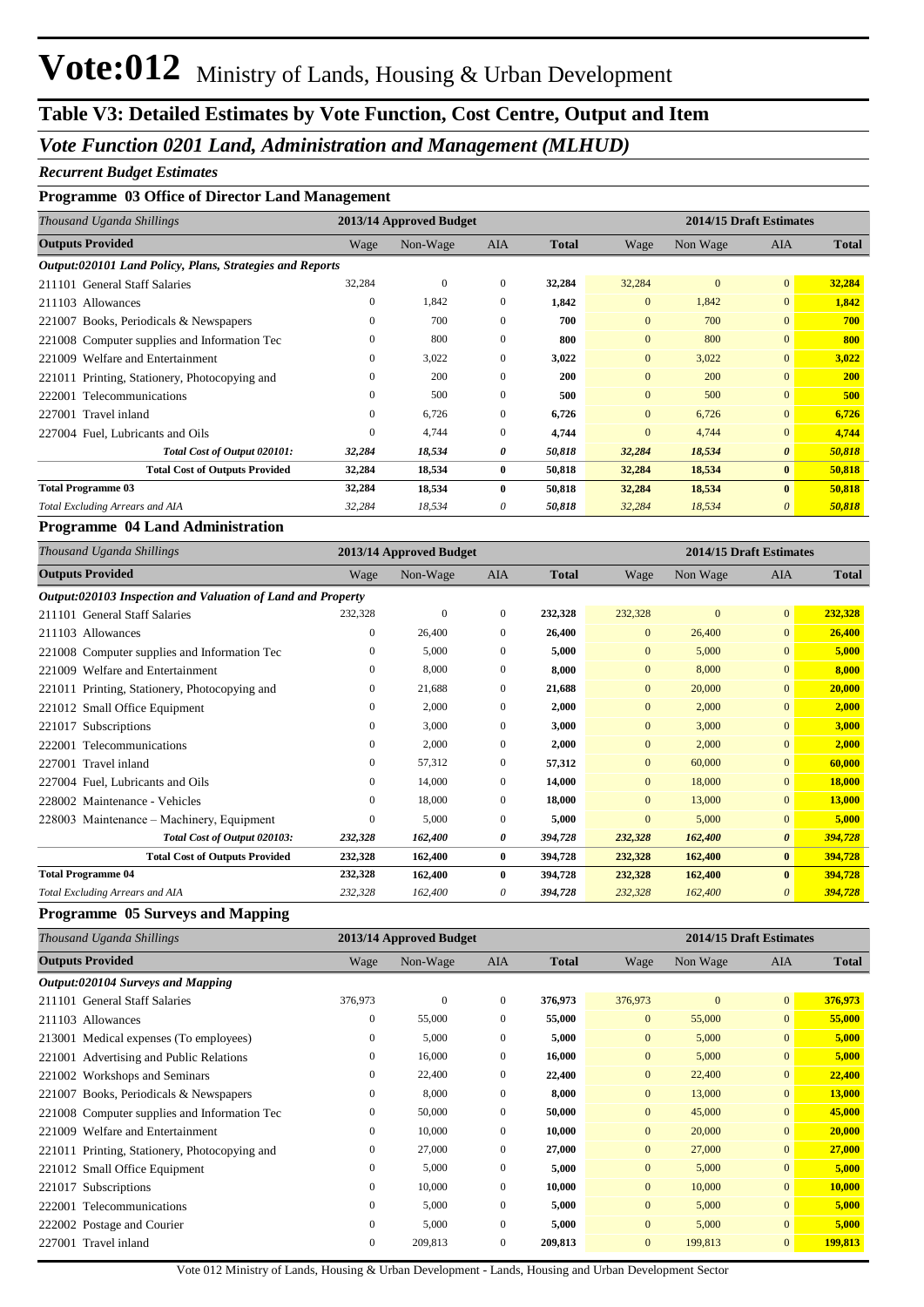## **Table V3: Detailed Estimates by Vote Function, Cost Centre, Output and Item**

## *Vote Function 0201 Land, Administration and Management (MLHUD)*

#### **Programme 05 Surveys and Mapping**

| Thousand Uganda Shillings                 |         | 2013/14 Approved Budget |                |              | 2014/15 Draft Estimates |          |                |              |
|-------------------------------------------|---------|-------------------------|----------------|--------------|-------------------------|----------|----------------|--------------|
| <b>Outputs Provided</b>                   | Wage    | Non-Wage                | <b>AIA</b>     | <b>Total</b> | Wage                    | Non Wage | <b>AIA</b>     | <b>Total</b> |
| 227002 Travel abroad                      | 0       | 57,600                  | $\overline{0}$ | 57,600       | $\mathbf{0}$            | 57,600   | $\overline{0}$ | 57,600       |
| 227004 Fuel, Lubricants and Oils          | 0       | 90,000                  | $\mathbf{0}$   | 90.000       | $\overline{0}$          | 111,000  | $\overline{0}$ | 111.000      |
| Maintenance - Civil<br>228001             | 0       | 20,000                  | $\mathbf{0}$   | 20,000       | $\overline{0}$          | 20,000   | $\overline{0}$ | 20,000       |
| 228002 Maintenance - Vehicles             | 0       | 41,207                  | $\mathbf{0}$   | 41,207       | $\overline{0}$          | 41,207   | $\overline{0}$ | 41,207       |
| 228003 Maintenance – Machinery, Equipment | 0       | 50,000                  | $\mathbf{0}$   | 50,000       | $\mathbf{0}$            | 30,000   | $\overline{0}$ | 30,000       |
| Total Cost of Output 020104:              | 376,973 | 687,020                 | 0              | 1,063,993    | 376,973                 | 677,020  | $\theta$       | 1,053,993    |
| <b>Total Cost of Outputs Provided</b>     | 376,973 | 687,020                 | $\bf{0}$       | 1,063,993    | 376,973                 | 677,020  | $\bf{0}$       | 1,053,993    |
| <b>Total Programme 05</b>                 | 376,973 | 687.020                 | $\bf{0}$       | 1,063,993    | 376,973                 | 677,020  | $\mathbf{0}$   | 1,053,993    |
| Total Excluding Arrears and AIA           | 376,973 | 687.020                 | $\theta$       | 1,063,993    | 376,973                 | 677,020  | $\theta$       | 1,053,993    |

#### **Programme 06 Land Registration**

| Thousand Uganda Shillings                      |              | 2013/14 Approved Budget |              |              |                | 2014/15 Draft Estimates |                       |              |
|------------------------------------------------|--------------|-------------------------|--------------|--------------|----------------|-------------------------|-----------------------|--------------|
| <b>Outputs Provided</b>                        | Wage         | Non-Wage                | <b>AIA</b>   | <b>Total</b> | Wage           | Non Wage                | <b>AIA</b>            | <b>Total</b> |
| Output:020102 Land Registration                |              |                         |              |              |                |                         |                       |              |
| 211101 General Staff Salaries                  | 131,431      | $\mathbf{0}$            | $\mathbf{0}$ | 131,431      | 131,431        | $\overline{0}$          | $\overline{0}$        | 131,431      |
| 211103 Allowances                              | $\mathbf{0}$ | 7.950                   | $\Omega$     | 7,950        | $\overline{0}$ | 27,404                  | $\overline{0}$        | 27,404       |
| 221002 Workshops and Seminars                  | $\mathbf{0}$ | 20,000                  | $\mathbf{0}$ | 20,000       | $\mathbf{0}$   | 20,000                  | $\overline{0}$        | 20,000       |
| <b>Staff Training</b><br>221003                | $\mathbf{0}$ | 6,000                   | $\mathbf{0}$ | 6,000        | $\overline{0}$ | 6,000                   | $\overline{0}$        | 6,000        |
| Books, Periodicals & Newspapers<br>221007      | 0            | 3,408                   | $\mathbf{0}$ | 3,408        | $\overline{0}$ | 3,408                   | $\overline{0}$        | 3,408        |
| 221008 Computer supplies and Information Tec   | $\mathbf{0}$ | 5,200                   | $\Omega$     | 5,200        | $\Omega$       | 5,200                   | $\overline{0}$        | 5,200        |
| Welfare and Entertainment<br>221009            | $\mathbf{0}$ | 6,800                   | $\mathbf{0}$ | 6,800        | $\overline{0}$ | 6,800                   | $\overline{0}$        | 6,800        |
| 221011 Printing, Stationery, Photocopying and  | $\mathbf{0}$ | 131,431                 | $\mathbf{0}$ | 131,431      | $\overline{0}$ | 131,431                 | $\overline{0}$        | 131,431      |
| Telecommunications<br>222001                   | $\mathbf{0}$ | 6,000                   | $\mathbf{0}$ | 6.000        | $\overline{0}$ | 6,000                   | $\overline{0}$        | 6,000        |
| 222002 Postage and Courier                     | $\mathbf{0}$ | 7,200                   | $\mathbf{0}$ | 7,200        | $\overline{0}$ | 7,200                   | $\overline{0}$        | 7,200        |
| General Supply of Goods and Services<br>224002 | $\mathbf{0}$ | 19,454                  | $\mathbf{0}$ | 19,454       | $\mathbf{0}$   | $\overline{0}$          | $\overline{0}$        | $\mathbf{0}$ |
| 227001 Travel inland                           | $\mathbf{0}$ | 14,360                  | $\mathbf{0}$ | 14,360       | $\overline{0}$ | 14,360                  | $\overline{0}$        | 14,360       |
| 227004 Fuel, Lubricants and Oils               | $\mathbf{0}$ | 12,000                  | $\mathbf{0}$ | 12,000       | $\Omega$       | 12,000                  | $\overline{0}$        | 12,000       |
| 228002 Maintenance - Vehicles                  | $\mathbf{0}$ | 9.600                   | $\mathbf{0}$ | 9,600        | $\overline{0}$ | 9,600                   | $\overline{0}$        | 9,600        |
| Total Cost of Output 020102:                   | 131,431      | 249,403                 | 0            | 380,834      | 131,431        | 249,403                 | $\boldsymbol{\theta}$ | 380,834      |
| <b>Total Cost of Outputs Provided</b>          | 131,431      | 249,403                 | $\bf{0}$     | 380,834      | 131,431        | 249,403                 | $\bf{0}$              | 380,834      |
| <b>Total Programme 06</b>                      | 131,431      | 249,403                 | $\bf{0}$     | 380,834      | 131,431        | 249,403                 | $\bf{0}$              | 380,834      |
| Total Excluding Arrears and AIA                | 131,431      | 249,403                 | 0            | 380,834      | 131,431        | 249,403                 | 0                     | 380,834      |

#### **Programme 07 Land Sector Reform Coordination Unit**

| Thousand Uganda Shillings                                |              | 2014/15 Draft Estimates<br>2013/14 Approved Budget |                |              |                |                |                       |              |
|----------------------------------------------------------|--------------|----------------------------------------------------|----------------|--------------|----------------|----------------|-----------------------|--------------|
| <b>Outputs Provided</b>                                  | Wage         | Non-Wage                                           | <b>AIA</b>     | <b>Total</b> | Wage           | Non Wage       | <b>AIA</b>            | <b>Total</b> |
| Output:020101 Land Policy, Plans, Strategies and Reports |              |                                                    |                |              |                |                |                       |              |
| 211101 General Staff Salaries                            | 83,000       | $\theta$                                           | $\overline{0}$ | 83,000       | 83,000         | $\mathbf{0}$   | $\mathbf{0}$          | 83,000       |
| 211103 Allowances                                        | $\mathbf{0}$ | 66,552                                             | $\mathbf{0}$   | 66,552       | $\mathbf{0}$   | 66,552         | $\mathbf{0}$          | 66,552       |
| 221002 Workshops and Seminars                            | $\mathbf{0}$ | 178,400                                            | $\mathbf{0}$   | 178,400      | $\mathbf{0}$   | 158,400        | $\mathbf{0}$          | 158,400      |
| 221003 Staff Training                                    | $\bf{0}$     | 30,000                                             | $\mathbf{0}$   | 30,000       | $\mathbf{0}$   | 30,000         | $\mathbf{0}$          | 30,000       |
| 221007 Books, Periodicals & Newspapers                   | $\mathbf{0}$ | 24,000                                             | $\mathbf{0}$   | 24,000       | $\overline{0}$ | 15,000         | $\mathbf{0}$          | 15,000       |
| 221008 Computer supplies and Information Tec             | $\mathbf{0}$ | 5,000                                              | $\Omega$       | 5,000        | $\Omega$       | 15,000         | $\Omega$              | 15,000       |
| Welfare and Entertainment<br>221009                      | $\mathbf{0}$ | 12,000                                             | $\overline{0}$ | 12,000       | $\overline{0}$ | 12,000         | $\Omega$              | 12,000       |
| 221011 Printing, Stationery, Photocopying and            | $\mathbf{0}$ | 64,801                                             | $\overline{0}$ | 64,801       | $\mathbf{0}$   | 84,801         | $\mathbf{0}$          | 84,801       |
| 221012 Small Office Equipment                            | $\mathbf{0}$ | 1,200                                              | $\mathbf{0}$   | 1,200        | $\overline{0}$ | 5,200          | $\mathbf{0}$          | 5,200        |
| 222001 Telecommunications                                | $\mathbf{0}$ | 20,000                                             | $\overline{0}$ | 20,000       | $\mathbf{0}$   | 20,000         | $\mathbf{0}$          | 20,000       |
| 222002 Postage and Courier                               | $\mathbf{0}$ | 3,000                                              | $\mathbf{0}$   | 3,000        | $\mathbf{0}$   | 3,000          | $\mathbf{0}$          | 3,000        |
| Travel inland<br>227001                                  | $\mathbf{0}$ | 82,500                                             | $\mathbf{0}$   | 82,500       | $\mathbf{0}$   | 82,500         | $\mathbf{0}$          | 82,500       |
| 227004 Fuel, Lubricants and Oils                         | $\mathbf{0}$ | 57,400                                             | $\Omega$       | 57,400       | $\Omega$       | 57,400         | $\Omega$              | 57,400       |
| 228002 Maintenance - Vehicles                            | $\Omega$     | 15,000                                             | $\overline{0}$ | 15,000       | $\Omega$       | 10,000         | $\mathbf{0}$          | 10,000       |
| Total Cost of Output 020101:                             | 83,000       | 559,853                                            | 0              | 642,853      | 83,000         | 559,853        | $\boldsymbol{\theta}$ | 642,853      |
| <b>Output:020106 Land Information Management</b>         |              |                                                    |                |              |                |                |                       |              |
| 211101 General Staff Salaries                            | 955,566      | $\Omega$                                           | $\Omega$       | 955,566      | 955,547        | $\mathbf{0}$   | $\overline{0}$        | 955,547      |
| 211102 Contract Staff Salaries (Incl. Casuals, T         | 220,558      | $\mathbf{0}$                                       | $\Omega$       | 220,558      | 220,577        | $\overline{0}$ | $\mathbf{0}$          | 220,577      |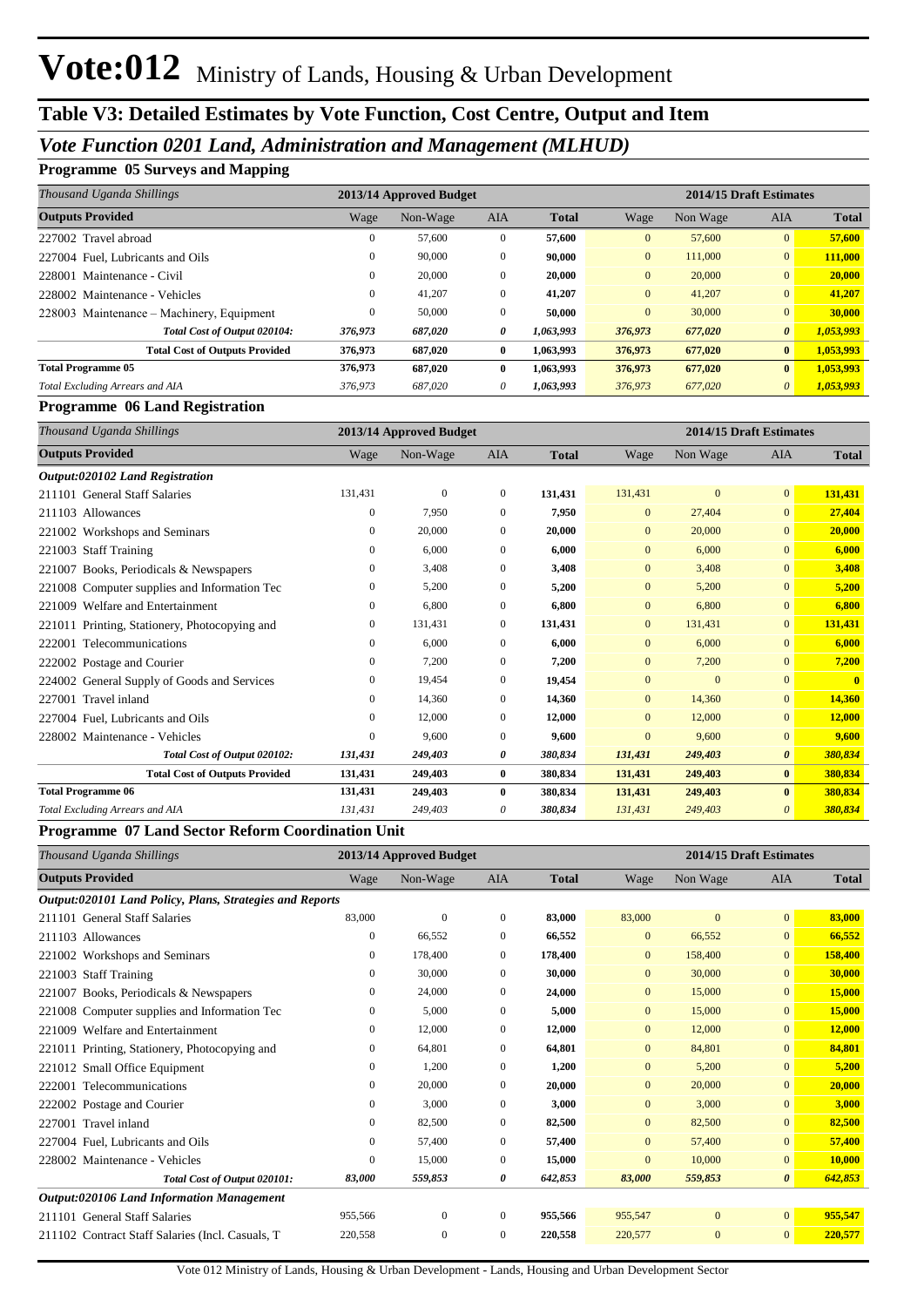## **Table V3: Detailed Estimates by Vote Function, Cost Centre, Output and Item**

## *Vote Function 0201 Land, Administration and Management (MLHUD)*

**Programme 07 Land Sector Reform Coordination Unit**

| Thousand Uganda Shillings                        |              | 2013/14 Approved Budget |                |              |                | 2014/15 Draft Estimates |                       |              |
|--------------------------------------------------|--------------|-------------------------|----------------|--------------|----------------|-------------------------|-----------------------|--------------|
| <b>Outputs Provided</b>                          | Wage         | Non-Wage                | <b>AIA</b>     | <b>Total</b> | Wage           | Non Wage                | <b>AIA</b>            | <b>Total</b> |
| 212101 Social Security Contributions             | $\mathbf{0}$ | 36,600                  | $\overline{0}$ | 36,600       | $\overline{0}$ | 36,600                  | $\Omega$              | 36,600       |
| Welfare and Entertainment<br>221009              | $\mathbf{0}$ | 56,000                  | $\mathbf{0}$   | 56,000       | $\overline{0}$ | 56,000                  | $\mathbf{0}$          | 56,000       |
| 221011 Printing, Stationery, Photocopying and    | 0            | 73,125                  | $\mathbf{0}$   | 73,125       | $\mathbf{0}$   | 73,125                  | $\mathbf{0}$          | 73,125       |
| 222001<br>Telecommunications                     | $\mathbf{0}$ | 42,000                  | $\mathbf{0}$   | 42,000       | $\mathbf{0}$   | 42,000                  | $\mathbf{0}$          | 42,000       |
| Information and communications techn<br>222003   | $\mathbf{0}$ | 51,043                  | $\mathbf{0}$   | 51,043       | $\mathbf{0}$   | 51,043                  | $\mathbf{0}$          | 51,043       |
| 223001 Property Expenses                         | $\mathbf{0}$ | 43,500                  | $\mathbf{0}$   | 43,500       | $\overline{0}$ | 43,500                  | $\mathbf{0}$          | 43.500       |
| 223004 Guard and Security services               | $\mathbf{0}$ | 45,000                  | $\Omega$       | 45,000       | $\Omega$       | 45,000                  | $\Omega$              | 45,000       |
| 223005 Electricity                               | $\Omega$     | 61,750                  | $\mathbf{0}$   | 61,750       | $\mathbf{0}$   | 61,750                  | $\mathbf{0}$          | 61,750       |
| 223006 Water                                     | $\mathbf{0}$ | 7,875                   | $\mathbf{0}$   | 7,875        | $\overline{0}$ | 7.875                   | $\Omega$              | 7,875        |
| <b>Consultancy Services-Short term</b><br>225001 | $\mathbf{0}$ | 25,000                  | $\Omega$       | 25,000       | $\overline{0}$ | 25,000                  | $\mathbf{0}$          | 25,000       |
| 227001 Travel inland                             | $\mathbf{0}$ | 50,000                  | $\mathbf{0}$   | 50,000       | $\overline{0}$ | 50,000                  | $\Omega$              | 50,000       |
| 227004 Fuel. Lubricants and Oils                 | $\mathbf{0}$ | 65,000                  | $\mathbf{0}$   | 65,000       | $\overline{0}$ | 65,000                  | $\Omega$              | 65,000       |
| 228001<br>Maintenance - Civil                    | $\mathbf{0}$ | 35,000                  | $\mathbf{0}$   | 35,000       | $\overline{0}$ | 35,000                  | $\mathbf{0}$          | 35,000       |
| 228002 Maintenance - Vehicles                    | $\Omega$     | 52,500                  | $\Omega$       | 52,500       | $\Omega$       | 52,500                  | $\Omega$              | 52,500       |
| 228003 Maintenance – Machinery, Equipment        | $\Omega$     | 55,030                  | $\overline{0}$ | 55,030       | $\mathbf{0}$   | 55,030                  | $\mathbf{0}$          | 55,030       |
| Total Cost of Output 020106:                     | 1,176,124    | 699,423                 | 0              | 1,875,546    | 1,176,124      | 699,423                 | $\boldsymbol{\theta}$ | 1,875,546    |
| <b>Total Cost of Outputs Provided</b>            | 1,259,124    | 1,259,276               | $\bf{0}$       | 2,518,399    | 1,259,124      | 1,259,276               | $\bf{0}$              | 2,518,399    |
| <b>Total Programme 07</b>                        | 1,259,124    | 1,259,276               | $\bf{0}$       | 2,518,399    | 1,259,124      | 1,259,276               | $\mathbf{0}$          | 2,518,399    |
| Total Excluding Arrears and AIA                  | 1,259,124    | 1,259,276               | 0              | 2,518,399    | 1,259,124      | 1,259,276               | $\theta$              | 2,518,399    |

### *Development Budget Estimates*

#### **Project 0121 Digital Mapping**

| Thousand Uganda Shillings                     |              | 2013/14 Approved Budget |                |              | 2014/15 Draft Estimates |                       |                       |              |
|-----------------------------------------------|--------------|-------------------------|----------------|--------------|-------------------------|-----------------------|-----------------------|--------------|
| <b>Outputs Provided</b>                       | GoU          | External Fin.           | <b>AIA</b>     | <b>Total</b> |                         | GoU External Fin.     | <b>AIA</b>            | Total        |
| Output:020104 Surveys and Mapping             |              |                         |                |              |                         |                       |                       |              |
| 221007 Books, Periodicals & Newspapers        | 317          | $\mathbf{0}$            | $\Omega$       | 317          | 351                     | $\mathbf{0}$          | $\overline{0}$        | 351          |
| 221008 Computer supplies and Information Tec  | 1.900        | $\Omega$                | $\Omega$       | 1,900        | 1,400                   | $\mathbf{0}$          | $\mathbf{0}$          | 1,400        |
| 221009 Welfare and Entertainment              | 300          | $\mathbf{0}$            | $\mathbf{0}$   | 300          | 374                     | $\mathbf{0}$          | $\mathbf{0}$          | 374          |
| 221011 Printing, Stationery, Photocopying and | 6,903        | $\mathbf{0}$            | $\overline{0}$ | 6,903        | 7,060                   | $\mathbf{0}$          | $\mathbf{0}$          | 7,060        |
| 222001 Telecommunications                     | 720          | $\Omega$                | $\Omega$       | 720          | 630                     | $\Omega$              | $\Omega$              | 630          |
| 222002 Postage and Courier                    | 60           | $\mathbf{0}$            | $\mathbf{0}$   | 60           | $\mathbf{0}$            | $\mathbf{0}$          | $\mathbf{0}$          | $\mathbf{0}$ |
| 222003 Information and communications techn   | 2,880        | $\mathbf{0}$            | $\overline{0}$ | 2,880        | 1,800                   | $\mathbf{0}$          | $\mathbf{0}$          | 1,800        |
| 227001 Travel inland                          | 18,530       | $\mathbf{0}$            | $\overline{0}$ | 18,530       | 18,530                  | $\mathbf{0}$          | $\mathbf{0}$          | 18,530       |
| 227004 Fuel, Lubricants and Oils              | 14,560       | $\mathbf{0}$            | $\overline{0}$ | 14,560       | 14,560                  | $\mathbf{0}$          | $\mathbf{0}$          | 14,560       |
| 228001 Maintenance - Civil                    | $\mathbf{0}$ | $\mathbf{0}$            | $\mathbf{0}$   | $\bf{0}$     | 1,849                   | $\mathbf{0}$          | $\mathbf{0}$          | 1,849        |
| 228002 Maintenance - Vehicles                 | 4,245        | $\mathbf{0}$            | $\mathbf{0}$   | 4,245        | 4,200                   | $\mathbf{0}$          | $\mathbf{0}$          | 4,200        |
| 228003 Maintenance – Machinery, Equipment     | 3,739        | $\Omega$                | $\Omega$       | 3,739        | 3,400                   | $\mathbf{0}$          | $\Omega$              | 3,400        |
| Total Cost of Output 020104:                  | 54,154       | 0                       | 0              | 54,154       | 54,154                  | $\boldsymbol{\theta}$ | $\boldsymbol{\theta}$ | 54,154       |
| <b>Total Cost of Outputs Provided</b>         | 54,154       | $\bf{0}$                | $\bf{0}$       | 54,154       | 54,154                  | $\bf{0}$              | $\bf{0}$              | 54,154       |
| <b>Total Project 0121</b>                     | 54,154       | $\mathbf{0}$            | $\mathbf{0}$   | 54,154       | 54,154                  | $\mathbf{0}$          | $\mathbf{0}$          | 54,154       |
| Total Excluding Taxes, Arrears and AIA        | 54,154       | 0                       | 0              | 54,154       | 54,154                  | $\boldsymbol{\theta}$ | 0                     | 54,154       |

#### **Project 0139 Land Tenure Reform Project**

| Thousand Uganda Shillings                                |         | 2013/14 Approved Budget |              |              |          |               | 2014/15 Draft Estimates |              |
|----------------------------------------------------------|---------|-------------------------|--------------|--------------|----------|---------------|-------------------------|--------------|
| <b>Outputs Provided</b>                                  | GoU     | External Fin.           | <b>AIA</b>   | <b>Total</b> | GoU      | External Fin. | <b>AIA</b>              | <b>Total</b> |
| Output:020101 Land Policy, Plans, Strategies and Reports |         |                         |              |              |          |               |                         |              |
| 211102 Contract Staff Salaries (Incl. Casuals, T.        | 83,000  | $\mathbf{0}$            | $\mathbf{0}$ | 83,000       | 89,150   | $\mathbf{0}$  | $\overline{0}$          | 89,150       |
| 211103 Allowances                                        | 80,550  | $\mathbf{0}$            | $\mathbf{0}$ | 80,550       | 74,400   | $\mathbf{0}$  | $\overline{0}$          | 74,400       |
| 212101 Social Security Contributions                     | 8,000   | $\mathbf{0}$            | $\mathbf{0}$ | 8.000        | 8,000    | $\mathbf{0}$  | $\overline{0}$          | 8,000        |
| 221002 Workshops and Seminars                            | 256,030 | $\mathbf{0}$            | $\mathbf{0}$ | 256,030      | 256,030  | $\mathbf{0}$  | $\overline{0}$          | 256,030      |
| 221011 Printing, Stationery, Photocopying and            | 42,300  | $\mathbf{0}$            | $\mathbf{0}$ | 42,300       | 42,300   | $\mathbf{0}$  | $\overline{0}$          | 42,300       |
| 224002 General Supply of Goods and Services              | 15,494  | $\mathbf{0}$            | $\mathbf{0}$ | 15,494       | $\Omega$ | $\mathbf{0}$  | $\overline{0}$          | $\mathbf{0}$ |
| 227001 Travel inland                                     | 80,000  | $\mathbf{0}$            | $\mathbf{0}$ | 80,000       | 95,494   | $\mathbf{0}$  | $\overline{0}$          | 95,494       |
| 227004 Fuel. Lubricants and Oils                         | 110.450 | $\Omega$                | $\Omega$     | 110,450      | 110,450  | $\theta$      | $\overline{0}$          | 110,450      |
| 228002 Maintenance - Vehicles                            | 12,000  | $\mathbf{0}$            | $\mathbf{0}$ | 12.000       | 12,000   | $\mathbf{0}$  | $\overline{0}$          | 12,000       |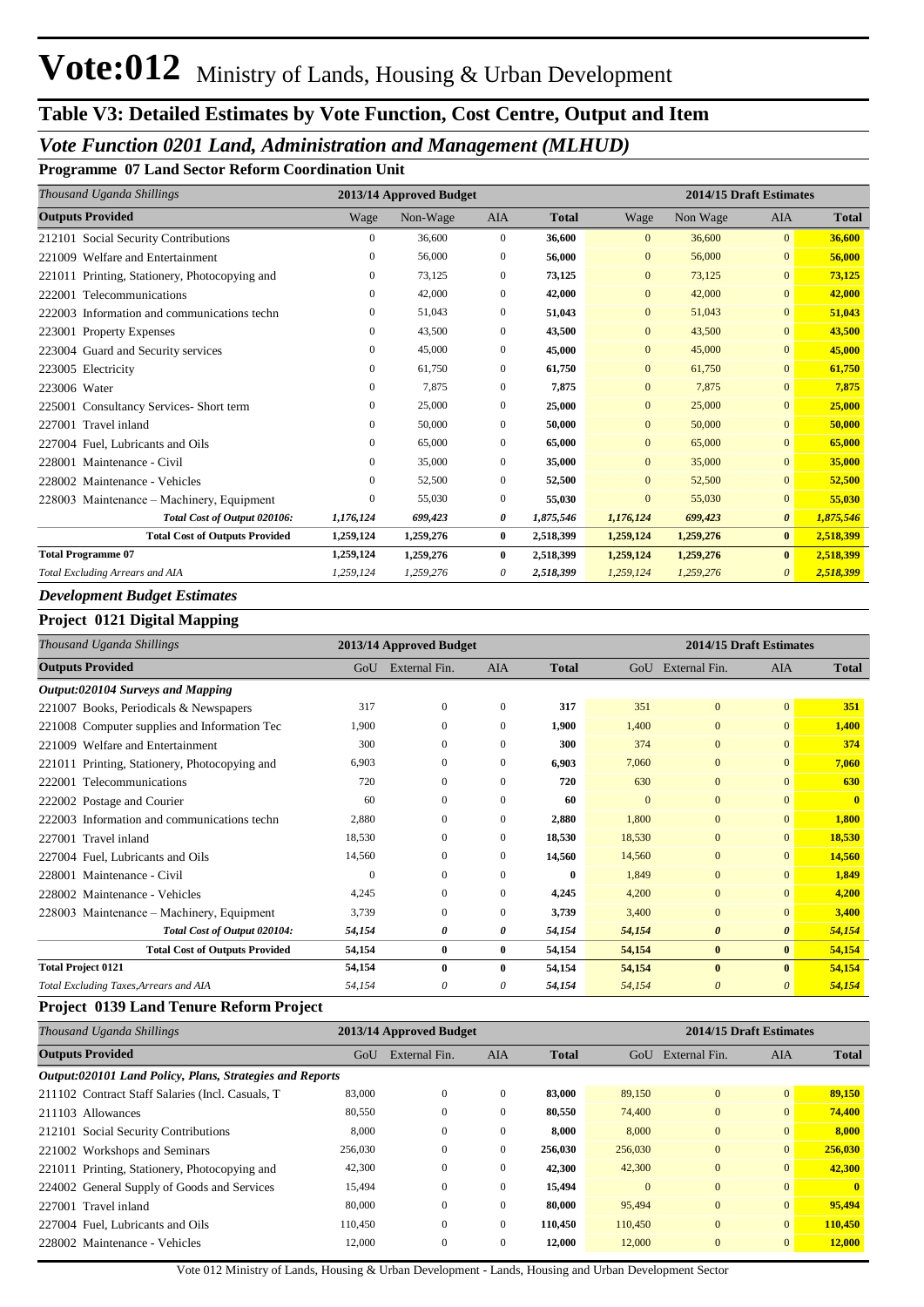## *Vote Function 0201 Land, Administration and Management (MLHUD)*

#### **Project 0139 Land Tenure Reform Project**

| <b>Outputs Provided</b><br>External Fin.<br>GoU<br>AIA<br><b>Total</b><br>GoU External Fin.<br>AIA<br><b>Total</b><br>Total Cost of Output 020101:<br>687,824<br>0<br>0<br>687,824<br>687,824<br>0<br>$\boldsymbol{\theta}$<br>687,824<br>Output:020104 Surveys and Mapping<br>211103 Allowances<br>36,000<br>$\boldsymbol{0}$<br>$\boldsymbol{0}$<br>36,000<br>36,000<br>$\boldsymbol{0}$<br>$\mathbf{0}$<br>36,000<br>10,000<br>$\mathbf{0}$<br>$\boldsymbol{0}$<br>10,000<br>10,000<br>$\overline{0}$<br>$\mathbf{0}$<br>10,000<br>222001 Telecommunications<br>60,000<br>$\mathbf{0}$<br>$\boldsymbol{0}$<br>60,000<br>60,000<br>$\overline{0}$<br>$\mathbf{0}$<br>60,000<br>225001 Consultancy Services- Short term<br>227001 Travel inland<br>40,000<br>$\mathbf{0}$<br>40,000<br>40,000<br>$\mathbf{0}$<br>$\boldsymbol{0}$<br>40,000<br>$\mathbf{0}$<br>4,000<br>4,000<br>4,000<br>$\mathbf{0}$<br>4,000<br>227004 Fuel, Lubricants and Oils<br>$\boldsymbol{0}$<br>$\boldsymbol{0}$<br>$\mathbf{0}$<br>Total Cost of Output 020104:<br>150,000<br>0<br>150,000<br>$\boldsymbol{\theta}$<br>150,000<br>0<br>150,000<br>$\boldsymbol{\theta}$<br>Output:020105 Capacity Building in Land Administration and Management<br>83,000<br>83,000<br>$\mathbf{0}$<br>89,150<br>211102 Contract Staff Salaries (Incl. Casuals, T<br>$\boldsymbol{0}$<br>$\boldsymbol{0}$<br>89,150<br>$\mathbf{0}$<br>8,000<br>8,000<br>8,000<br>$\mathbf{0}$<br>8,000<br>212101 Social Security Contributions<br>$\boldsymbol{0}$<br>$\boldsymbol{0}$<br>$\mathbf{0}$<br>8,000<br>$\mathbf{0}$<br>8,000<br>212201 Social Security Contributions<br>8,000<br>$\boldsymbol{0}$<br>$\boldsymbol{0}$<br>8,000<br>$\mathbf{0}$<br>267,668<br>$\mathbf{0}$<br>261,518<br>221002 Workshops and Seminars<br>267,668<br>$\mathbf{0}$<br>$\boldsymbol{0}$<br>261,518<br>$\mathbf{0}$<br>40,000<br>40,000<br>$\mathbf{0}$<br>$\mathbf{0}$<br>40,000<br>221003 Staff Training<br>$\mathbf{0}$<br>$\boldsymbol{0}$<br>40,000<br>$\boldsymbol{0}$<br>$\mathbf{0}$<br>$\mathbf{0}$<br>139,400<br>221017 Subscriptions<br>$\mathbf{0}$<br>$\mathbf{0}$<br>0<br>139,400<br>10,454<br>$\mathbf{0}$<br>10,454<br>227004 Fuel, Lubricants and Oils<br>10,454<br>$\boldsymbol{0}$<br>$\boldsymbol{0}$<br>10,454<br>$\mathbf{0}$<br>Total Cost of Output 020105:<br>0<br>$\boldsymbol{\theta}$<br>556,522<br>417,122<br>0<br>417,122<br>556,522<br>$\boldsymbol{\theta}$<br>Output:020106 Land Information Management<br>83,000<br>83,000<br>$\mathbf{0}$<br>$\mathbf{0}$<br>178,300<br>211102 Contract Staff Salaries (Incl. Casuals, T<br>$\boldsymbol{0}$<br>$\boldsymbol{0}$<br>178,300<br>211103 Allowances<br>11,733<br>$\mathbf{0}$<br>106,233<br>11,733<br>$\boldsymbol{0}$<br>$\boldsymbol{0}$<br>106,233<br>$\mathbf{0}$<br>8,490<br>$\mathbf{0}$<br>19,250<br>8,490<br>$\mathbf{0}$<br>$\boldsymbol{0}$<br>19,250<br>$\mathbf{0}$<br>212101 Social Security Contributions<br>$\boldsymbol{0}$<br>25,000<br>$\mathbf{0}$<br>0<br>25,000<br>25,000<br>$\mathbf{0}$<br>25,000<br>221001 Advertising and Public Relations<br>$\mathbf{0}$<br>52,566<br>$\mathbf{0}$<br>$\boldsymbol{0}$<br>52,566<br>52,566<br>$\mathbf{0}$<br>52,566<br>221002 Workshops and Seminars<br>$\mathbf{0}$<br>221003 Staff Training<br>30,000<br>$\mathbf{0}$<br>$\boldsymbol{0}$<br>30,000<br>30,000<br>$\mathbf{0}$<br>30,000<br>$\boldsymbol{0}$<br>$\mathbf{0}$<br>221009 Welfare and Entertainment<br>$\mathbf{0}$<br>0<br>0<br>34,875<br>$\mathbf{0}$<br>34,875<br>$\boldsymbol{0}$<br>76,500<br>$\mathbf{0}$<br>$\boldsymbol{0}$<br>76,500<br>402,200<br>$\mathbf{0}$<br>402,200<br>221011 Printing, Stationery, Photocopying and<br>88,600<br>$\mathbf{0}$<br>$\mathbf{0}$<br>$\boldsymbol{0}$<br>88,600<br>113,400<br>$\mathbf{0}$<br>113,400<br>222001 Telecommunications<br>$\boldsymbol{0}$<br>$\boldsymbol{0}$<br>$\mathbf{0}$<br>$\boldsymbol{0}$<br>0<br>143,958<br>$\mathbf{0}$<br>143,958<br>222003 Information and communications techn<br>$\boldsymbol{0}$<br>$\boldsymbol{0}$<br>$\mathbf{0}$<br>$\boldsymbol{0}$<br>196,000<br>$\mathbf{0}$<br>196,000<br>223001 Property Expenses<br>0<br>$\mathbf{0}$<br>$\boldsymbol{0}$<br>99,000<br>$\mathbf{0}$<br>$\mathbf{0}$<br>$\bf{0}$<br>99,000<br>$\mathbf{0}$<br>223004 Guard and Security services<br>$\boldsymbol{0}$<br>$\boldsymbol{0}$<br>$\mathbf{0}$<br>$\boldsymbol{0}$<br>$\bf{0}$<br>83,250<br>$\mathbf{0}$<br>83,250<br>223005 Electricity<br>$\mathbf{0}$<br>$\boldsymbol{0}$<br>$\mathbf{0}$<br>$\theta$<br>$\bf{0}$<br>89,125<br>$\mathbf{0}$<br>89,125<br>223006 Water<br>16,534<br>$\mathbf{0}$<br>$\mathbf{0}$<br>224002 General Supply of Goods and Services<br>16,534<br>$\mathbf{0}$<br>$\boldsymbol{0}$<br>$\mathbf{0}$<br>$\mathbf{0}$<br>100.832<br>$\overline{0}$<br>100,832<br>125,000<br>$\overline{0}$<br>125,000<br>225001 Consultancy Services- Short term<br>$\boldsymbol{0}$<br>$\mathbf{0}$<br>152,900<br>281,900<br>281,900<br>227001 Travel inland<br>152,900<br>$\mathbf{0}$<br>$\boldsymbol{0}$<br>$\mathbf{0}$<br>$\boldsymbol{0}$<br>72,385<br>$\bf{0}$<br>171,919<br>227004 Fuel, Lubricants and Oils<br>72,385<br>171,919<br>$\mathbf{0}$<br>133,048<br>12,048<br>$\boldsymbol{0}$<br>12,048<br>133,048<br>$\overline{0}$<br>$\mathbf{0}$<br>228001 Maintenance - Civil<br>$\mathbf{0}$<br>41,283<br>$\boldsymbol{0}$<br>41,283<br>108,783<br>$\overline{0}$<br>$\mathbf{0}$<br>108,783<br>228002 Maintenance - Vehicles<br>$\mathbf{0}$<br>90,925<br>28,955<br>$\boldsymbol{0}$<br>28,955<br>90,925<br>$\overline{0}$<br>$\mathbf{0}$<br>228003 Maintenance - Machinery, Equipment<br>$\mathbf{0}$<br>Total Cost of Output 020106:<br>800,826<br>0<br>800,826<br>$\boldsymbol{\theta}$<br>2,484,731<br>0<br>2,484,731<br>$\boldsymbol{\theta}$<br>$\bf{0}$<br>$\bf{0}$<br><b>Total Cost of Outputs Provided</b><br>2,055,772<br>0<br>2,055,772<br>3,879,077<br>$\bf{0}$<br>3,879,077<br><b>Capital Purchases</b><br>External Fin.<br>AIA<br><b>Total</b><br>GoU External Fin.<br><b>Total</b><br>GoU<br>AIA<br>Output:020174 Major Bridges<br>$\boldsymbol{0}$<br>29,102<br>$\boldsymbol{0}$<br>$\boldsymbol{0}$<br>29,102<br>$\boldsymbol{0}$<br>312206 Gross Tax<br>$\boldsymbol{0}$<br>$\mathbf{0}$<br>Total Cost of Output 020174:<br>29,102<br>0<br>0<br>29,102<br>$\boldsymbol{\theta}$<br>$\pmb{\theta}$<br>$\boldsymbol{\theta}$<br>Output:020176 Purchase of Office and ICT Equipment, including Software<br>128,000<br>128,000<br>$\boldsymbol{0}$<br>$\boldsymbol{0}$<br>128,000<br>128,000<br>$\boldsymbol{0}$<br>$\mathbf{0}$<br>231005 Machinery and equipment<br>Total Cost of Output 020176:<br>128,000<br>128,000<br>0<br>128,000<br>128,000<br>$\pmb{\theta}$<br>0<br>0<br>Output:020177 Purchase of Specialised Machinery & Equipment<br>198,095<br>$\boldsymbol{0}$<br>$\boldsymbol{0}$<br>0<br>198,095<br>$\mathbf{0}$<br>231005 Machinery and equipment<br>$\boldsymbol{0}$<br>$\boldsymbol{0}$<br>198,095<br>Total Cost of Output 020177:<br>0<br>0<br>198,095<br>$\pmb{\theta}$<br>0<br>0<br>Output:020178 Purchase of Office and Residential Furniture and Fittings<br>108,000<br>$\boldsymbol{0}$<br>108,000<br>$\mathbf{0}$<br>226,000<br>231006 Furniture and fittings (Depreciation)<br>$\boldsymbol{0}$<br>226,000<br>$\boldsymbol{0}$<br>226,000<br>Total Cost of Output 020178:<br>108,000<br>108,000<br>226,000<br>$\pmb{\theta}$<br>0<br>0<br>0<br>$\boldsymbol{0}$<br>552,095<br><b>Total Cost of Capital Purchases</b><br>265,102<br>$\bf{0}$<br>$\bf{0}$<br>552,095<br>$\bf{0}$<br>265,102 | Thousand Uganda Shillings | 2013/14 Approved Budget |  | 2014/15 Draft Estimates |  |
|------------------------------------------------------------------------------------------------------------------------------------------------------------------------------------------------------------------------------------------------------------------------------------------------------------------------------------------------------------------------------------------------------------------------------------------------------------------------------------------------------------------------------------------------------------------------------------------------------------------------------------------------------------------------------------------------------------------------------------------------------------------------------------------------------------------------------------------------------------------------------------------------------------------------------------------------------------------------------------------------------------------------------------------------------------------------------------------------------------------------------------------------------------------------------------------------------------------------------------------------------------------------------------------------------------------------------------------------------------------------------------------------------------------------------------------------------------------------------------------------------------------------------------------------------------------------------------------------------------------------------------------------------------------------------------------------------------------------------------------------------------------------------------------------------------------------------------------------------------------------------------------------------------------------------------------------------------------------------------------------------------------------------------------------------------------------------------------------------------------------------------------------------------------------------------------------------------------------------------------------------------------------------------------------------------------------------------------------------------------------------------------------------------------------------------------------------------------------------------------------------------------------------------------------------------------------------------------------------------------------------------------------------------------------------------------------------------------------------------------------------------------------------------------------------------------------------------------------------------------------------------------------------------------------------------------------------------------------------------------------------------------------------------------------------------------------------------------------------------------------------------------------------------------------------------------------------------------------------------------------------------------------------------------------------------------------------------------------------------------------------------------------------------------------------------------------------------------------------------------------------------------------------------------------------------------------------------------------------------------------------------------------------------------------------------------------------------------------------------------------------------------------------------------------------------------------------------------------------------------------------------------------------------------------------------------------------------------------------------------------------------------------------------------------------------------------------------------------------------------------------------------------------------------------------------------------------------------------------------------------------------------------------------------------------------------------------------------------------------------------------------------------------------------------------------------------------------------------------------------------------------------------------------------------------------------------------------------------------------------------------------------------------------------------------------------------------------------------------------------------------------------------------------------------------------------------------------------------------------------------------------------------------------------------------------------------------------------------------------------------------------------------------------------------------------------------------------------------------------------------------------------------------------------------------------------------------------------------------------------------------------------------------------------------------------------------------------------------------------------------------------------------------------------------------------------------------------------------------------------------------------------------------------------------------------------------------------------------------------------------------------------------------------------------------------------------------------------------------------------------------------------------------------------------------------------------------------------------------------------------------------------------------------------------------------------------------------------------------------------------------------------------------------------------------------------------------------------------------------------------------------------------------------------------------------------------------------------------------------------------------------------------------------------------------------------------------------------------------------------------------------------------------------------------------------------------------------------------------------------------------------------------------------------------------------------------------------------------------------------------------------------------------------------------------------------------------------------------------------------------------------------------------------------------------------------------------------------------------------------------------------------------------------------------------------------------------------------------------------------------------------------------------------------------------------------------------------------------------------------------------------------------------------------------------------------------------------------------------------------------------------------------------------------------------------------------------------------------------------------------------------------------------------------------------------------------------------------------------------------------------------------------------------------------------------------------------------------|---------------------------|-------------------------|--|-------------------------|--|
|                                                                                                                                                                                                                                                                                                                                                                                                                                                                                                                                                                                                                                                                                                                                                                                                                                                                                                                                                                                                                                                                                                                                                                                                                                                                                                                                                                                                                                                                                                                                                                                                                                                                                                                                                                                                                                                                                                                                                                                                                                                                                                                                                                                                                                                                                                                                                                                                                                                                                                                                                                                                                                                                                                                                                                                                                                                                                                                                                                                                                                                                                                                                                                                                                                                                                                                                                                                                                                                                                                                                                                                                                                                                                                                                                                                                                                                                                                                                                                                                                                                                                                                                                                                                                                                                                                                                                                                                                                                                                                                                                                                                                                                                                                                                                                                                                                                                                                                                                                                                                                                                                                                                                                                                                                                                                                                                                                                                                                                                                                                                                                                                                                                                                                                                                                                                                                                                                                                                                                                                                                                                                                                                                                                                                                                                                                                                                                                                                                                                                                                                                                                                                                                                                                                                                                                                                                                                                                                                                                                                                                                                                                                                                                                                                                                                                                                                                                                                                                                                                                                                                                                          |                           |                         |  |                         |  |
|                                                                                                                                                                                                                                                                                                                                                                                                                                                                                                                                                                                                                                                                                                                                                                                                                                                                                                                                                                                                                                                                                                                                                                                                                                                                                                                                                                                                                                                                                                                                                                                                                                                                                                                                                                                                                                                                                                                                                                                                                                                                                                                                                                                                                                                                                                                                                                                                                                                                                                                                                                                                                                                                                                                                                                                                                                                                                                                                                                                                                                                                                                                                                                                                                                                                                                                                                                                                                                                                                                                                                                                                                                                                                                                                                                                                                                                                                                                                                                                                                                                                                                                                                                                                                                                                                                                                                                                                                                                                                                                                                                                                                                                                                                                                                                                                                                                                                                                                                                                                                                                                                                                                                                                                                                                                                                                                                                                                                                                                                                                                                                                                                                                                                                                                                                                                                                                                                                                                                                                                                                                                                                                                                                                                                                                                                                                                                                                                                                                                                                                                                                                                                                                                                                                                                                                                                                                                                                                                                                                                                                                                                                                                                                                                                                                                                                                                                                                                                                                                                                                                                                                          |                           |                         |  |                         |  |
|                                                                                                                                                                                                                                                                                                                                                                                                                                                                                                                                                                                                                                                                                                                                                                                                                                                                                                                                                                                                                                                                                                                                                                                                                                                                                                                                                                                                                                                                                                                                                                                                                                                                                                                                                                                                                                                                                                                                                                                                                                                                                                                                                                                                                                                                                                                                                                                                                                                                                                                                                                                                                                                                                                                                                                                                                                                                                                                                                                                                                                                                                                                                                                                                                                                                                                                                                                                                                                                                                                                                                                                                                                                                                                                                                                                                                                                                                                                                                                                                                                                                                                                                                                                                                                                                                                                                                                                                                                                                                                                                                                                                                                                                                                                                                                                                                                                                                                                                                                                                                                                                                                                                                                                                                                                                                                                                                                                                                                                                                                                                                                                                                                                                                                                                                                                                                                                                                                                                                                                                                                                                                                                                                                                                                                                                                                                                                                                                                                                                                                                                                                                                                                                                                                                                                                                                                                                                                                                                                                                                                                                                                                                                                                                                                                                                                                                                                                                                                                                                                                                                                                                          |                           |                         |  |                         |  |
|                                                                                                                                                                                                                                                                                                                                                                                                                                                                                                                                                                                                                                                                                                                                                                                                                                                                                                                                                                                                                                                                                                                                                                                                                                                                                                                                                                                                                                                                                                                                                                                                                                                                                                                                                                                                                                                                                                                                                                                                                                                                                                                                                                                                                                                                                                                                                                                                                                                                                                                                                                                                                                                                                                                                                                                                                                                                                                                                                                                                                                                                                                                                                                                                                                                                                                                                                                                                                                                                                                                                                                                                                                                                                                                                                                                                                                                                                                                                                                                                                                                                                                                                                                                                                                                                                                                                                                                                                                                                                                                                                                                                                                                                                                                                                                                                                                                                                                                                                                                                                                                                                                                                                                                                                                                                                                                                                                                                                                                                                                                                                                                                                                                                                                                                                                                                                                                                                                                                                                                                                                                                                                                                                                                                                                                                                                                                                                                                                                                                                                                                                                                                                                                                                                                                                                                                                                                                                                                                                                                                                                                                                                                                                                                                                                                                                                                                                                                                                                                                                                                                                                                          |                           |                         |  |                         |  |
|                                                                                                                                                                                                                                                                                                                                                                                                                                                                                                                                                                                                                                                                                                                                                                                                                                                                                                                                                                                                                                                                                                                                                                                                                                                                                                                                                                                                                                                                                                                                                                                                                                                                                                                                                                                                                                                                                                                                                                                                                                                                                                                                                                                                                                                                                                                                                                                                                                                                                                                                                                                                                                                                                                                                                                                                                                                                                                                                                                                                                                                                                                                                                                                                                                                                                                                                                                                                                                                                                                                                                                                                                                                                                                                                                                                                                                                                                                                                                                                                                                                                                                                                                                                                                                                                                                                                                                                                                                                                                                                                                                                                                                                                                                                                                                                                                                                                                                                                                                                                                                                                                                                                                                                                                                                                                                                                                                                                                                                                                                                                                                                                                                                                                                                                                                                                                                                                                                                                                                                                                                                                                                                                                                                                                                                                                                                                                                                                                                                                                                                                                                                                                                                                                                                                                                                                                                                                                                                                                                                                                                                                                                                                                                                                                                                                                                                                                                                                                                                                                                                                                                                          |                           |                         |  |                         |  |
|                                                                                                                                                                                                                                                                                                                                                                                                                                                                                                                                                                                                                                                                                                                                                                                                                                                                                                                                                                                                                                                                                                                                                                                                                                                                                                                                                                                                                                                                                                                                                                                                                                                                                                                                                                                                                                                                                                                                                                                                                                                                                                                                                                                                                                                                                                                                                                                                                                                                                                                                                                                                                                                                                                                                                                                                                                                                                                                                                                                                                                                                                                                                                                                                                                                                                                                                                                                                                                                                                                                                                                                                                                                                                                                                                                                                                                                                                                                                                                                                                                                                                                                                                                                                                                                                                                                                                                                                                                                                                                                                                                                                                                                                                                                                                                                                                                                                                                                                                                                                                                                                                                                                                                                                                                                                                                                                                                                                                                                                                                                                                                                                                                                                                                                                                                                                                                                                                                                                                                                                                                                                                                                                                                                                                                                                                                                                                                                                                                                                                                                                                                                                                                                                                                                                                                                                                                                                                                                                                                                                                                                                                                                                                                                                                                                                                                                                                                                                                                                                                                                                                                                          |                           |                         |  |                         |  |
|                                                                                                                                                                                                                                                                                                                                                                                                                                                                                                                                                                                                                                                                                                                                                                                                                                                                                                                                                                                                                                                                                                                                                                                                                                                                                                                                                                                                                                                                                                                                                                                                                                                                                                                                                                                                                                                                                                                                                                                                                                                                                                                                                                                                                                                                                                                                                                                                                                                                                                                                                                                                                                                                                                                                                                                                                                                                                                                                                                                                                                                                                                                                                                                                                                                                                                                                                                                                                                                                                                                                                                                                                                                                                                                                                                                                                                                                                                                                                                                                                                                                                                                                                                                                                                                                                                                                                                                                                                                                                                                                                                                                                                                                                                                                                                                                                                                                                                                                                                                                                                                                                                                                                                                                                                                                                                                                                                                                                                                                                                                                                                                                                                                                                                                                                                                                                                                                                                                                                                                                                                                                                                                                                                                                                                                                                                                                                                                                                                                                                                                                                                                                                                                                                                                                                                                                                                                                                                                                                                                                                                                                                                                                                                                                                                                                                                                                                                                                                                                                                                                                                                                          |                           |                         |  |                         |  |
|                                                                                                                                                                                                                                                                                                                                                                                                                                                                                                                                                                                                                                                                                                                                                                                                                                                                                                                                                                                                                                                                                                                                                                                                                                                                                                                                                                                                                                                                                                                                                                                                                                                                                                                                                                                                                                                                                                                                                                                                                                                                                                                                                                                                                                                                                                                                                                                                                                                                                                                                                                                                                                                                                                                                                                                                                                                                                                                                                                                                                                                                                                                                                                                                                                                                                                                                                                                                                                                                                                                                                                                                                                                                                                                                                                                                                                                                                                                                                                                                                                                                                                                                                                                                                                                                                                                                                                                                                                                                                                                                                                                                                                                                                                                                                                                                                                                                                                                                                                                                                                                                                                                                                                                                                                                                                                                                                                                                                                                                                                                                                                                                                                                                                                                                                                                                                                                                                                                                                                                                                                                                                                                                                                                                                                                                                                                                                                                                                                                                                                                                                                                                                                                                                                                                                                                                                                                                                                                                                                                                                                                                                                                                                                                                                                                                                                                                                                                                                                                                                                                                                                                          |                           |                         |  |                         |  |
|                                                                                                                                                                                                                                                                                                                                                                                                                                                                                                                                                                                                                                                                                                                                                                                                                                                                                                                                                                                                                                                                                                                                                                                                                                                                                                                                                                                                                                                                                                                                                                                                                                                                                                                                                                                                                                                                                                                                                                                                                                                                                                                                                                                                                                                                                                                                                                                                                                                                                                                                                                                                                                                                                                                                                                                                                                                                                                                                                                                                                                                                                                                                                                                                                                                                                                                                                                                                                                                                                                                                                                                                                                                                                                                                                                                                                                                                                                                                                                                                                                                                                                                                                                                                                                                                                                                                                                                                                                                                                                                                                                                                                                                                                                                                                                                                                                                                                                                                                                                                                                                                                                                                                                                                                                                                                                                                                                                                                                                                                                                                                                                                                                                                                                                                                                                                                                                                                                                                                                                                                                                                                                                                                                                                                                                                                                                                                                                                                                                                                                                                                                                                                                                                                                                                                                                                                                                                                                                                                                                                                                                                                                                                                                                                                                                                                                                                                                                                                                                                                                                                                                                          |                           |                         |  |                         |  |
|                                                                                                                                                                                                                                                                                                                                                                                                                                                                                                                                                                                                                                                                                                                                                                                                                                                                                                                                                                                                                                                                                                                                                                                                                                                                                                                                                                                                                                                                                                                                                                                                                                                                                                                                                                                                                                                                                                                                                                                                                                                                                                                                                                                                                                                                                                                                                                                                                                                                                                                                                                                                                                                                                                                                                                                                                                                                                                                                                                                                                                                                                                                                                                                                                                                                                                                                                                                                                                                                                                                                                                                                                                                                                                                                                                                                                                                                                                                                                                                                                                                                                                                                                                                                                                                                                                                                                                                                                                                                                                                                                                                                                                                                                                                                                                                                                                                                                                                                                                                                                                                                                                                                                                                                                                                                                                                                                                                                                                                                                                                                                                                                                                                                                                                                                                                                                                                                                                                                                                                                                                                                                                                                                                                                                                                                                                                                                                                                                                                                                                                                                                                                                                                                                                                                                                                                                                                                                                                                                                                                                                                                                                                                                                                                                                                                                                                                                                                                                                                                                                                                                                                          |                           |                         |  |                         |  |
|                                                                                                                                                                                                                                                                                                                                                                                                                                                                                                                                                                                                                                                                                                                                                                                                                                                                                                                                                                                                                                                                                                                                                                                                                                                                                                                                                                                                                                                                                                                                                                                                                                                                                                                                                                                                                                                                                                                                                                                                                                                                                                                                                                                                                                                                                                                                                                                                                                                                                                                                                                                                                                                                                                                                                                                                                                                                                                                                                                                                                                                                                                                                                                                                                                                                                                                                                                                                                                                                                                                                                                                                                                                                                                                                                                                                                                                                                                                                                                                                                                                                                                                                                                                                                                                                                                                                                                                                                                                                                                                                                                                                                                                                                                                                                                                                                                                                                                                                                                                                                                                                                                                                                                                                                                                                                                                                                                                                                                                                                                                                                                                                                                                                                                                                                                                                                                                                                                                                                                                                                                                                                                                                                                                                                                                                                                                                                                                                                                                                                                                                                                                                                                                                                                                                                                                                                                                                                                                                                                                                                                                                                                                                                                                                                                                                                                                                                                                                                                                                                                                                                                                          |                           |                         |  |                         |  |
|                                                                                                                                                                                                                                                                                                                                                                                                                                                                                                                                                                                                                                                                                                                                                                                                                                                                                                                                                                                                                                                                                                                                                                                                                                                                                                                                                                                                                                                                                                                                                                                                                                                                                                                                                                                                                                                                                                                                                                                                                                                                                                                                                                                                                                                                                                                                                                                                                                                                                                                                                                                                                                                                                                                                                                                                                                                                                                                                                                                                                                                                                                                                                                                                                                                                                                                                                                                                                                                                                                                                                                                                                                                                                                                                                                                                                                                                                                                                                                                                                                                                                                                                                                                                                                                                                                                                                                                                                                                                                                                                                                                                                                                                                                                                                                                                                                                                                                                                                                                                                                                                                                                                                                                                                                                                                                                                                                                                                                                                                                                                                                                                                                                                                                                                                                                                                                                                                                                                                                                                                                                                                                                                                                                                                                                                                                                                                                                                                                                                                                                                                                                                                                                                                                                                                                                                                                                                                                                                                                                                                                                                                                                                                                                                                                                                                                                                                                                                                                                                                                                                                                                          |                           |                         |  |                         |  |
|                                                                                                                                                                                                                                                                                                                                                                                                                                                                                                                                                                                                                                                                                                                                                                                                                                                                                                                                                                                                                                                                                                                                                                                                                                                                                                                                                                                                                                                                                                                                                                                                                                                                                                                                                                                                                                                                                                                                                                                                                                                                                                                                                                                                                                                                                                                                                                                                                                                                                                                                                                                                                                                                                                                                                                                                                                                                                                                                                                                                                                                                                                                                                                                                                                                                                                                                                                                                                                                                                                                                                                                                                                                                                                                                                                                                                                                                                                                                                                                                                                                                                                                                                                                                                                                                                                                                                                                                                                                                                                                                                                                                                                                                                                                                                                                                                                                                                                                                                                                                                                                                                                                                                                                                                                                                                                                                                                                                                                                                                                                                                                                                                                                                                                                                                                                                                                                                                                                                                                                                                                                                                                                                                                                                                                                                                                                                                                                                                                                                                                                                                                                                                                                                                                                                                                                                                                                                                                                                                                                                                                                                                                                                                                                                                                                                                                                                                                                                                                                                                                                                                                                          |                           |                         |  |                         |  |
|                                                                                                                                                                                                                                                                                                                                                                                                                                                                                                                                                                                                                                                                                                                                                                                                                                                                                                                                                                                                                                                                                                                                                                                                                                                                                                                                                                                                                                                                                                                                                                                                                                                                                                                                                                                                                                                                                                                                                                                                                                                                                                                                                                                                                                                                                                                                                                                                                                                                                                                                                                                                                                                                                                                                                                                                                                                                                                                                                                                                                                                                                                                                                                                                                                                                                                                                                                                                                                                                                                                                                                                                                                                                                                                                                                                                                                                                                                                                                                                                                                                                                                                                                                                                                                                                                                                                                                                                                                                                                                                                                                                                                                                                                                                                                                                                                                                                                                                                                                                                                                                                                                                                                                                                                                                                                                                                                                                                                                                                                                                                                                                                                                                                                                                                                                                                                                                                                                                                                                                                                                                                                                                                                                                                                                                                                                                                                                                                                                                                                                                                                                                                                                                                                                                                                                                                                                                                                                                                                                                                                                                                                                                                                                                                                                                                                                                                                                                                                                                                                                                                                                                          |                           |                         |  |                         |  |
|                                                                                                                                                                                                                                                                                                                                                                                                                                                                                                                                                                                                                                                                                                                                                                                                                                                                                                                                                                                                                                                                                                                                                                                                                                                                                                                                                                                                                                                                                                                                                                                                                                                                                                                                                                                                                                                                                                                                                                                                                                                                                                                                                                                                                                                                                                                                                                                                                                                                                                                                                                                                                                                                                                                                                                                                                                                                                                                                                                                                                                                                                                                                                                                                                                                                                                                                                                                                                                                                                                                                                                                                                                                                                                                                                                                                                                                                                                                                                                                                                                                                                                                                                                                                                                                                                                                                                                                                                                                                                                                                                                                                                                                                                                                                                                                                                                                                                                                                                                                                                                                                                                                                                                                                                                                                                                                                                                                                                                                                                                                                                                                                                                                                                                                                                                                                                                                                                                                                                                                                                                                                                                                                                                                                                                                                                                                                                                                                                                                                                                                                                                                                                                                                                                                                                                                                                                                                                                                                                                                                                                                                                                                                                                                                                                                                                                                                                                                                                                                                                                                                                                                          |                           |                         |  |                         |  |
|                                                                                                                                                                                                                                                                                                                                                                                                                                                                                                                                                                                                                                                                                                                                                                                                                                                                                                                                                                                                                                                                                                                                                                                                                                                                                                                                                                                                                                                                                                                                                                                                                                                                                                                                                                                                                                                                                                                                                                                                                                                                                                                                                                                                                                                                                                                                                                                                                                                                                                                                                                                                                                                                                                                                                                                                                                                                                                                                                                                                                                                                                                                                                                                                                                                                                                                                                                                                                                                                                                                                                                                                                                                                                                                                                                                                                                                                                                                                                                                                                                                                                                                                                                                                                                                                                                                                                                                                                                                                                                                                                                                                                                                                                                                                                                                                                                                                                                                                                                                                                                                                                                                                                                                                                                                                                                                                                                                                                                                                                                                                                                                                                                                                                                                                                                                                                                                                                                                                                                                                                                                                                                                                                                                                                                                                                                                                                                                                                                                                                                                                                                                                                                                                                                                                                                                                                                                                                                                                                                                                                                                                                                                                                                                                                                                                                                                                                                                                                                                                                                                                                                                          |                           |                         |  |                         |  |
|                                                                                                                                                                                                                                                                                                                                                                                                                                                                                                                                                                                                                                                                                                                                                                                                                                                                                                                                                                                                                                                                                                                                                                                                                                                                                                                                                                                                                                                                                                                                                                                                                                                                                                                                                                                                                                                                                                                                                                                                                                                                                                                                                                                                                                                                                                                                                                                                                                                                                                                                                                                                                                                                                                                                                                                                                                                                                                                                                                                                                                                                                                                                                                                                                                                                                                                                                                                                                                                                                                                                                                                                                                                                                                                                                                                                                                                                                                                                                                                                                                                                                                                                                                                                                                                                                                                                                                                                                                                                                                                                                                                                                                                                                                                                                                                                                                                                                                                                                                                                                                                                                                                                                                                                                                                                                                                                                                                                                                                                                                                                                                                                                                                                                                                                                                                                                                                                                                                                                                                                                                                                                                                                                                                                                                                                                                                                                                                                                                                                                                                                                                                                                                                                                                                                                                                                                                                                                                                                                                                                                                                                                                                                                                                                                                                                                                                                                                                                                                                                                                                                                                                          |                           |                         |  |                         |  |
|                                                                                                                                                                                                                                                                                                                                                                                                                                                                                                                                                                                                                                                                                                                                                                                                                                                                                                                                                                                                                                                                                                                                                                                                                                                                                                                                                                                                                                                                                                                                                                                                                                                                                                                                                                                                                                                                                                                                                                                                                                                                                                                                                                                                                                                                                                                                                                                                                                                                                                                                                                                                                                                                                                                                                                                                                                                                                                                                                                                                                                                                                                                                                                                                                                                                                                                                                                                                                                                                                                                                                                                                                                                                                                                                                                                                                                                                                                                                                                                                                                                                                                                                                                                                                                                                                                                                                                                                                                                                                                                                                                                                                                                                                                                                                                                                                                                                                                                                                                                                                                                                                                                                                                                                                                                                                                                                                                                                                                                                                                                                                                                                                                                                                                                                                                                                                                                                                                                                                                                                                                                                                                                                                                                                                                                                                                                                                                                                                                                                                                                                                                                                                                                                                                                                                                                                                                                                                                                                                                                                                                                                                                                                                                                                                                                                                                                                                                                                                                                                                                                                                                                          |                           |                         |  |                         |  |
|                                                                                                                                                                                                                                                                                                                                                                                                                                                                                                                                                                                                                                                                                                                                                                                                                                                                                                                                                                                                                                                                                                                                                                                                                                                                                                                                                                                                                                                                                                                                                                                                                                                                                                                                                                                                                                                                                                                                                                                                                                                                                                                                                                                                                                                                                                                                                                                                                                                                                                                                                                                                                                                                                                                                                                                                                                                                                                                                                                                                                                                                                                                                                                                                                                                                                                                                                                                                                                                                                                                                                                                                                                                                                                                                                                                                                                                                                                                                                                                                                                                                                                                                                                                                                                                                                                                                                                                                                                                                                                                                                                                                                                                                                                                                                                                                                                                                                                                                                                                                                                                                                                                                                                                                                                                                                                                                                                                                                                                                                                                                                                                                                                                                                                                                                                                                                                                                                                                                                                                                                                                                                                                                                                                                                                                                                                                                                                                                                                                                                                                                                                                                                                                                                                                                                                                                                                                                                                                                                                                                                                                                                                                                                                                                                                                                                                                                                                                                                                                                                                                                                                                          |                           |                         |  |                         |  |
|                                                                                                                                                                                                                                                                                                                                                                                                                                                                                                                                                                                                                                                                                                                                                                                                                                                                                                                                                                                                                                                                                                                                                                                                                                                                                                                                                                                                                                                                                                                                                                                                                                                                                                                                                                                                                                                                                                                                                                                                                                                                                                                                                                                                                                                                                                                                                                                                                                                                                                                                                                                                                                                                                                                                                                                                                                                                                                                                                                                                                                                                                                                                                                                                                                                                                                                                                                                                                                                                                                                                                                                                                                                                                                                                                                                                                                                                                                                                                                                                                                                                                                                                                                                                                                                                                                                                                                                                                                                                                                                                                                                                                                                                                                                                                                                                                                                                                                                                                                                                                                                                                                                                                                                                                                                                                                                                                                                                                                                                                                                                                                                                                                                                                                                                                                                                                                                                                                                                                                                                                                                                                                                                                                                                                                                                                                                                                                                                                                                                                                                                                                                                                                                                                                                                                                                                                                                                                                                                                                                                                                                                                                                                                                                                                                                                                                                                                                                                                                                                                                                                                                                          |                           |                         |  |                         |  |
|                                                                                                                                                                                                                                                                                                                                                                                                                                                                                                                                                                                                                                                                                                                                                                                                                                                                                                                                                                                                                                                                                                                                                                                                                                                                                                                                                                                                                                                                                                                                                                                                                                                                                                                                                                                                                                                                                                                                                                                                                                                                                                                                                                                                                                                                                                                                                                                                                                                                                                                                                                                                                                                                                                                                                                                                                                                                                                                                                                                                                                                                                                                                                                                                                                                                                                                                                                                                                                                                                                                                                                                                                                                                                                                                                                                                                                                                                                                                                                                                                                                                                                                                                                                                                                                                                                                                                                                                                                                                                                                                                                                                                                                                                                                                                                                                                                                                                                                                                                                                                                                                                                                                                                                                                                                                                                                                                                                                                                                                                                                                                                                                                                                                                                                                                                                                                                                                                                                                                                                                                                                                                                                                                                                                                                                                                                                                                                                                                                                                                                                                                                                                                                                                                                                                                                                                                                                                                                                                                                                                                                                                                                                                                                                                                                                                                                                                                                                                                                                                                                                                                                                          |                           |                         |  |                         |  |
|                                                                                                                                                                                                                                                                                                                                                                                                                                                                                                                                                                                                                                                                                                                                                                                                                                                                                                                                                                                                                                                                                                                                                                                                                                                                                                                                                                                                                                                                                                                                                                                                                                                                                                                                                                                                                                                                                                                                                                                                                                                                                                                                                                                                                                                                                                                                                                                                                                                                                                                                                                                                                                                                                                                                                                                                                                                                                                                                                                                                                                                                                                                                                                                                                                                                                                                                                                                                                                                                                                                                                                                                                                                                                                                                                                                                                                                                                                                                                                                                                                                                                                                                                                                                                                                                                                                                                                                                                                                                                                                                                                                                                                                                                                                                                                                                                                                                                                                                                                                                                                                                                                                                                                                                                                                                                                                                                                                                                                                                                                                                                                                                                                                                                                                                                                                                                                                                                                                                                                                                                                                                                                                                                                                                                                                                                                                                                                                                                                                                                                                                                                                                                                                                                                                                                                                                                                                                                                                                                                                                                                                                                                                                                                                                                                                                                                                                                                                                                                                                                                                                                                                          |                           |                         |  |                         |  |
|                                                                                                                                                                                                                                                                                                                                                                                                                                                                                                                                                                                                                                                                                                                                                                                                                                                                                                                                                                                                                                                                                                                                                                                                                                                                                                                                                                                                                                                                                                                                                                                                                                                                                                                                                                                                                                                                                                                                                                                                                                                                                                                                                                                                                                                                                                                                                                                                                                                                                                                                                                                                                                                                                                                                                                                                                                                                                                                                                                                                                                                                                                                                                                                                                                                                                                                                                                                                                                                                                                                                                                                                                                                                                                                                                                                                                                                                                                                                                                                                                                                                                                                                                                                                                                                                                                                                                                                                                                                                                                                                                                                                                                                                                                                                                                                                                                                                                                                                                                                                                                                                                                                                                                                                                                                                                                                                                                                                                                                                                                                                                                                                                                                                                                                                                                                                                                                                                                                                                                                                                                                                                                                                                                                                                                                                                                                                                                                                                                                                                                                                                                                                                                                                                                                                                                                                                                                                                                                                                                                                                                                                                                                                                                                                                                                                                                                                                                                                                                                                                                                                                                                          |                           |                         |  |                         |  |
|                                                                                                                                                                                                                                                                                                                                                                                                                                                                                                                                                                                                                                                                                                                                                                                                                                                                                                                                                                                                                                                                                                                                                                                                                                                                                                                                                                                                                                                                                                                                                                                                                                                                                                                                                                                                                                                                                                                                                                                                                                                                                                                                                                                                                                                                                                                                                                                                                                                                                                                                                                                                                                                                                                                                                                                                                                                                                                                                                                                                                                                                                                                                                                                                                                                                                                                                                                                                                                                                                                                                                                                                                                                                                                                                                                                                                                                                                                                                                                                                                                                                                                                                                                                                                                                                                                                                                                                                                                                                                                                                                                                                                                                                                                                                                                                                                                                                                                                                                                                                                                                                                                                                                                                                                                                                                                                                                                                                                                                                                                                                                                                                                                                                                                                                                                                                                                                                                                                                                                                                                                                                                                                                                                                                                                                                                                                                                                                                                                                                                                                                                                                                                                                                                                                                                                                                                                                                                                                                                                                                                                                                                                                                                                                                                                                                                                                                                                                                                                                                                                                                                                                          |                           |                         |  |                         |  |
|                                                                                                                                                                                                                                                                                                                                                                                                                                                                                                                                                                                                                                                                                                                                                                                                                                                                                                                                                                                                                                                                                                                                                                                                                                                                                                                                                                                                                                                                                                                                                                                                                                                                                                                                                                                                                                                                                                                                                                                                                                                                                                                                                                                                                                                                                                                                                                                                                                                                                                                                                                                                                                                                                                                                                                                                                                                                                                                                                                                                                                                                                                                                                                                                                                                                                                                                                                                                                                                                                                                                                                                                                                                                                                                                                                                                                                                                                                                                                                                                                                                                                                                                                                                                                                                                                                                                                                                                                                                                                                                                                                                                                                                                                                                                                                                                                                                                                                                                                                                                                                                                                                                                                                                                                                                                                                                                                                                                                                                                                                                                                                                                                                                                                                                                                                                                                                                                                                                                                                                                                                                                                                                                                                                                                                                                                                                                                                                                                                                                                                                                                                                                                                                                                                                                                                                                                                                                                                                                                                                                                                                                                                                                                                                                                                                                                                                                                                                                                                                                                                                                                                                          |                           |                         |  |                         |  |
|                                                                                                                                                                                                                                                                                                                                                                                                                                                                                                                                                                                                                                                                                                                                                                                                                                                                                                                                                                                                                                                                                                                                                                                                                                                                                                                                                                                                                                                                                                                                                                                                                                                                                                                                                                                                                                                                                                                                                                                                                                                                                                                                                                                                                                                                                                                                                                                                                                                                                                                                                                                                                                                                                                                                                                                                                                                                                                                                                                                                                                                                                                                                                                                                                                                                                                                                                                                                                                                                                                                                                                                                                                                                                                                                                                                                                                                                                                                                                                                                                                                                                                                                                                                                                                                                                                                                                                                                                                                                                                                                                                                                                                                                                                                                                                                                                                                                                                                                                                                                                                                                                                                                                                                                                                                                                                                                                                                                                                                                                                                                                                                                                                                                                                                                                                                                                                                                                                                                                                                                                                                                                                                                                                                                                                                                                                                                                                                                                                                                                                                                                                                                                                                                                                                                                                                                                                                                                                                                                                                                                                                                                                                                                                                                                                                                                                                                                                                                                                                                                                                                                                                          |                           |                         |  |                         |  |
|                                                                                                                                                                                                                                                                                                                                                                                                                                                                                                                                                                                                                                                                                                                                                                                                                                                                                                                                                                                                                                                                                                                                                                                                                                                                                                                                                                                                                                                                                                                                                                                                                                                                                                                                                                                                                                                                                                                                                                                                                                                                                                                                                                                                                                                                                                                                                                                                                                                                                                                                                                                                                                                                                                                                                                                                                                                                                                                                                                                                                                                                                                                                                                                                                                                                                                                                                                                                                                                                                                                                                                                                                                                                                                                                                                                                                                                                                                                                                                                                                                                                                                                                                                                                                                                                                                                                                                                                                                                                                                                                                                                                                                                                                                                                                                                                                                                                                                                                                                                                                                                                                                                                                                                                                                                                                                                                                                                                                                                                                                                                                                                                                                                                                                                                                                                                                                                                                                                                                                                                                                                                                                                                                                                                                                                                                                                                                                                                                                                                                                                                                                                                                                                                                                                                                                                                                                                                                                                                                                                                                                                                                                                                                                                                                                                                                                                                                                                                                                                                                                                                                                                          |                           |                         |  |                         |  |
|                                                                                                                                                                                                                                                                                                                                                                                                                                                                                                                                                                                                                                                                                                                                                                                                                                                                                                                                                                                                                                                                                                                                                                                                                                                                                                                                                                                                                                                                                                                                                                                                                                                                                                                                                                                                                                                                                                                                                                                                                                                                                                                                                                                                                                                                                                                                                                                                                                                                                                                                                                                                                                                                                                                                                                                                                                                                                                                                                                                                                                                                                                                                                                                                                                                                                                                                                                                                                                                                                                                                                                                                                                                                                                                                                                                                                                                                                                                                                                                                                                                                                                                                                                                                                                                                                                                                                                                                                                                                                                                                                                                                                                                                                                                                                                                                                                                                                                                                                                                                                                                                                                                                                                                                                                                                                                                                                                                                                                                                                                                                                                                                                                                                                                                                                                                                                                                                                                                                                                                                                                                                                                                                                                                                                                                                                                                                                                                                                                                                                                                                                                                                                                                                                                                                                                                                                                                                                                                                                                                                                                                                                                                                                                                                                                                                                                                                                                                                                                                                                                                                                                                          |                           |                         |  |                         |  |
|                                                                                                                                                                                                                                                                                                                                                                                                                                                                                                                                                                                                                                                                                                                                                                                                                                                                                                                                                                                                                                                                                                                                                                                                                                                                                                                                                                                                                                                                                                                                                                                                                                                                                                                                                                                                                                                                                                                                                                                                                                                                                                                                                                                                                                                                                                                                                                                                                                                                                                                                                                                                                                                                                                                                                                                                                                                                                                                                                                                                                                                                                                                                                                                                                                                                                                                                                                                                                                                                                                                                                                                                                                                                                                                                                                                                                                                                                                                                                                                                                                                                                                                                                                                                                                                                                                                                                                                                                                                                                                                                                                                                                                                                                                                                                                                                                                                                                                                                                                                                                                                                                                                                                                                                                                                                                                                                                                                                                                                                                                                                                                                                                                                                                                                                                                                                                                                                                                                                                                                                                                                                                                                                                                                                                                                                                                                                                                                                                                                                                                                                                                                                                                                                                                                                                                                                                                                                                                                                                                                                                                                                                                                                                                                                                                                                                                                                                                                                                                                                                                                                                                                          |                           |                         |  |                         |  |
|                                                                                                                                                                                                                                                                                                                                                                                                                                                                                                                                                                                                                                                                                                                                                                                                                                                                                                                                                                                                                                                                                                                                                                                                                                                                                                                                                                                                                                                                                                                                                                                                                                                                                                                                                                                                                                                                                                                                                                                                                                                                                                                                                                                                                                                                                                                                                                                                                                                                                                                                                                                                                                                                                                                                                                                                                                                                                                                                                                                                                                                                                                                                                                                                                                                                                                                                                                                                                                                                                                                                                                                                                                                                                                                                                                                                                                                                                                                                                                                                                                                                                                                                                                                                                                                                                                                                                                                                                                                                                                                                                                                                                                                                                                                                                                                                                                                                                                                                                                                                                                                                                                                                                                                                                                                                                                                                                                                                                                                                                                                                                                                                                                                                                                                                                                                                                                                                                                                                                                                                                                                                                                                                                                                                                                                                                                                                                                                                                                                                                                                                                                                                                                                                                                                                                                                                                                                                                                                                                                                                                                                                                                                                                                                                                                                                                                                                                                                                                                                                                                                                                                                          |                           |                         |  |                         |  |
|                                                                                                                                                                                                                                                                                                                                                                                                                                                                                                                                                                                                                                                                                                                                                                                                                                                                                                                                                                                                                                                                                                                                                                                                                                                                                                                                                                                                                                                                                                                                                                                                                                                                                                                                                                                                                                                                                                                                                                                                                                                                                                                                                                                                                                                                                                                                                                                                                                                                                                                                                                                                                                                                                                                                                                                                                                                                                                                                                                                                                                                                                                                                                                                                                                                                                                                                                                                                                                                                                                                                                                                                                                                                                                                                                                                                                                                                                                                                                                                                                                                                                                                                                                                                                                                                                                                                                                                                                                                                                                                                                                                                                                                                                                                                                                                                                                                                                                                                                                                                                                                                                                                                                                                                                                                                                                                                                                                                                                                                                                                                                                                                                                                                                                                                                                                                                                                                                                                                                                                                                                                                                                                                                                                                                                                                                                                                                                                                                                                                                                                                                                                                                                                                                                                                                                                                                                                                                                                                                                                                                                                                                                                                                                                                                                                                                                                                                                                                                                                                                                                                                                                          |                           |                         |  |                         |  |
|                                                                                                                                                                                                                                                                                                                                                                                                                                                                                                                                                                                                                                                                                                                                                                                                                                                                                                                                                                                                                                                                                                                                                                                                                                                                                                                                                                                                                                                                                                                                                                                                                                                                                                                                                                                                                                                                                                                                                                                                                                                                                                                                                                                                                                                                                                                                                                                                                                                                                                                                                                                                                                                                                                                                                                                                                                                                                                                                                                                                                                                                                                                                                                                                                                                                                                                                                                                                                                                                                                                                                                                                                                                                                                                                                                                                                                                                                                                                                                                                                                                                                                                                                                                                                                                                                                                                                                                                                                                                                                                                                                                                                                                                                                                                                                                                                                                                                                                                                                                                                                                                                                                                                                                                                                                                                                                                                                                                                                                                                                                                                                                                                                                                                                                                                                                                                                                                                                                                                                                                                                                                                                                                                                                                                                                                                                                                                                                                                                                                                                                                                                                                                                                                                                                                                                                                                                                                                                                                                                                                                                                                                                                                                                                                                                                                                                                                                                                                                                                                                                                                                                                          |                           |                         |  |                         |  |
|                                                                                                                                                                                                                                                                                                                                                                                                                                                                                                                                                                                                                                                                                                                                                                                                                                                                                                                                                                                                                                                                                                                                                                                                                                                                                                                                                                                                                                                                                                                                                                                                                                                                                                                                                                                                                                                                                                                                                                                                                                                                                                                                                                                                                                                                                                                                                                                                                                                                                                                                                                                                                                                                                                                                                                                                                                                                                                                                                                                                                                                                                                                                                                                                                                                                                                                                                                                                                                                                                                                                                                                                                                                                                                                                                                                                                                                                                                                                                                                                                                                                                                                                                                                                                                                                                                                                                                                                                                                                                                                                                                                                                                                                                                                                                                                                                                                                                                                                                                                                                                                                                                                                                                                                                                                                                                                                                                                                                                                                                                                                                                                                                                                                                                                                                                                                                                                                                                                                                                                                                                                                                                                                                                                                                                                                                                                                                                                                                                                                                                                                                                                                                                                                                                                                                                                                                                                                                                                                                                                                                                                                                                                                                                                                                                                                                                                                                                                                                                                                                                                                                                                          |                           |                         |  |                         |  |
|                                                                                                                                                                                                                                                                                                                                                                                                                                                                                                                                                                                                                                                                                                                                                                                                                                                                                                                                                                                                                                                                                                                                                                                                                                                                                                                                                                                                                                                                                                                                                                                                                                                                                                                                                                                                                                                                                                                                                                                                                                                                                                                                                                                                                                                                                                                                                                                                                                                                                                                                                                                                                                                                                                                                                                                                                                                                                                                                                                                                                                                                                                                                                                                                                                                                                                                                                                                                                                                                                                                                                                                                                                                                                                                                                                                                                                                                                                                                                                                                                                                                                                                                                                                                                                                                                                                                                                                                                                                                                                                                                                                                                                                                                                                                                                                                                                                                                                                                                                                                                                                                                                                                                                                                                                                                                                                                                                                                                                                                                                                                                                                                                                                                                                                                                                                                                                                                                                                                                                                                                                                                                                                                                                                                                                                                                                                                                                                                                                                                                                                                                                                                                                                                                                                                                                                                                                                                                                                                                                                                                                                                                                                                                                                                                                                                                                                                                                                                                                                                                                                                                                                          |                           |                         |  |                         |  |
|                                                                                                                                                                                                                                                                                                                                                                                                                                                                                                                                                                                                                                                                                                                                                                                                                                                                                                                                                                                                                                                                                                                                                                                                                                                                                                                                                                                                                                                                                                                                                                                                                                                                                                                                                                                                                                                                                                                                                                                                                                                                                                                                                                                                                                                                                                                                                                                                                                                                                                                                                                                                                                                                                                                                                                                                                                                                                                                                                                                                                                                                                                                                                                                                                                                                                                                                                                                                                                                                                                                                                                                                                                                                                                                                                                                                                                                                                                                                                                                                                                                                                                                                                                                                                                                                                                                                                                                                                                                                                                                                                                                                                                                                                                                                                                                                                                                                                                                                                                                                                                                                                                                                                                                                                                                                                                                                                                                                                                                                                                                                                                                                                                                                                                                                                                                                                                                                                                                                                                                                                                                                                                                                                                                                                                                                                                                                                                                                                                                                                                                                                                                                                                                                                                                                                                                                                                                                                                                                                                                                                                                                                                                                                                                                                                                                                                                                                                                                                                                                                                                                                                                          |                           |                         |  |                         |  |
|                                                                                                                                                                                                                                                                                                                                                                                                                                                                                                                                                                                                                                                                                                                                                                                                                                                                                                                                                                                                                                                                                                                                                                                                                                                                                                                                                                                                                                                                                                                                                                                                                                                                                                                                                                                                                                                                                                                                                                                                                                                                                                                                                                                                                                                                                                                                                                                                                                                                                                                                                                                                                                                                                                                                                                                                                                                                                                                                                                                                                                                                                                                                                                                                                                                                                                                                                                                                                                                                                                                                                                                                                                                                                                                                                                                                                                                                                                                                                                                                                                                                                                                                                                                                                                                                                                                                                                                                                                                                                                                                                                                                                                                                                                                                                                                                                                                                                                                                                                                                                                                                                                                                                                                                                                                                                                                                                                                                                                                                                                                                                                                                                                                                                                                                                                                                                                                                                                                                                                                                                                                                                                                                                                                                                                                                                                                                                                                                                                                                                                                                                                                                                                                                                                                                                                                                                                                                                                                                                                                                                                                                                                                                                                                                                                                                                                                                                                                                                                                                                                                                                                                          |                           |                         |  |                         |  |
|                                                                                                                                                                                                                                                                                                                                                                                                                                                                                                                                                                                                                                                                                                                                                                                                                                                                                                                                                                                                                                                                                                                                                                                                                                                                                                                                                                                                                                                                                                                                                                                                                                                                                                                                                                                                                                                                                                                                                                                                                                                                                                                                                                                                                                                                                                                                                                                                                                                                                                                                                                                                                                                                                                                                                                                                                                                                                                                                                                                                                                                                                                                                                                                                                                                                                                                                                                                                                                                                                                                                                                                                                                                                                                                                                                                                                                                                                                                                                                                                                                                                                                                                                                                                                                                                                                                                                                                                                                                                                                                                                                                                                                                                                                                                                                                                                                                                                                                                                                                                                                                                                                                                                                                                                                                                                                                                                                                                                                                                                                                                                                                                                                                                                                                                                                                                                                                                                                                                                                                                                                                                                                                                                                                                                                                                                                                                                                                                                                                                                                                                                                                                                                                                                                                                                                                                                                                                                                                                                                                                                                                                                                                                                                                                                                                                                                                                                                                                                                                                                                                                                                                          |                           |                         |  |                         |  |
|                                                                                                                                                                                                                                                                                                                                                                                                                                                                                                                                                                                                                                                                                                                                                                                                                                                                                                                                                                                                                                                                                                                                                                                                                                                                                                                                                                                                                                                                                                                                                                                                                                                                                                                                                                                                                                                                                                                                                                                                                                                                                                                                                                                                                                                                                                                                                                                                                                                                                                                                                                                                                                                                                                                                                                                                                                                                                                                                                                                                                                                                                                                                                                                                                                                                                                                                                                                                                                                                                                                                                                                                                                                                                                                                                                                                                                                                                                                                                                                                                                                                                                                                                                                                                                                                                                                                                                                                                                                                                                                                                                                                                                                                                                                                                                                                                                                                                                                                                                                                                                                                                                                                                                                                                                                                                                                                                                                                                                                                                                                                                                                                                                                                                                                                                                                                                                                                                                                                                                                                                                                                                                                                                                                                                                                                                                                                                                                                                                                                                                                                                                                                                                                                                                                                                                                                                                                                                                                                                                                                                                                                                                                                                                                                                                                                                                                                                                                                                                                                                                                                                                                          |                           |                         |  |                         |  |
|                                                                                                                                                                                                                                                                                                                                                                                                                                                                                                                                                                                                                                                                                                                                                                                                                                                                                                                                                                                                                                                                                                                                                                                                                                                                                                                                                                                                                                                                                                                                                                                                                                                                                                                                                                                                                                                                                                                                                                                                                                                                                                                                                                                                                                                                                                                                                                                                                                                                                                                                                                                                                                                                                                                                                                                                                                                                                                                                                                                                                                                                                                                                                                                                                                                                                                                                                                                                                                                                                                                                                                                                                                                                                                                                                                                                                                                                                                                                                                                                                                                                                                                                                                                                                                                                                                                                                                                                                                                                                                                                                                                                                                                                                                                                                                                                                                                                                                                                                                                                                                                                                                                                                                                                                                                                                                                                                                                                                                                                                                                                                                                                                                                                                                                                                                                                                                                                                                                                                                                                                                                                                                                                                                                                                                                                                                                                                                                                                                                                                                                                                                                                                                                                                                                                                                                                                                                                                                                                                                                                                                                                                                                                                                                                                                                                                                                                                                                                                                                                                                                                                                                          |                           |                         |  |                         |  |
|                                                                                                                                                                                                                                                                                                                                                                                                                                                                                                                                                                                                                                                                                                                                                                                                                                                                                                                                                                                                                                                                                                                                                                                                                                                                                                                                                                                                                                                                                                                                                                                                                                                                                                                                                                                                                                                                                                                                                                                                                                                                                                                                                                                                                                                                                                                                                                                                                                                                                                                                                                                                                                                                                                                                                                                                                                                                                                                                                                                                                                                                                                                                                                                                                                                                                                                                                                                                                                                                                                                                                                                                                                                                                                                                                                                                                                                                                                                                                                                                                                                                                                                                                                                                                                                                                                                                                                                                                                                                                                                                                                                                                                                                                                                                                                                                                                                                                                                                                                                                                                                                                                                                                                                                                                                                                                                                                                                                                                                                                                                                                                                                                                                                                                                                                                                                                                                                                                                                                                                                                                                                                                                                                                                                                                                                                                                                                                                                                                                                                                                                                                                                                                                                                                                                                                                                                                                                                                                                                                                                                                                                                                                                                                                                                                                                                                                                                                                                                                                                                                                                                                                          |                           |                         |  |                         |  |
|                                                                                                                                                                                                                                                                                                                                                                                                                                                                                                                                                                                                                                                                                                                                                                                                                                                                                                                                                                                                                                                                                                                                                                                                                                                                                                                                                                                                                                                                                                                                                                                                                                                                                                                                                                                                                                                                                                                                                                                                                                                                                                                                                                                                                                                                                                                                                                                                                                                                                                                                                                                                                                                                                                                                                                                                                                                                                                                                                                                                                                                                                                                                                                                                                                                                                                                                                                                                                                                                                                                                                                                                                                                                                                                                                                                                                                                                                                                                                                                                                                                                                                                                                                                                                                                                                                                                                                                                                                                                                                                                                                                                                                                                                                                                                                                                                                                                                                                                                                                                                                                                                                                                                                                                                                                                                                                                                                                                                                                                                                                                                                                                                                                                                                                                                                                                                                                                                                                                                                                                                                                                                                                                                                                                                                                                                                                                                                                                                                                                                                                                                                                                                                                                                                                                                                                                                                                                                                                                                                                                                                                                                                                                                                                                                                                                                                                                                                                                                                                                                                                                                                                          |                           |                         |  |                         |  |
|                                                                                                                                                                                                                                                                                                                                                                                                                                                                                                                                                                                                                                                                                                                                                                                                                                                                                                                                                                                                                                                                                                                                                                                                                                                                                                                                                                                                                                                                                                                                                                                                                                                                                                                                                                                                                                                                                                                                                                                                                                                                                                                                                                                                                                                                                                                                                                                                                                                                                                                                                                                                                                                                                                                                                                                                                                                                                                                                                                                                                                                                                                                                                                                                                                                                                                                                                                                                                                                                                                                                                                                                                                                                                                                                                                                                                                                                                                                                                                                                                                                                                                                                                                                                                                                                                                                                                                                                                                                                                                                                                                                                                                                                                                                                                                                                                                                                                                                                                                                                                                                                                                                                                                                                                                                                                                                                                                                                                                                                                                                                                                                                                                                                                                                                                                                                                                                                                                                                                                                                                                                                                                                                                                                                                                                                                                                                                                                                                                                                                                                                                                                                                                                                                                                                                                                                                                                                                                                                                                                                                                                                                                                                                                                                                                                                                                                                                                                                                                                                                                                                                                                          |                           |                         |  |                         |  |
|                                                                                                                                                                                                                                                                                                                                                                                                                                                                                                                                                                                                                                                                                                                                                                                                                                                                                                                                                                                                                                                                                                                                                                                                                                                                                                                                                                                                                                                                                                                                                                                                                                                                                                                                                                                                                                                                                                                                                                                                                                                                                                                                                                                                                                                                                                                                                                                                                                                                                                                                                                                                                                                                                                                                                                                                                                                                                                                                                                                                                                                                                                                                                                                                                                                                                                                                                                                                                                                                                                                                                                                                                                                                                                                                                                                                                                                                                                                                                                                                                                                                                                                                                                                                                                                                                                                                                                                                                                                                                                                                                                                                                                                                                                                                                                                                                                                                                                                                                                                                                                                                                                                                                                                                                                                                                                                                                                                                                                                                                                                                                                                                                                                                                                                                                                                                                                                                                                                                                                                                                                                                                                                                                                                                                                                                                                                                                                                                                                                                                                                                                                                                                                                                                                                                                                                                                                                                                                                                                                                                                                                                                                                                                                                                                                                                                                                                                                                                                                                                                                                                                                                          |                           |                         |  |                         |  |
|                                                                                                                                                                                                                                                                                                                                                                                                                                                                                                                                                                                                                                                                                                                                                                                                                                                                                                                                                                                                                                                                                                                                                                                                                                                                                                                                                                                                                                                                                                                                                                                                                                                                                                                                                                                                                                                                                                                                                                                                                                                                                                                                                                                                                                                                                                                                                                                                                                                                                                                                                                                                                                                                                                                                                                                                                                                                                                                                                                                                                                                                                                                                                                                                                                                                                                                                                                                                                                                                                                                                                                                                                                                                                                                                                                                                                                                                                                                                                                                                                                                                                                                                                                                                                                                                                                                                                                                                                                                                                                                                                                                                                                                                                                                                                                                                                                                                                                                                                                                                                                                                                                                                                                                                                                                                                                                                                                                                                                                                                                                                                                                                                                                                                                                                                                                                                                                                                                                                                                                                                                                                                                                                                                                                                                                                                                                                                                                                                                                                                                                                                                                                                                                                                                                                                                                                                                                                                                                                                                                                                                                                                                                                                                                                                                                                                                                                                                                                                                                                                                                                                                                          |                           |                         |  |                         |  |
|                                                                                                                                                                                                                                                                                                                                                                                                                                                                                                                                                                                                                                                                                                                                                                                                                                                                                                                                                                                                                                                                                                                                                                                                                                                                                                                                                                                                                                                                                                                                                                                                                                                                                                                                                                                                                                                                                                                                                                                                                                                                                                                                                                                                                                                                                                                                                                                                                                                                                                                                                                                                                                                                                                                                                                                                                                                                                                                                                                                                                                                                                                                                                                                                                                                                                                                                                                                                                                                                                                                                                                                                                                                                                                                                                                                                                                                                                                                                                                                                                                                                                                                                                                                                                                                                                                                                                                                                                                                                                                                                                                                                                                                                                                                                                                                                                                                                                                                                                                                                                                                                                                                                                                                                                                                                                                                                                                                                                                                                                                                                                                                                                                                                                                                                                                                                                                                                                                                                                                                                                                                                                                                                                                                                                                                                                                                                                                                                                                                                                                                                                                                                                                                                                                                                                                                                                                                                                                                                                                                                                                                                                                                                                                                                                                                                                                                                                                                                                                                                                                                                                                                          |                           |                         |  |                         |  |
|                                                                                                                                                                                                                                                                                                                                                                                                                                                                                                                                                                                                                                                                                                                                                                                                                                                                                                                                                                                                                                                                                                                                                                                                                                                                                                                                                                                                                                                                                                                                                                                                                                                                                                                                                                                                                                                                                                                                                                                                                                                                                                                                                                                                                                                                                                                                                                                                                                                                                                                                                                                                                                                                                                                                                                                                                                                                                                                                                                                                                                                                                                                                                                                                                                                                                                                                                                                                                                                                                                                                                                                                                                                                                                                                                                                                                                                                                                                                                                                                                                                                                                                                                                                                                                                                                                                                                                                                                                                                                                                                                                                                                                                                                                                                                                                                                                                                                                                                                                                                                                                                                                                                                                                                                                                                                                                                                                                                                                                                                                                                                                                                                                                                                                                                                                                                                                                                                                                                                                                                                                                                                                                                                                                                                                                                                                                                                                                                                                                                                                                                                                                                                                                                                                                                                                                                                                                                                                                                                                                                                                                                                                                                                                                                                                                                                                                                                                                                                                                                                                                                                                                          |                           |                         |  |                         |  |
|                                                                                                                                                                                                                                                                                                                                                                                                                                                                                                                                                                                                                                                                                                                                                                                                                                                                                                                                                                                                                                                                                                                                                                                                                                                                                                                                                                                                                                                                                                                                                                                                                                                                                                                                                                                                                                                                                                                                                                                                                                                                                                                                                                                                                                                                                                                                                                                                                                                                                                                                                                                                                                                                                                                                                                                                                                                                                                                                                                                                                                                                                                                                                                                                                                                                                                                                                                                                                                                                                                                                                                                                                                                                                                                                                                                                                                                                                                                                                                                                                                                                                                                                                                                                                                                                                                                                                                                                                                                                                                                                                                                                                                                                                                                                                                                                                                                                                                                                                                                                                                                                                                                                                                                                                                                                                                                                                                                                                                                                                                                                                                                                                                                                                                                                                                                                                                                                                                                                                                                                                                                                                                                                                                                                                                                                                                                                                                                                                                                                                                                                                                                                                                                                                                                                                                                                                                                                                                                                                                                                                                                                                                                                                                                                                                                                                                                                                                                                                                                                                                                                                                                          |                           |                         |  |                         |  |
|                                                                                                                                                                                                                                                                                                                                                                                                                                                                                                                                                                                                                                                                                                                                                                                                                                                                                                                                                                                                                                                                                                                                                                                                                                                                                                                                                                                                                                                                                                                                                                                                                                                                                                                                                                                                                                                                                                                                                                                                                                                                                                                                                                                                                                                                                                                                                                                                                                                                                                                                                                                                                                                                                                                                                                                                                                                                                                                                                                                                                                                                                                                                                                                                                                                                                                                                                                                                                                                                                                                                                                                                                                                                                                                                                                                                                                                                                                                                                                                                                                                                                                                                                                                                                                                                                                                                                                                                                                                                                                                                                                                                                                                                                                                                                                                                                                                                                                                                                                                                                                                                                                                                                                                                                                                                                                                                                                                                                                                                                                                                                                                                                                                                                                                                                                                                                                                                                                                                                                                                                                                                                                                                                                                                                                                                                                                                                                                                                                                                                                                                                                                                                                                                                                                                                                                                                                                                                                                                                                                                                                                                                                                                                                                                                                                                                                                                                                                                                                                                                                                                                                                          |                           |                         |  |                         |  |
|                                                                                                                                                                                                                                                                                                                                                                                                                                                                                                                                                                                                                                                                                                                                                                                                                                                                                                                                                                                                                                                                                                                                                                                                                                                                                                                                                                                                                                                                                                                                                                                                                                                                                                                                                                                                                                                                                                                                                                                                                                                                                                                                                                                                                                                                                                                                                                                                                                                                                                                                                                                                                                                                                                                                                                                                                                                                                                                                                                                                                                                                                                                                                                                                                                                                                                                                                                                                                                                                                                                                                                                                                                                                                                                                                                                                                                                                                                                                                                                                                                                                                                                                                                                                                                                                                                                                                                                                                                                                                                                                                                                                                                                                                                                                                                                                                                                                                                                                                                                                                                                                                                                                                                                                                                                                                                                                                                                                                                                                                                                                                                                                                                                                                                                                                                                                                                                                                                                                                                                                                                                                                                                                                                                                                                                                                                                                                                                                                                                                                                                                                                                                                                                                                                                                                                                                                                                                                                                                                                                                                                                                                                                                                                                                                                                                                                                                                                                                                                                                                                                                                                                          |                           |                         |  |                         |  |
|                                                                                                                                                                                                                                                                                                                                                                                                                                                                                                                                                                                                                                                                                                                                                                                                                                                                                                                                                                                                                                                                                                                                                                                                                                                                                                                                                                                                                                                                                                                                                                                                                                                                                                                                                                                                                                                                                                                                                                                                                                                                                                                                                                                                                                                                                                                                                                                                                                                                                                                                                                                                                                                                                                                                                                                                                                                                                                                                                                                                                                                                                                                                                                                                                                                                                                                                                                                                                                                                                                                                                                                                                                                                                                                                                                                                                                                                                                                                                                                                                                                                                                                                                                                                                                                                                                                                                                                                                                                                                                                                                                                                                                                                                                                                                                                                                                                                                                                                                                                                                                                                                                                                                                                                                                                                                                                                                                                                                                                                                                                                                                                                                                                                                                                                                                                                                                                                                                                                                                                                                                                                                                                                                                                                                                                                                                                                                                                                                                                                                                                                                                                                                                                                                                                                                                                                                                                                                                                                                                                                                                                                                                                                                                                                                                                                                                                                                                                                                                                                                                                                                                                          |                           |                         |  |                         |  |
|                                                                                                                                                                                                                                                                                                                                                                                                                                                                                                                                                                                                                                                                                                                                                                                                                                                                                                                                                                                                                                                                                                                                                                                                                                                                                                                                                                                                                                                                                                                                                                                                                                                                                                                                                                                                                                                                                                                                                                                                                                                                                                                                                                                                                                                                                                                                                                                                                                                                                                                                                                                                                                                                                                                                                                                                                                                                                                                                                                                                                                                                                                                                                                                                                                                                                                                                                                                                                                                                                                                                                                                                                                                                                                                                                                                                                                                                                                                                                                                                                                                                                                                                                                                                                                                                                                                                                                                                                                                                                                                                                                                                                                                                                                                                                                                                                                                                                                                                                                                                                                                                                                                                                                                                                                                                                                                                                                                                                                                                                                                                                                                                                                                                                                                                                                                                                                                                                                                                                                                                                                                                                                                                                                                                                                                                                                                                                                                                                                                                                                                                                                                                                                                                                                                                                                                                                                                                                                                                                                                                                                                                                                                                                                                                                                                                                                                                                                                                                                                                                                                                                                                          |                           |                         |  |                         |  |
|                                                                                                                                                                                                                                                                                                                                                                                                                                                                                                                                                                                                                                                                                                                                                                                                                                                                                                                                                                                                                                                                                                                                                                                                                                                                                                                                                                                                                                                                                                                                                                                                                                                                                                                                                                                                                                                                                                                                                                                                                                                                                                                                                                                                                                                                                                                                                                                                                                                                                                                                                                                                                                                                                                                                                                                                                                                                                                                                                                                                                                                                                                                                                                                                                                                                                                                                                                                                                                                                                                                                                                                                                                                                                                                                                                                                                                                                                                                                                                                                                                                                                                                                                                                                                                                                                                                                                                                                                                                                                                                                                                                                                                                                                                                                                                                                                                                                                                                                                                                                                                                                                                                                                                                                                                                                                                                                                                                                                                                                                                                                                                                                                                                                                                                                                                                                                                                                                                                                                                                                                                                                                                                                                                                                                                                                                                                                                                                                                                                                                                                                                                                                                                                                                                                                                                                                                                                                                                                                                                                                                                                                                                                                                                                                                                                                                                                                                                                                                                                                                                                                                                                          |                           |                         |  |                         |  |
|                                                                                                                                                                                                                                                                                                                                                                                                                                                                                                                                                                                                                                                                                                                                                                                                                                                                                                                                                                                                                                                                                                                                                                                                                                                                                                                                                                                                                                                                                                                                                                                                                                                                                                                                                                                                                                                                                                                                                                                                                                                                                                                                                                                                                                                                                                                                                                                                                                                                                                                                                                                                                                                                                                                                                                                                                                                                                                                                                                                                                                                                                                                                                                                                                                                                                                                                                                                                                                                                                                                                                                                                                                                                                                                                                                                                                                                                                                                                                                                                                                                                                                                                                                                                                                                                                                                                                                                                                                                                                                                                                                                                                                                                                                                                                                                                                                                                                                                                                                                                                                                                                                                                                                                                                                                                                                                                                                                                                                                                                                                                                                                                                                                                                                                                                                                                                                                                                                                                                                                                                                                                                                                                                                                                                                                                                                                                                                                                                                                                                                                                                                                                                                                                                                                                                                                                                                                                                                                                                                                                                                                                                                                                                                                                                                                                                                                                                                                                                                                                                                                                                                                          |                           |                         |  |                         |  |
|                                                                                                                                                                                                                                                                                                                                                                                                                                                                                                                                                                                                                                                                                                                                                                                                                                                                                                                                                                                                                                                                                                                                                                                                                                                                                                                                                                                                                                                                                                                                                                                                                                                                                                                                                                                                                                                                                                                                                                                                                                                                                                                                                                                                                                                                                                                                                                                                                                                                                                                                                                                                                                                                                                                                                                                                                                                                                                                                                                                                                                                                                                                                                                                                                                                                                                                                                                                                                                                                                                                                                                                                                                                                                                                                                                                                                                                                                                                                                                                                                                                                                                                                                                                                                                                                                                                                                                                                                                                                                                                                                                                                                                                                                                                                                                                                                                                                                                                                                                                                                                                                                                                                                                                                                                                                                                                                                                                                                                                                                                                                                                                                                                                                                                                                                                                                                                                                                                                                                                                                                                                                                                                                                                                                                                                                                                                                                                                                                                                                                                                                                                                                                                                                                                                                                                                                                                                                                                                                                                                                                                                                                                                                                                                                                                                                                                                                                                                                                                                                                                                                                                                          |                           |                         |  |                         |  |
|                                                                                                                                                                                                                                                                                                                                                                                                                                                                                                                                                                                                                                                                                                                                                                                                                                                                                                                                                                                                                                                                                                                                                                                                                                                                                                                                                                                                                                                                                                                                                                                                                                                                                                                                                                                                                                                                                                                                                                                                                                                                                                                                                                                                                                                                                                                                                                                                                                                                                                                                                                                                                                                                                                                                                                                                                                                                                                                                                                                                                                                                                                                                                                                                                                                                                                                                                                                                                                                                                                                                                                                                                                                                                                                                                                                                                                                                                                                                                                                                                                                                                                                                                                                                                                                                                                                                                                                                                                                                                                                                                                                                                                                                                                                                                                                                                                                                                                                                                                                                                                                                                                                                                                                                                                                                                                                                                                                                                                                                                                                                                                                                                                                                                                                                                                                                                                                                                                                                                                                                                                                                                                                                                                                                                                                                                                                                                                                                                                                                                                                                                                                                                                                                                                                                                                                                                                                                                                                                                                                                                                                                                                                                                                                                                                                                                                                                                                                                                                                                                                                                                                                          |                           |                         |  |                         |  |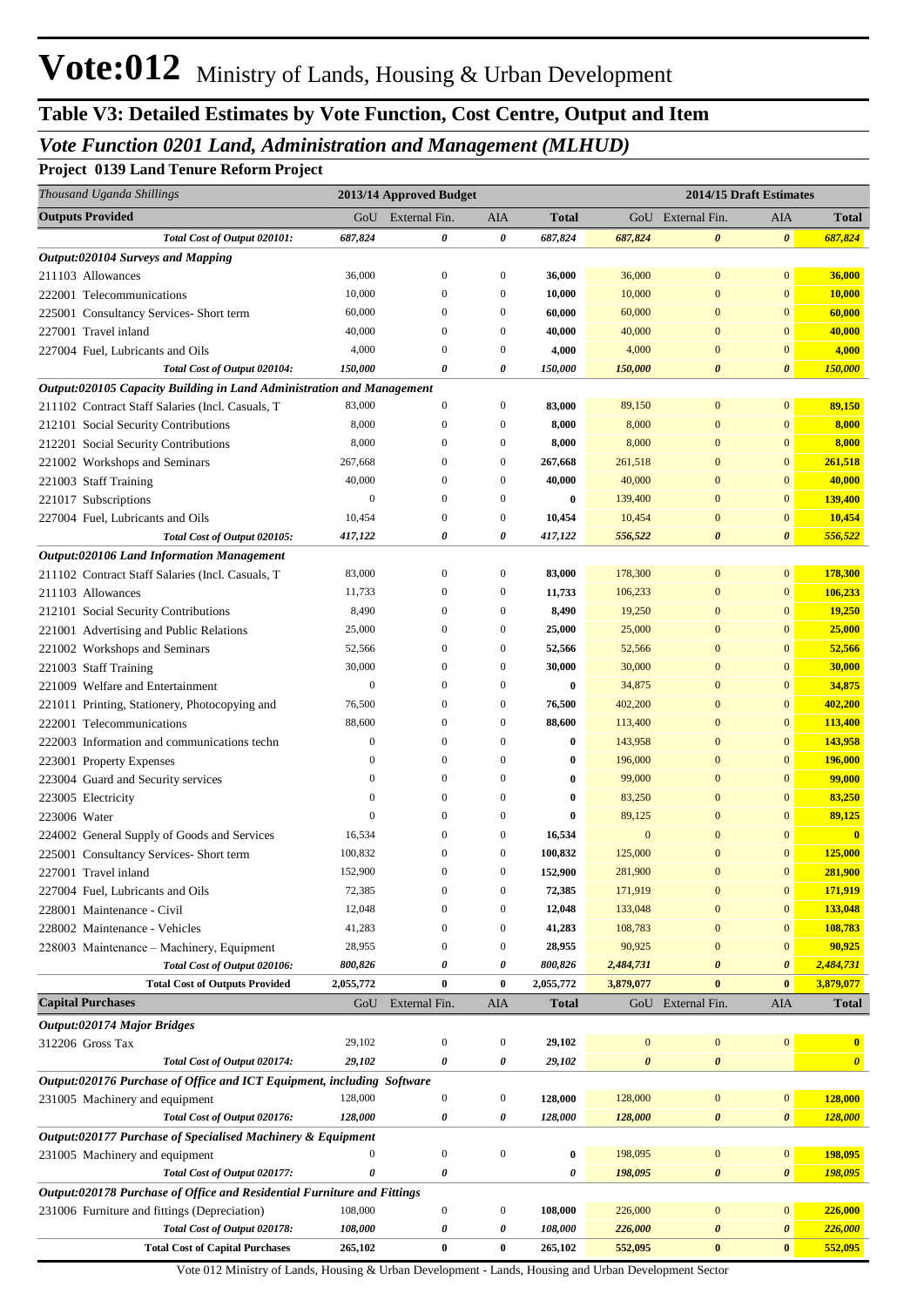### *Vote Function 0201 Land, Administration and Management (MLHUD)*

#### **Project 0139 Land Tenure Reform Project**

| Thousand Uganda Shillings              | 2013/14 Approved Budget |          |     |              | 2014/15 Draft Estimates |                         |              |              |
|----------------------------------------|-------------------------|----------|-----|--------------|-------------------------|-------------------------|--------------|--------------|
| <b>Total Project 0139</b>              | 2,320,874               | 0        | 0   | 2,320,874    | 4,431,172               | $\mathbf{0}$            | $\bf{0}$     | 4,431,172    |
| Total Excluding Taxes, Arrears and AIA | 2,291,772               | 0        | 0   | 2,291,772    | 4,431,172               | 0                       | $\theta$     | 4,431,172    |
| Thousand Uganda Shillings              | 2013/14 Approved Budget |          |     |              |                         | 2014/15 Draft Estimates |              |              |
|                                        | GoU External Fin.       |          | AIA | <b>Total</b> |                         | GoU External Fin.       | AIA          | <b>Total</b> |
| <b>Total Vote Function 01</b>          | 6.783.801               | $\bf{0}$ | 0   | 6.783.801    | 8,884,098               |                         | $\mathbf{0}$ | 8,884,098    |
| Total Excluding Taxes, Arrears and AIA | 6.754.698               | 0        | 0   | 6.754.698    | 8,884,098               |                         | 0            | 8,884,098    |
| .<br>.                                 |                         |          |     |              |                         |                         |              |              |

#### *Vote Function 0202 Physical Planning and Urban Development*

#### *Recurrent Budget Estimates*

#### **Programme 11 Office of Director Physical Planning & Urban Devt**

| Thousand Uganda Shillings                                                      |          | 2013/14 Approved Budget |              |              |              | 2014/15 Draft Estimates |                       |              |
|--------------------------------------------------------------------------------|----------|-------------------------|--------------|--------------|--------------|-------------------------|-----------------------|--------------|
| <b>Outputs Provided</b>                                                        | Wage     | Non-Wage                | <b>AIA</b>   | <b>Total</b> | Wage         | Non Wage                | <b>AIA</b>            | <b>Total</b> |
| Output:020201 Physical Planning Policies, Strategies, Guidelines and Standards |          |                         |              |              |              |                         |                       |              |
| 211101 General Staff Salaries                                                  | 30,100   | $\mathbf{0}$            | $\mathbf{0}$ | 30.100       | 30,133       | $\Omega$                | $\overline{0}$        | 30,133       |
| 211103 Allowances                                                              | 0        | 7,000                   | $\mathbf{0}$ | 7.000        | $\mathbf{0}$ | 7,000                   | $\overline{0}$        | 7,000        |
| 221009 Welfare and Entertainment                                               | 0        | 1,600                   | $\mathbf{0}$ | 1,600        | $\mathbf{0}$ | 2,100                   | $\overline{0}$        | 2,100        |
| 227001<br>Travel inland                                                        | 0        | 2,800                   | $\mathbf{0}$ | 2,800        | $\mathbf{0}$ | 2.800                   | $\overline{0}$        | 2,800        |
| 227004 Fuel, Lubricants and Oils                                               | $\Omega$ | 6.006                   | $\mathbf{0}$ | 6.006        | $\mathbf{0}$ | 5,506                   | $\mathbf{0}$          | 5,506        |
| Total Cost of Output 020201:                                                   | 30,100   | 17,406                  | 0            | 47,506       | 30,133       | 17,406                  | $\boldsymbol{\theta}$ | 47,539       |
| <b>Total Cost of Outputs Provided</b>                                          | 30,100   | 17,406                  | $\bf{0}$     | 47,506       | 30,133       | 17,406                  | $\bf{0}$              | 47,539       |
| <b>Total Programme 11</b>                                                      | 30,100   | 17,406                  | $\mathbf{0}$ | 47,506       | 30,133       | 17,406                  | $\mathbf{0}$          | 47,539       |
| Total Excluding Arrears and AIA                                                | 30,100   | 17.406                  | 0            | 47,506       | 30,133       | 17,406                  | $\theta$              | 47,539       |

#### **Programme 12 Land use Regulation and Compliance**

| Thousand Uganda Shillings                                                      |                  | 2013/14 Approved Budget |                  |              | 2014/15 Draft Estimates |              |                       |              |
|--------------------------------------------------------------------------------|------------------|-------------------------|------------------|--------------|-------------------------|--------------|-----------------------|--------------|
| <b>Outputs Provided</b>                                                        | Wage             | Non-Wage                | <b>AIA</b>       | <b>Total</b> | Wage                    | Non Wage     | <b>AIA</b>            | <b>Total</b> |
| Output:020201 Physical Planning Policies, Strategies, Guidelines and Standards |                  |                         |                  |              |                         |              |                       |              |
| 211101 General Staff Salaries                                                  | 207,000          | $\theta$                | $\mathbf{0}$     | 207,000      | 206,562                 | $\mathbf{0}$ | $\overline{0}$        | 206,562      |
| 211103 Allowances                                                              | $\mathbf{0}$     | 7.830                   | $\mathbf{0}$     | 7,830        | $\mathbf{0}$            | 7,830        | $\overline{0}$        | 7,830        |
| 221002 Workshops and Seminars                                                  | $\boldsymbol{0}$ | 11,200                  | $\boldsymbol{0}$ | 11,200       | $\mathbf{0}$            | 11,200       | $\mathbf{0}$          | 11,200       |
| 221007 Books, Periodicals & Newspapers                                         | $\mathbf{0}$     | 2,400                   | $\mathbf{0}$     | 2,400        | $\mathbf{0}$            | 2,400        | $\Omega$              | 2,400        |
| 221008 Computer supplies and Information Tec                                   | $\mathbf{0}$     | 5,000                   | $\mathbf{0}$     | 5,000        | $\mathbf{0}$            | 5,000        | $\overline{0}$        | 5,000        |
| 221009 Welfare and Entertainment                                               | $\mathbf{0}$     | 4,000                   | $\mathbf{0}$     | 4,000        | $\mathbf{0}$            | 4,000        | $\mathbf{0}$          | 4,000        |
| 221011 Printing, Stationery, Photocopying and                                  | $\mathbf{0}$     | 8,866                   | $\mathbf{0}$     | 8,866        | $\mathbf{0}$            | 8,866        | $\Omega$              | 8,866        |
| 222001 Telecommunications                                                      | $\mathbf{0}$     | 3,000                   | $\mathbf{0}$     | 3,000        | $\mathbf{0}$            | 3,000        | $\overline{0}$        | 3,000        |
| 225001 Consultancy Services- Short term                                        | $\mathbf{0}$     | $\overline{0}$          | $\mathbf{0}$     | $\bf{0}$     | $\mathbf{0}$            | 260,000      | $\overline{0}$        | 260,000      |
| 227001 Travel inland                                                           | $\mathbf{0}$     | 10,000                  | $\mathbf{0}$     | 10,000       | $\mathbf{0}$            | 10,000       | $\overline{0}$        | 10,000       |
| 227004 Fuel, Lubricants and Oils                                               | $\mathbf{0}$     | 10,000                  | $\mathbf{0}$     | 10,000       | $\mathbf{0}$            | 10,000       | $\mathbf{0}$          | 10,000       |
| 228002 Maintenance - Vehicles                                                  | $\boldsymbol{0}$ | 1,000                   | $\boldsymbol{0}$ | 1,000        | $\mathbf{0}$            | 1,000        | $\mathbf{0}$          | 1,000        |
| Total Cost of Output 020201:                                                   | 207,000          | 63,296                  | 0                | 270,296      | 206,562                 | 323,296      | $\boldsymbol{\theta}$ | 529,858      |
| Output:020202 Field Inspection                                                 |                  |                         |                  |              |                         |              |                       |              |
| 211103 Allowances                                                              | $\boldsymbol{0}$ | 19,680                  | $\boldsymbol{0}$ | 19,680       | $\mathbf{0}$            | 19,680       | $\overline{0}$        | 19,680       |
| 221002 Workshops and Seminars                                                  | $\mathbf{0}$     | 14,880                  | $\mathbf{0}$     | 14,880       | $\mathbf{0}$            | 14,880       | $\overline{0}$        | 14,880       |
| 221008 Computer supplies and Information Tec                                   | $\mathbf{0}$     | 20,000                  | $\mathbf{0}$     | 20,000       | $\mathbf{0}$            | 20,000       | $\overline{0}$        | 20,000       |
| 221009 Welfare and Entertainment                                               | $\mathbf{0}$     | 3,320                   | $\mathbf{0}$     | 3,320        | $\mathbf{0}$            | 3,320        | $\overline{0}$        | 3,320        |
| 221011 Printing, Stationery, Photocopying and                                  | $\boldsymbol{0}$ | 21,600                  | $\mathbf{0}$     | 21,600       | $\mathbf{0}$            | 21,600       | $\overline{0}$        | 21,600       |
| 222001 Telecommunications                                                      | $\mathbf{0}$     | 3,000                   | $\mathbf{0}$     | 3,000        | $\mathbf{0}$            | 3,000        | $\Omega$              | 3,000        |
| 227001 Travel inland                                                           | $\mathbf{0}$     | 40,116                  | $\mathbf{0}$     | 40,116       | $\mathbf{0}$            | 40,116       | $\overline{0}$        | 40,116       |
| 227004 Fuel. Lubricants and Oils                                               | $\boldsymbol{0}$ | 26,000                  | $\mathbf{0}$     | 26,000       | $\mathbf{0}$            | 26,000       | $\overline{0}$        | 26,000       |
| 228002 Maintenance - Vehicles                                                  | $\boldsymbol{0}$ | 5,000                   | $\mathbf{0}$     | 5,000        | $\mathbf{0}$            | 5,000        | $\mathbf{0}$          | 5,000        |
| Total Cost of Output 020202:                                                   | 0                | 153,596                 | 0                | 153,596      | $\boldsymbol{\theta}$   | 153,596      | $\boldsymbol{\theta}$ | 153,596      |
| Output:020205 Support Supervision and Capacity Building                        |                  |                         |                  |              |                         |              |                       |              |
| 211103 Allowances                                                              | $\boldsymbol{0}$ | 4,762                   | $\mathbf{0}$     | 4,762        | $\mathbf{0}$            | 4,762        | $\overline{0}$        | 4,762        |
| 221002 Workshops and Seminars                                                  | $\mathbf{0}$     | 12,690                  | $\mathbf{0}$     | 12,690       | $\mathbf{0}$            | 12,690       | $\overline{0}$        | 12,690       |
| 221003 Staff Training                                                          | $\mathbf{0}$     | 15,000                  | $\mathbf{0}$     | 15,000       | $\overline{0}$          | 15,000       | $\overline{0}$        | 15,000       |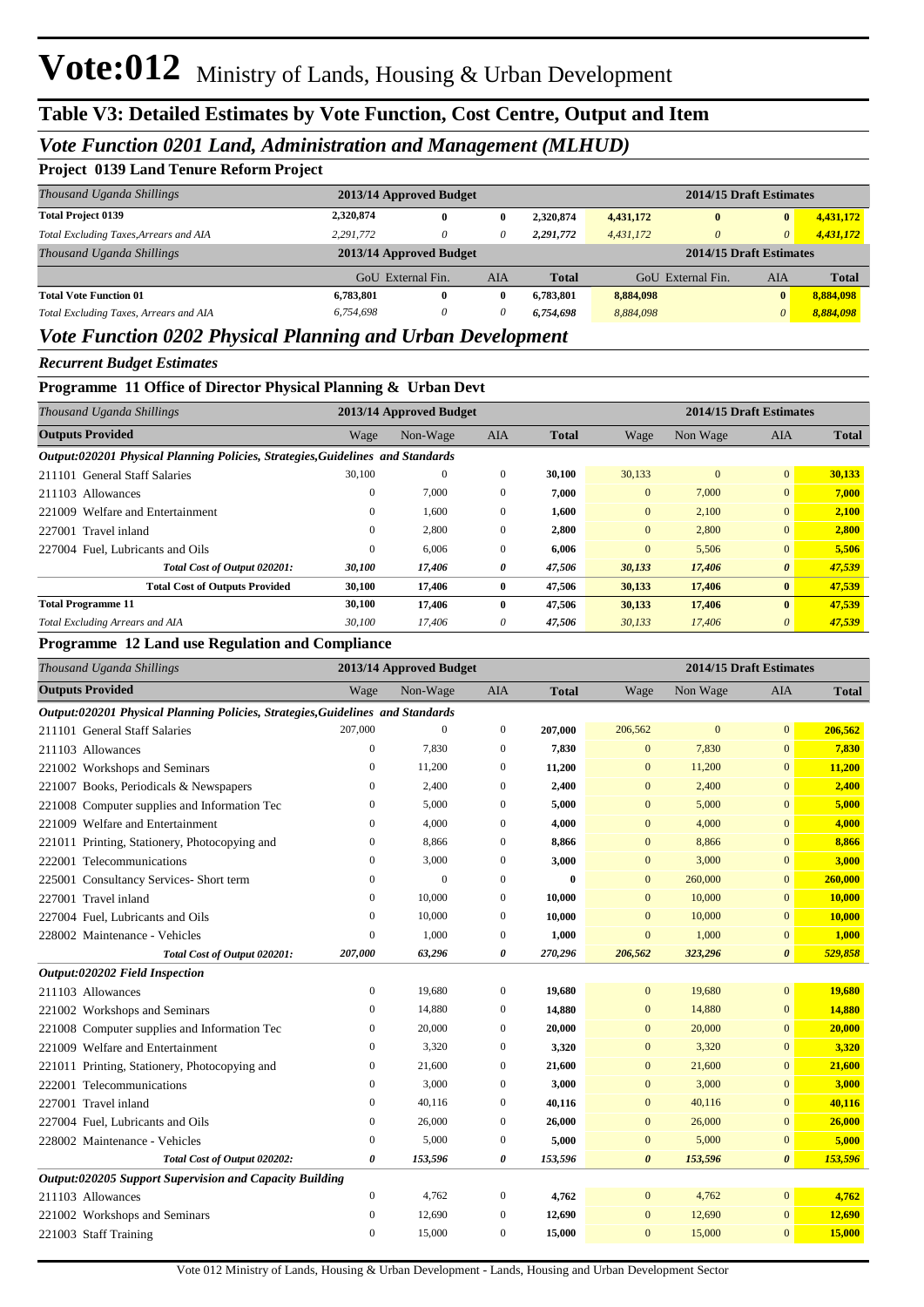## *Vote Function 0202 Physical Planning and Urban Development*

**Programme 12 Land use Regulation and Compliance**

| Thousand Uganda Shillings                     |              | 2013/14 Approved Budget |              |              | 2014/15 Draft Estimates |              |                       |              |
|-----------------------------------------------|--------------|-------------------------|--------------|--------------|-------------------------|--------------|-----------------------|--------------|
| <b>Outputs Provided</b>                       | Wage         | Non-Wage                | AIA          | <b>Total</b> | Wage                    | Non Wage     | <b>AIA</b>            | <b>Total</b> |
| 221007 Books, Periodicals & Newspapers        |              | 5,000                   | $\mathbf{0}$ | 5,000        | $\overline{0}$          | 5,000        | $\overline{0}$        | 5,000        |
| Welfare and Entertainment<br>221009           | 0            | 5,000                   | $\mathbf{0}$ | 5,000        | $\overline{0}$          | 5,000        | $\overline{0}$        | 5,000        |
| 221011 Printing, Stationery, Photocopying and | $\mathbf{0}$ | 5,000                   | $\mathbf{0}$ | 5,000        | $\overline{0}$          | 5,000        | $\overline{0}$        | 5,000        |
| 222001 Telecommunications                     | $\Omega$     | 2,000                   | $\Omega$     | 2,000        | $\overline{0}$          | 2,000        | $\overline{0}$        | 2,000        |
| 224002 General Supply of Goods and Services   | 0            | 2,000                   | $\Omega$     | 2,000        | $\mathbf{0}$            | $\mathbf{0}$ | $\Omega$              |              |
| 225001 Consultancy Services- Short term       | $\mathbf{0}$ | 23,000                  | $\mathbf{0}$ | 23,000       | $\overline{0}$          | 23,000       | $\overline{0}$        | 23,000       |
| 227001 Travel inland                          | $\Omega$     | 15,000                  | $\Omega$     | 15,000       | $\overline{0}$          | 17,000       | $\Omega$              | 17,000       |
| 227002 Travel abroad                          | $\Omega$     | 10,000                  | $\Omega$     | 10,000       | $\Omega$                | 10,000       | $\Omega$              | 10,000       |
| 227004 Fuel, Lubricants and Oils              | $\Omega$     | 15,000                  | $\Omega$     | 15,000       | $\overline{0}$          | 15,000       | $\overline{0}$        | 15,000       |
| 228002 Maintenance - Vehicles                 | $\mathbf{0}$ | 5,000                   | $\mathbf{0}$ | 5,000        | $\overline{0}$          | 5,000        | $\overline{0}$        | 5,000        |
| Total Cost of Output 020205:                  | 0            | 119,452                 | 0            | 119,452      | $\theta$                | 119,452      | $\boldsymbol{\theta}$ | 119,452      |
| <b>Total Cost of Outputs Provided</b>         | 207,000      | 336,344                 | $\bf{0}$     | 543,344      | 206,562                 | 596,344      | $\mathbf{0}$          | 802,906      |
| <b>Total Programme 12</b>                     | 207,000      | 336,344                 | 0            | 543,344      | 206,562                 | 596,344      | $\mathbf{0}$          | 802,906      |
| Total Excluding Arrears and AIA               | 207,000      | 336,344                 | 0            | 543,344      | 206,562                 | 596,344      | $\theta$              | 802,906      |

#### **Programme 13 Physical Planning**

| Thousand Uganda Shillings                                                      |              | 2013/14 Approved Budget |                  | 2014/15 Draft Estimates |                       |                  |                       |                |
|--------------------------------------------------------------------------------|--------------|-------------------------|------------------|-------------------------|-----------------------|------------------|-----------------------|----------------|
| <b>Outputs Provided</b>                                                        | Wage         | Non-Wage                | <b>AIA</b>       | <b>Total</b>            | Wage                  | Non Wage         | <b>AIA</b>            | <b>Total</b>   |
| Output:020201 Physical Planning Policies, Strategies, Guidelines and Standards |              |                         |                  |                         |                       |                  |                       |                |
| 211101 General Staff Salaries                                                  | 149,234      | $\mathbf{0}$            | $\mathbf{0}$     | 149,234                 | 149,310               | $\overline{0}$   | $\overline{0}$        | 149,310        |
| 211103 Allowances                                                              | $\mathbf{0}$ | 26,477                  | $\mathbf{0}$     | 26,477                  | $\mathbf{0}$          | 26,477           | $\overline{0}$        | 26,477         |
| 221002 Workshops and Seminars                                                  | $\Omega$     | 30,592                  | $\mathbf{0}$     | 30,592                  | $\mathbf{0}$          | 30,592           | $\mathbf{0}$          | 30,592         |
| 221003 Staff Training                                                          | 0            | $\mathbf{0}$            | $\theta$         | $\bf{0}$                | $\Omega$              | $\boldsymbol{0}$ | $\overline{0}$        | $\overline{0}$ |
| 227004 Fuel, Lubricants and Oils                                               | $\Omega$     | 9,000                   | $\mathbf{0}$     | 9,000                   | $\Omega$              | 9,000            | $\overline{0}$        | 9,000          |
| Total Cost of Output 020201:                                                   | 149,234      | 66,069                  | 0                | 215,303                 | 149,310               | 66,069           | $\boldsymbol{\theta}$ | 215,379        |
| Output:020202 Field Inspection                                                 |              |                         |                  |                         |                       |                  |                       |                |
| 211103 Allowances                                                              | $\mathbf{0}$ | 29,800                  | $\mathbf{0}$     | 29,800                  | $\mathbf{0}$          | 29,800           | $\overline{0}$        | 29,800         |
| 221009 Welfare and Entertainment                                               | $\mathbf{0}$ | 5,000                   | $\theta$         | 5,000                   | $\Omega$              | 5,000            | $\Omega$              | 5,000          |
| 221011 Printing, Stationery, Photocopying and                                  | 0            | 540                     | $\mathbf{0}$     | 540                     | $\Omega$              | 9,540            | $\mathbf{0}$          | 9,540          |
| 224002 General Supply of Goods and Services                                    | 0            | 9,000                   | $\boldsymbol{0}$ | 9,000                   | $\mathbf{0}$          | $\boldsymbol{0}$ | $\mathbf{0}$          | $\mathbf{0}$   |
| 227004 Fuel, Lubricants and Oils                                               | $\mathbf{0}$ | 14,000                  | $\mathbf{0}$     | 14,000                  | $\mathbf{0}$          | 14,000           | $\overline{0}$        | 14,000         |
| 228002 Maintenance - Vehicles                                                  | $\mathbf{0}$ | 3,600                   | $\theta$         | 3,600                   | $\mathbf{0}$          | 3,600            | $\mathbf{0}$          | 3,600          |
| Total Cost of Output 020202:                                                   | 0            | 61,940                  | 0                | 61,940                  | $\boldsymbol{\theta}$ | 61,940           | 0                     | 61,940         |
| Output:020203 Devt of Physical Devt Plans                                      |              |                         |                  |                         |                       |                  |                       |                |
| 211103 Allowances                                                              | $\mathbf{0}$ | 20,000                  | $\mathbf{0}$     | 20,000                  | $\Omega$              | 20,000           | $\overline{0}$        | 20,000         |
| 221002 Workshops and Seminars                                                  | 0            | $\mathbf{0}$            | $\theta$         | $\mathbf{0}$            | $\Omega$              | 20,000           | $\overline{0}$        | 20,000         |
| 227004 Fuel, Lubricants and Oils                                               | 0            | 56,083                  | $\mathbf{0}$     | 56,083                  | $\mathbf{0}$          | 36,083           | $\mathbf{0}$          | 36,083         |
| Total Cost of Output 020203:                                                   | 0            | 76,083                  | 0                | 76,083                  | $\boldsymbol{\theta}$ | 76,083           | $\boldsymbol{\theta}$ | 76,083         |
| Output:020205 Support Supervision and Capacity Building                        |              |                         |                  |                         |                       |                  |                       |                |
| 211103 Allowances                                                              | 0            | 30,400                  | $\mathbf{0}$     | 30,400                  | $\mathbf{0}$          | 30,400           | $\overline{0}$        | 30,400         |
| 221002 Workshops and Seminars                                                  | $\mathbf{0}$ | 24,960                  | $\mathbf{0}$     | 24,960                  | $\mathbf{0}$          | $\mathbf{0}$     | $\mathbf{0}$          |                |
| 221003 Staff Training                                                          | 0            | $\mathbf{0}$            | $\theta$         | 0                       | $\Omega$              | 24,960           | $\mathbf{0}$          | 24,960         |
| Total Cost of Output 020205:                                                   | 0            | 55,360                  | 0                | 55,360                  | $\boldsymbol{\theta}$ | 55,360           | $\boldsymbol{\theta}$ | 55,360         |
| <b>Total Cost of Outputs Provided</b>                                          | 149,234      | 259,452                 | $\bf{0}$         | 408,686                 | 149,310               | 259,452          | $\bf{0}$              | 408,762        |
| <b>Total Programme 13</b>                                                      | 149,234      | 259,452                 | $\bf{0}$         | 408,686                 | 149,310               | 259,452          | $\mathbf{0}$          | 408,762        |
| Total Excluding Arrears and AIA                                                | 149,234      | 259,452                 | 0                | 408,686                 | 149,310               | 259,452          | 0                     | 408,762        |

#### **Programme 14 Urban Development**

| Thousand Uganda Shillings                               | 2013/14 Approved Budget |          |              |              |         |              | 2014/15 Draft Estimates |              |
|---------------------------------------------------------|-------------------------|----------|--------------|--------------|---------|--------------|-------------------------|--------------|
| <b>Outputs Provided</b>                                 | Wage                    | Non-Wage | AIA          | <b>Total</b> | Wage    | Non Wage     | AIA                     | <b>Total</b> |
| Output:020205 Support Supervision and Capacity Building |                         |          |              |              |         |              |                         |              |
| 211101 General Staff Salaries                           | 111.000                 | 0        |              | 111.000      | 111.329 | $\mathbf{0}$ | $\overline{0}$          | 111.329      |
| 211103 Allowances                                       | 0                       | 23,160   | $\Omega$     | 23,160       |         | 31,160       | $\overline{0}$          | 31.160       |
| 221002 Workshops and Seminars                           | 0                       | 27,200   | $\mathbf{0}$ | 27,200       |         | 42,200       | $\overline{0}$          | 42,200       |
| 221003 Staff Training                                   | 0                       | 8,821    | $\mathbf{0}$ | 8,821        |         | 8.821        | $\mathbf{0}$            | 8,821        |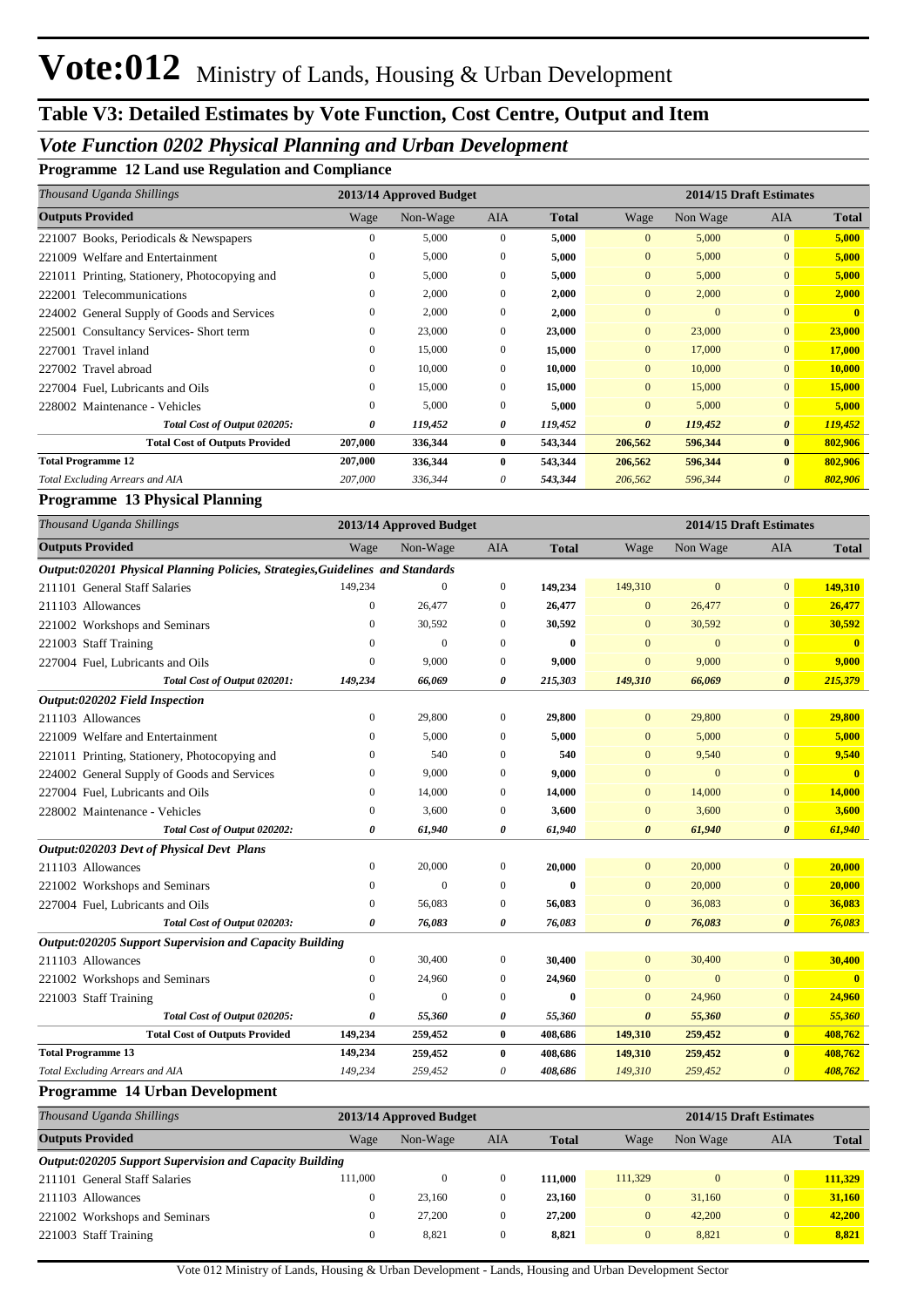## **Table V3: Detailed Estimates by Vote Function, Cost Centre, Output and Item**

### *Vote Function 0202 Physical Planning and Urban Development*

#### **Programme 14 Urban Development**

| Thousand Uganda Shillings                                                 |                  | 2013/14 Approved Budget |                  | 2014/15 Draft Estimates |                       |          |                       |              |
|---------------------------------------------------------------------------|------------------|-------------------------|------------------|-------------------------|-----------------------|----------|-----------------------|--------------|
| <b>Outputs Provided</b>                                                   | Wage             | Non-Wage                | <b>AIA</b>       | <b>Total</b>            | Wage                  | Non Wage | <b>AIA</b>            | <b>Total</b> |
| 221005 Hire of Venue (chairs, projector, etc)                             | $\overline{0}$   | 6,000                   | $\mathbf{0}$     | 6,000                   | $\mathbf{0}$          | 6,000    | $\overline{0}$        | 6,000        |
| 221007 Books, Periodicals & Newspapers                                    | $\boldsymbol{0}$ | 2,200                   | $\theta$         | 2,200                   | $\mathbf{0}$          | 2,200    | $\mathbf{0}$          | 2,200        |
| 221008 Computer supplies and Information Tec                              | $\mathbf{0}$     | 6,000                   | $\mathbf{0}$     | 6,000                   | $\overline{0}$        | 2,000    | $\overline{0}$        | 2,000        |
| 221009 Welfare and Entertainment                                          | $\boldsymbol{0}$ | 8,000                   | $\boldsymbol{0}$ | 8,000                   | $\overline{0}$        | 8,000    | $\mathbf{0}$          | 8,000        |
| 221011 Printing, Stationery, Photocopying and                             | $\mathbf{0}$     | 6,000                   | $\theta$         | 6,000                   | $\mathbf{0}$          | 30,000   | $\overline{0}$        | 30,000       |
| 221012 Small Office Equipment                                             | $\boldsymbol{0}$ | 3,000                   | $\boldsymbol{0}$ | 3,000                   | $\mathbf{0}$          | 3,000    | $\mathbf{0}$          | 3,000        |
| 222001 Telecommunications                                                 | $\mathbf{0}$     | 8,000                   | $\mathbf{0}$     | 8,000                   | $\overline{0}$        | 8,000    | $\mathbf{0}$          | 8,000        |
| 222002 Postage and Courier                                                | $\mathbf{0}$     | 1,000                   | $\mathbf{0}$     | 1,000                   | $\overline{0}$        | 1,000    | $\mathbf{0}$          | 1,000        |
| 222003 Information and communications techn                               | $\overline{0}$   | 5,270                   | $\overline{0}$   | 5,270                   | $\overline{0}$        | 5,270    | $\overline{0}$        | 5,270        |
| 227001 Travel inland                                                      | $\mathbf{0}$     | 52,000                  | $\mathbf{0}$     | 52,000                  | $\mathbf{0}$          | 75,000   | $\overline{0}$        | 75,000       |
| 227002 Travel abroad                                                      | $\mathbf{0}$     | 8,000                   | $\mathbf{0}$     | 8,000                   | $\overline{0}$        | 8,000    | $\overline{0}$        | 8,000        |
| 227004 Fuel, Lubricants and Oils                                          | $\mathbf{0}$     | 17,000                  | $\mathbf{0}$     | 17,000                  | $\overline{0}$        | 30,000   | $\mathbf{0}$          | 30,000       |
| 228002 Maintenance - Vehicles                                             | $\overline{0}$   | 3,000                   | $\boldsymbol{0}$ | 3,000                   | $\mathbf{0}$          | 14,000   | $\overline{0}$        | 14,000       |
| Total Cost of Output 020205:                                              | 111,000          | 184,651                 | 0                | 295,651                 | 111,329               | 274,651  | $\boldsymbol{\theta}$ | 385,980      |
| Output:020206 Urban Dev't Policies, Strategies , Guidelines and Standards |                  |                         |                  |                         |                       |          |                       |              |
| 211103 Allowances                                                         | $\boldsymbol{0}$ | 7,250                   | $\boldsymbol{0}$ | 7,250                   | $\mathbf{0}$          | 7,250    | $\overline{0}$        | 7,250        |
| 221001 Advertising and Public Relations                                   | $\mathbf{0}$     | 6,000                   | $\boldsymbol{0}$ | 6,000                   | $\mathbf{0}$          | 6,000    | $\mathbf{0}$          | 6,000        |
| 221002 Workshops and Seminars                                             | $\mathbf{0}$     | 24,000                  | $\mathbf{0}$     | 24,000                  | $\mathbf{0}$          | 94,000   | $\overline{0}$        | 94,000       |
| 221003 Staff Training                                                     | $\mathbf{0}$     | 6,000                   | $\theta$         | 6,000                   | $\mathbf{0}$          | 6,000    | $\overline{0}$        | 6,000        |
| 221005 Hire of Venue (chairs, projector, etc)                             | $\mathbf{0}$     | 6,000                   | $\overline{0}$   | 6,000                   | $\mathbf{0}$          | 6,000    | $\mathbf{0}$          | 6,000        |
| 221007 Books, Periodicals & Newspapers                                    | $\mathbf{0}$     | 9,000                   | $\boldsymbol{0}$ | 9,000                   | $\mathbf{0}$          | 9,000    | $\mathbf{0}$          | 9,000        |
| 221008 Computer supplies and Information Tec                              | $\mathbf{0}$     | 6,000                   | $\mathbf{0}$     | 6,000                   | $\mathbf{0}$          | 6,000    | $\overline{0}$        | 6,000        |
| 221009 Welfare and Entertainment                                          | $\mathbf{0}$     | 3,000                   | $\mathbf{0}$     | 3,000                   | $\mathbf{0}$          | 3,000    | $\overline{0}$        | 3,000        |
| 221011 Printing, Stationery, Photocopying and                             | $\mathbf{0}$     | 9,500                   | $\overline{0}$   | 9,500                   | $\overline{0}$        | 45,500   | $\overline{0}$        | 45,500       |
| 222001 Telecommunications                                                 | $\overline{0}$   | 3,422                   | $\mathbf{0}$     | 3,422                   | $\mathbf{0}$          | 3,422    | $\mathbf{0}$          | 3,422        |
| 222003 Information and communications techn                               | $\boldsymbol{0}$ | 2,500                   | $\boldsymbol{0}$ | 2,500                   | $\mathbf{0}$          | 2,500    | $\mathbf{0}$          | 2,500        |
| 227001 Travel inland                                                      | $\mathbf{0}$     | 32,000                  | $\mathbf{0}$     | 32,000                  | $\mathbf{0}$          | 51,000   | $\mathbf{0}$          | 51,000       |
| Total Cost of Output 020206:                                              | 0                | 114,672                 | 0                | 114,672                 | $\boldsymbol{\theta}$ | 239,672  | $\boldsymbol{\theta}$ | 239,672      |
| <b>Total Cost of Outputs Provided</b>                                     | 111,000          | 299,323                 | $\bf{0}$         | 410,323                 | 111,329               | 514,323  | $\bf{0}$              | 625,652      |
| <b>Total Programme 14</b>                                                 | 111,000          | 299,323                 | $\bf{0}$         | 410,323                 | 111,329               | 514,323  | $\bf{0}$              | 625,652      |
| Total Excluding Arrears and AIA                                           | 111,000          | 299,323                 | 0                | 410,323                 | 111,329               | 514,323  | $\boldsymbol{\theta}$ | 625,652      |

#### *Development Budget Estimates*

#### **Project 1146 Transforming Settlements of Urban Poor**

| Thousand Uganda Shillings                               |         | 2013/14 Approved Budget |            |              | 2014/15 Draft Estimates |                       |                |                         |
|---------------------------------------------------------|---------|-------------------------|------------|--------------|-------------------------|-----------------------|----------------|-------------------------|
| <b>Outputs Provided</b>                                 | GoU     | External Fin.           | <b>AIA</b> | <b>Total</b> |                         | GoU External Fin.     | <b>AIA</b>     | <b>Total</b>            |
| Output:020205 Support Supervision and Capacity Building |         |                         |            |              |                         |                       |                |                         |
| 211102 Contract Staff Salaries (Incl. Casuals, T.       | 26,000  | $\Omega$                | 0          | 26,000       | $\mathbf{0}$            | $\mathbf{0}$          | $\overline{0}$ | $\overline{\mathbf{0}}$ |
| 211103 Allowances                                       | 5,764   | $\Omega$                | $\Omega$   | 5,764        | $\mathbf{0}$            | $\mathbf{0}$          | $\Omega$       | $\overline{\mathbf{0}}$ |
| 221001 Advertising and Public Relations                 | 3,500   | $\Omega$                | 0          | 3,500        | $\Omega$                | $\Omega$              | $\Omega$       | $\overline{\mathbf{0}}$ |
| 221002 Workshops and Seminars                           | 32,000  | $\Omega$                | 0          | 32,000       | $\mathbf{0}$            | $\Omega$              | $\Omega$       | $\overline{\mathbf{0}}$ |
| 221003 Staff Training                                   | 6,000   | $\mathbf{0}$            | 0          | 6,000        | $\mathbf{0}$            | $\overline{0}$        | $\Omega$       | $\overline{\mathbf{0}}$ |
| 221005 Hire of Venue (chairs, projector, etc)           | 15,000  | $\Omega$                | 0          | 15,000       | $\Omega$                | $\Omega$              | $\Omega$       | $\mathbf{0}$            |
| 221007 Books, Periodicals & Newspapers                  | 6.000   | $\Omega$                | $\Omega$   | 6,000        | $\mathbf{0}$            | $\Omega$              | $\Omega$       | $\mathbf{0}$            |
| 221008 Computer supplies and Information Tec            | 3,000   | $\Omega$                | 0          | 3,000        | $\Omega$                | $\Omega$              | $\Omega$       | $\mathbf{0}$            |
| 221009 Welfare and Entertainment                        | 12,000  | $\mathbf{0}$            | 0          | 12,000       | $\mathbf{0}$            | $\overline{0}$        | $\Omega$       | $\overline{\mathbf{0}}$ |
| 221011 Printing, Stationery, Photocopying and           | 16,000  | $\Omega$                | 0          | 16,000       | $\mathbf{0}$            | $\Omega$              | $\Omega$       | $\bf{0}$                |
| 221012 Small Office Equipment                           | 4.000   | $\Omega$                | 0          | 4,000        | $\mathbf{0}$            | $\mathbf{0}$          | $\mathbf{0}$   | $\overline{\mathbf{0}}$ |
| 222001 Telecommunications                               | 6,000   | $\Omega$                | 0          | 6,000        | $\mathbf{0}$            | $\Omega$              | $\Omega$       | $\mathbf{0}$            |
| 222003 Information and communications techn             | 2,000   | $\Omega$                | $\Omega$   | 2,000        | $\mathbf{0}$            | $\mathbf{0}$          | $\Omega$       | $\overline{\mathbf{0}}$ |
| 227001 Travel inland                                    | 23,039  | $\Omega$                | $\Omega$   | 23,039       | $\mathbf{0}$            | $\Omega$              | $\Omega$       | $\overline{\mathbf{0}}$ |
| 227004 Fuel, Lubricants and Oils                        | 8,500   | $\mathbf{0}$            | 0          | 8,500        | $\mathbf{0}$            | $\mathbf{0}$          | $\mathbf{0}$   | $\mathbf{0}$            |
| 228002 Maintenance - Vehicles                           | 2,000   | $\Omega$                | 0          | 2,000        | $\mathbf{0}$            | $\Omega$              | $\Omega$       | $\mathbf{0}$            |
| 321423 Conditional transfers to feeder roads m          | 13,000  | $\Omega$                | 0          | 13,000       | $\mathbf{0}$            | $\mathbf{0}$          | $\Omega$       | $\overline{0}$          |
| Total Cost of Output 020205:                            | 183,802 | f)                      | 0          | 183,802      | 0                       | $\boldsymbol{\theta}$ |                | $\boldsymbol{\theta}$   |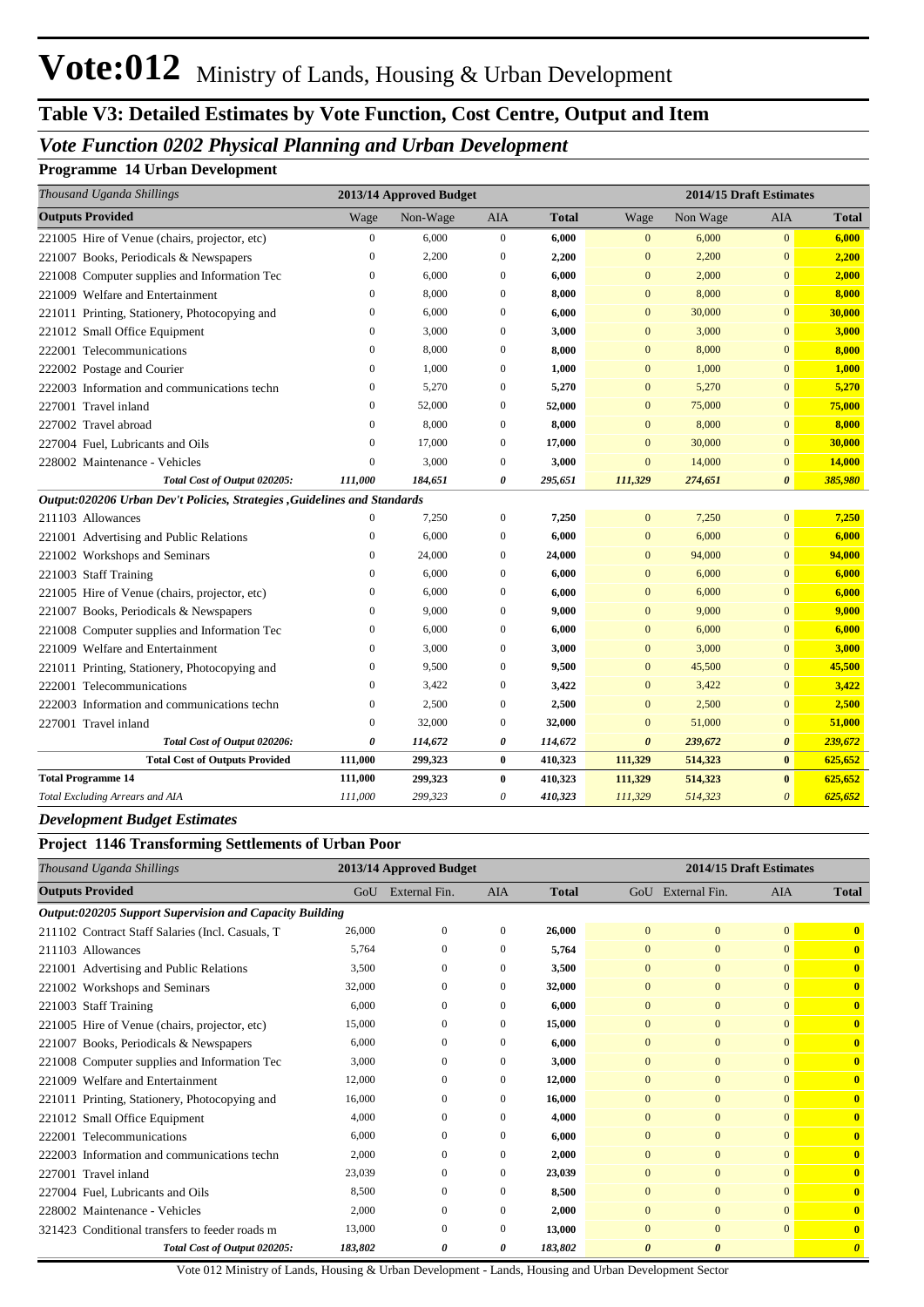## *Vote Function 0202 Physical Planning and Urban Development*

**Project 1146 Transforming Settlements of Urban Poor**

| Thousand Uganda Shillings                                                | 2013/14 Approved Budget<br>2014/15 Draft Estimates |               |            |              |                |                       |                |                         |
|--------------------------------------------------------------------------|----------------------------------------------------|---------------|------------|--------------|----------------|-----------------------|----------------|-------------------------|
| <b>Outputs Provided</b>                                                  | GoU                                                | External Fin. | <b>AIA</b> | <b>Total</b> | GoU            | External Fin.         | AIA            | <b>Total</b>            |
| Output:020206 Urban Dev't Policies, Strategies, Guidelines and Standards |                                                    |               |            |              |                |                       |                |                         |
| 211102 Contract Staff Salaries (Incl. Casuals, T                         | 26,000                                             | $\Omega$      | $\Omega$   | 26,000       | $\overline{0}$ | $\overline{0}$        | $\overline{0}$ | $\mathbf{0}$            |
| 211103 Allowances                                                        | 2,500                                              | $\Omega$      |            | 2,500        | $\Omega$       | $\mathbf{0}$          | $\Omega$       | $\mathbf{0}$            |
| 221002 Workshops and Seminars                                            | 14,402                                             | $\Omega$      | $\Omega$   | 14,402       | $\Omega$       | $\Omega$              | $\Omega$       | $\mathbf{0}$            |
| 221005 Hire of Venue (chairs, projector, etc)                            | 5,000                                              | $\Omega$      | $\Omega$   | 5,000        | $\Omega$       | $\Omega$              | $\Omega$       | $\overline{\mathbf{0}}$ |
| Welfare and Entertainment<br>221009                                      | 4,800                                              | $\Omega$      | $\Omega$   | 4,800        | $\Omega$       | $\overline{0}$        | $\Omega$       | $\overline{0}$          |
| 222003 Information and communications techn                              | 3,800                                              | $\Omega$      | $\Omega$   | 3,800        | $\Omega$       | $\Omega$              | $\Omega$       | $\overline{0}$          |
| 227001 Travel inland                                                     | 24,500                                             | $\Omega$      |            | 24,500       | $\Omega$       | $\mathbf{0}$          | $\Omega$       | $\overline{0}$          |
| 227002 Travel abroad                                                     | 1,800                                              | $\Omega$      | $\Omega$   | 1,800        | $\Omega$       | $\Omega$              | $\Omega$       | $\overline{0}$          |
| 227004 Fuel, Lubricants and Oils                                         | 18,000                                             | $\Omega$      |            | 18,000       | $\Omega$       | $\overline{0}$        | $\Omega$       | $\overline{0}$          |
| 228002 Maintenance - Vehicles                                            | 2,361                                              | $\Omega$      |            | 2,361        | $\Omega$       | $\Omega$              | $\Omega$       | $\overline{0}$          |
| 321423 Conditional transfers to feeder roads m                           | 18,000                                             | $\Omega$      |            | 18,000       | $\Omega$       | $\overline{0}$        | $\Omega$       | $\overline{0}$          |
| Total Cost of Output 020206:                                             | 121,163                                            | 0             | 0          | 121,163      | $\theta$       | $\boldsymbol{\theta}$ |                | $\theta$                |
| <b>Total Cost of Outputs Provided</b>                                    | 304,965                                            | $\bf{0}$      | $\bf{0}$   | 304,965      | $\bf{0}$       | $\bf{0}$              |                | $\overline{0}$          |
| <b>Total Project 1146</b>                                                | 304,965                                            | $\mathbf{0}$  |            | 304,965      | $\mathbf{0}$   | $\mathbf{0}$          |                | $\mathbf{0}$            |
| Total Excluding Taxes, Arrears and AIA                                   | 304,965                                            | 0             | 0          | 304,965      |                | 0                     |                | $\boldsymbol{\theta}$   |

#### **Project 1244 Support to National Physical Devt Planning**

| Thousand Uganda Shillings                                                      |                  | 2013/14 Approved Budget |                  |              | 2014/15 Draft Estimates |                         |                       |                         |
|--------------------------------------------------------------------------------|------------------|-------------------------|------------------|--------------|-------------------------|-------------------------|-----------------------|-------------------------|
| <b>Outputs Provided</b>                                                        |                  | GoU External Fin.       | <b>AIA</b>       | <b>Total</b> |                         | GoU External Fin.       | <b>AIA</b>            | <b>Total</b>            |
| Output:020203 Devt of Physical Devt Plans                                      |                  |                         |                  |              |                         |                         |                       |                         |
| 211103 Allowances                                                              | 120,000          | $\theta$                | $\mathbf{0}$     | 120,000      | 80,084                  | $\overline{0}$          | $\mathbf{0}$          | 80,084                  |
| 221001 Advertising and Public Relations                                        | 20,000           | $\mathbf{0}$            | $\mathbf{0}$     | 20,000       | 20,000                  | $\overline{0}$          | $\mathbf{0}$          | 20,000                  |
| 221002 Workshops and Seminars                                                  | 64,007           | $\mathbf{0}$            | $\mathbf{0}$     | 64,007       | 64,007                  | $\overline{0}$          | $\mathbf{0}$          | 64,007                  |
| 221003 Staff Training                                                          | 30,000           | $\mathbf{0}$            | $\mathbf{0}$     | 30,000       | 20,000                  | $\overline{0}$          | $\mathbf{0}$          | 20,000                  |
| 221007 Books, Periodicals & Newspapers                                         | 4,761            | $\mathbf{0}$            | $\mathbf{0}$     | 4,761        | 4,761                   | $\overline{0}$          | $\overline{0}$        | 4,761                   |
| 221008 Computer supplies and Information Tec                                   | 10,000           | $\mathbf{0}$            | $\mathbf{0}$     | 10,000       | 10,000                  | $\overline{0}$          | $\mathbf{0}$          | 10,000                  |
| 221009 Welfare and Entertainment                                               | 10,000           | $\mathbf{0}$            | $\mathbf{0}$     | 10,000       | 10,000                  | $\overline{0}$          | $\mathbf{0}$          | 10,000                  |
| 221011 Printing, Stationery, Photocopying and                                  | 18,000           | $\mathbf{0}$            | $\mathbf{0}$     | 18,000       | 18,000                  | $\overline{0}$          | $\mathbf{0}$          | 18,000                  |
| 221012 Small Office Equipment                                                  | 16,000           | $\boldsymbol{0}$        | $\mathbf{0}$     | 16,000       | 16,000                  | $\overline{0}$          | $\mathbf{0}$          | 16,000                  |
| 222001 Telecommunications                                                      | 12,000           | $\boldsymbol{0}$        | $\mathbf{0}$     | 12,000       | 12,000                  | $\boldsymbol{0}$        | $\mathbf{0}$          | 12,000                  |
| 224002 General Supply of Goods and Services                                    | 29,051           | $\mathbf{0}$            | $\mathbf{0}$     | 29,051       | $\mathbf{0}$            | $\overline{0}$          | $\overline{0}$        | $\overline{\mathbf{0}}$ |
| 225002 Consultancy Services-Long-term                                          | 150,000          | $\mathbf{0}$            | $\mathbf{0}$     | 150,000      | 500,000                 | $\overline{0}$          | $\mathbf{0}$          | 500,000                 |
| 227001 Travel inland                                                           | 155,000          | $\mathbf{0}$            | $\mathbf{0}$     | 155,000      | 130,000                 | $\overline{0}$          | $\mathbf{0}$          | 130,000                 |
| 227002 Travel abroad                                                           | 45,000           | $\mathbf{0}$            | $\mathbf{0}$     | 45,000       | 45,000                  | $\overline{0}$          | $\mathbf{0}$          | 45,000                  |
| 227004 Fuel, Lubricants and Oils                                               | 120,000          | $\mathbf{0}$            | $\mathbf{0}$     | 120,000      | 80,051                  | $\overline{0}$          | $\mathbf{0}$          | 80,051                  |
| 228002 Maintenance - Vehicles                                                  | 30,000           | $\mathbf{0}$            | $\mathbf{0}$     | 30,000       | 30,000                  | $\overline{0}$          | $\mathbf{0}$          | 30,000                  |
| Total Cost of Output 020203:                                                   | 833,819          | 0                       | 0                | 833,819      | 1,039,903               | $\boldsymbol{\theta}$   | $\boldsymbol{\theta}$ | 1,039,903               |
| <b>Total Cost of Outputs Provided</b>                                          | 833,819          | $\bf{0}$                | $\bf{0}$         | 833,819      | 1,039,903               | $\bf{0}$                | $\bf{0}$              | 1,039,903               |
| <b>Capital Purchases</b>                                                       | GoU              | External Fin.           | <b>AIA</b>       | <b>Total</b> |                         | GoU External Fin.       | <b>AIA</b>            | <b>Total</b>            |
| Output:020276 Purchase of Office and ICT Equipment, including Software         |                  |                         |                  |              |                         |                         |                       |                         |
| 231005 Machinery and equipment                                                 | 156,000          | $\boldsymbol{0}$        | $\mathbf{0}$     | 156,000      | 50,000                  | $\mathbf{0}$            | $\mathbf{0}$          | 50,000                  |
| Total Cost of Output 020276:                                                   | 156,000          | $\boldsymbol{\theta}$   | $\theta$         | 156,000      | 50,000                  | $\boldsymbol{\theta}$   | $\boldsymbol{\theta}$ | 50,000                  |
| Output:020278 Purchase of Office and Residential Furniture and Fittings        |                  |                         |                  |              |                         |                         |                       |                         |
| 231006 Furniture and fittings (Depreciation)                                   | 20,000           | $\boldsymbol{0}$        | $\boldsymbol{0}$ | 20,000       | 20,000                  | $\bf{0}$                | $\mathbf{0}$          | 20,000                  |
| Total Cost of Output 020278:                                                   | 20,000           | 0                       | 0                | 20,000       | 20,000                  | $\boldsymbol{\theta}$   | $\boldsymbol{\theta}$ | 20,000                  |
| <b>Total Cost of Capital Purchases</b>                                         | 176,000          | $\bf{0}$                | $\bf{0}$         | 176,000      | 70,000                  | $\bf{0}$                | $\bf{0}$              | 70,000                  |
| <b>Total Project 1244</b>                                                      | 1,009,819        | $\bf{0}$                | $\bf{0}$         | 1,009,819    | 1,109,903               | $\bf{0}$                | $\bf{0}$              | 1,109,903               |
| Total Excluding Taxes, Arrears and AIA                                         | 1,009,819        | 0                       | 0                | 1,009,819    | 1,109,903               | $\boldsymbol{\theta}$   | $\boldsymbol{0}$      | 1,109,903               |
| Project 1255 Uganda Support to Municipal Development Project (USMID)           |                  |                         |                  |              |                         |                         |                       |                         |
| Thousand Uganda Shillings                                                      |                  | 2013/14 Approved Budget |                  |              |                         | 2014/15 Draft Estimates |                       |                         |
| <b>Outputs Provided</b>                                                        | GoU              | External Fin.           | <b>AIA</b>       | <b>Total</b> |                         | GoU External Fin.       | AIA                   | <b>Total</b>            |
| Output:020201 Physical Planning Policies, Strategies, Guidelines and Standards |                  |                         |                  |              |                         |                         |                       |                         |
| 211103 Allowances                                                              | $\boldsymbol{0}$ | 8,000                   | $\boldsymbol{0}$ | 8,000        | $\mathbf{0}$            | $\mathbf{0}$            | $\mathbf{0}$          | $\mathbf{0}$            |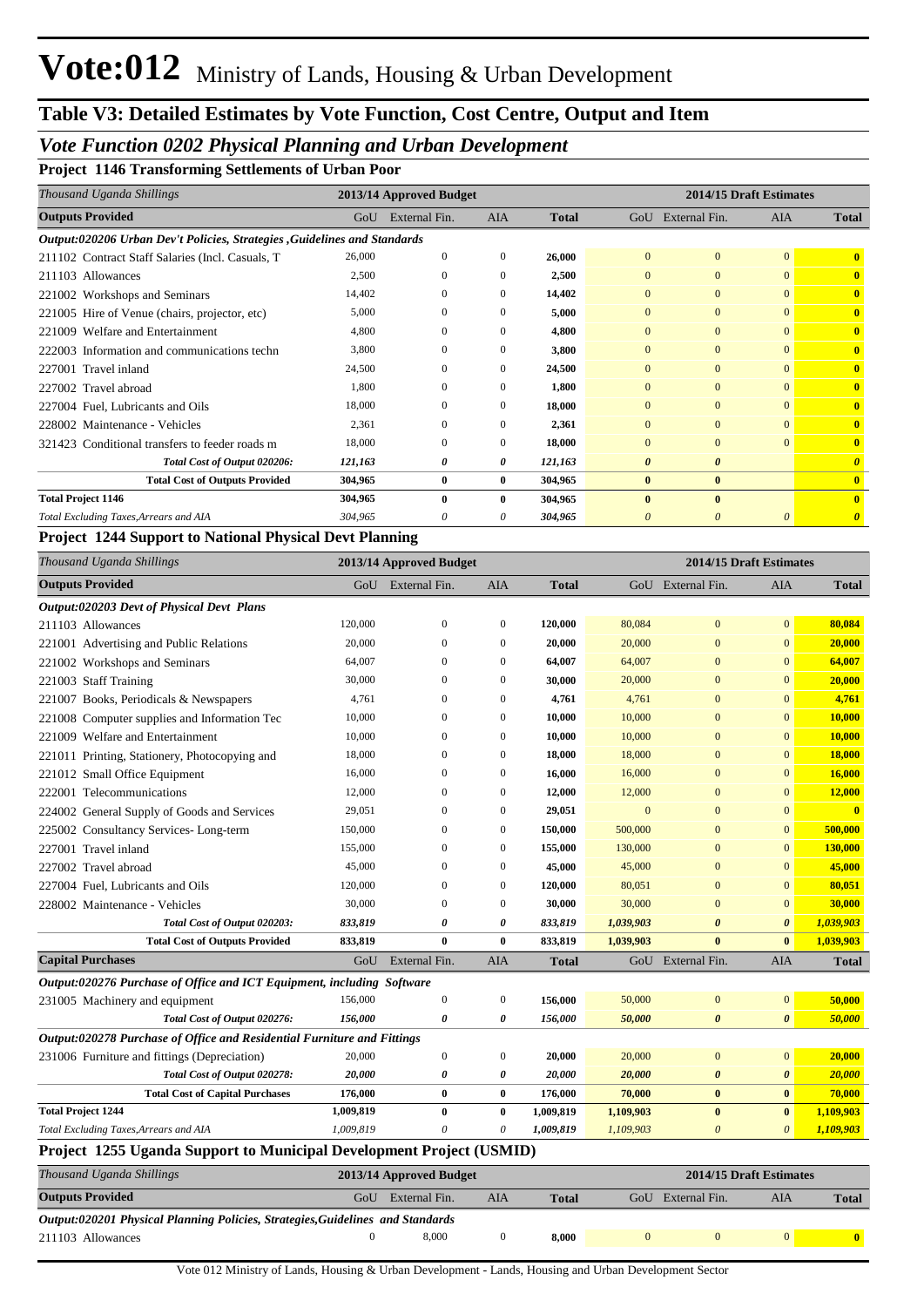## *Vote Function 0202 Physical Planning and Urban Development*

**Project 1255 Uganda Support to Municipal Development Project (USMID)**

| Thousand Uganda Shillings                                               |                          | 2013/14 Approved Budget      |                                      |                      |                              |                       | 2014/15 Draft Estimates      |                         |
|-------------------------------------------------------------------------|--------------------------|------------------------------|--------------------------------------|----------------------|------------------------------|-----------------------|------------------------------|-------------------------|
| <b>Outputs Provided</b>                                                 | GoU                      | External Fin.                | AIA                                  | <b>Total</b>         |                              | GoU External Fin.     | AIA                          | <b>Total</b>            |
| 221001 Advertising and Public Relations                                 | $\boldsymbol{0}$         | 35,000                       | $\boldsymbol{0}$                     | 35,000               | $\mathbf{0}$                 | $\mathbf{0}$          | $\mathbf{0}$                 | $\mathbf{0}$            |
| 221005 Hire of Venue (chairs, projector, etc)                           | 0                        | 25,000                       | 0                                    | 25,000               | $\mathbf{0}$                 | $\mathbf{0}$          | $\Omega$                     | $\mathbf{0}$            |
| 221009 Welfare and Entertainment                                        | $\mathbf{0}$             | 40,000                       | 0                                    | 40,000               | $\mathbf{0}$                 | $\mathbf{0}$          | $\overline{0}$               | $\mathbf{0}$            |
| 221011 Printing, Stationery, Photocopying and                           | 0                        | 100,000                      | $\boldsymbol{0}$                     | 100,000              | $\mathbf{0}$                 | $\mathbf{0}$          | $\overline{0}$               | $\mathbf{0}$            |
| 225001 Consultancy Services- Short term                                 | $\mathbf{0}$             | 92,000                       | $\boldsymbol{0}$                     | 92,000               | $\mathbf{0}$                 | $\mathbf{0}$          | $\mathbf{0}$                 | $\mathbf{0}$            |
| Total Cost of Output 020201:                                            | 0                        | 300,000                      | 0                                    | 300,000              | $\boldsymbol{\theta}$        | $\boldsymbol{\theta}$ |                              | $\boldsymbol{\theta}$   |
| Output:020202 Field Inspection                                          |                          |                              |                                      |                      |                              |                       |                              |                         |
| 211103 Allowances                                                       | $\boldsymbol{0}$         | 150,000                      | $\mathbf{0}$                         | 150,000              | $\mathbf{0}$                 | $\mathbf{0}$          | $\overline{0}$               | $\mathbf{0}$            |
| 221008 Computer supplies and Information Tec                            | 0                        | 10,000                       | $\boldsymbol{0}$                     | 10,000               | $\mathbf{0}$                 | $\mathbf{0}$          | $\overline{0}$               | $\mathbf{0}$            |
| 221009 Welfare and Entertainment                                        | $\mathbf{0}$             | 20,000                       | $\boldsymbol{0}$                     | 20,000               | $\mathbf{0}$                 | $\mathbf{0}$          | $\overline{0}$               | $\mathbf{0}$            |
| 221011 Printing, Stationery, Photocopying and                           | 0                        | 80,000                       | 0                                    | 80,000               | $\mathbf{0}$                 | $\mathbf{0}$          | $\overline{0}$               | $\mathbf{0}$            |
| 224002 General Supply of Goods and Services                             | 0                        | 100,000                      | 0                                    | 100,000              | $\mathbf{0}$                 | $\mathbf{0}$          | $\overline{0}$               | $\mathbf{0}$            |
| 225001 Consultancy Services- Short term                                 | 0                        | 110,000                      | $\boldsymbol{0}$                     | 110,000              | $\mathbf{0}$                 | $\mathbf{0}$          | $\overline{0}$               | $\mathbf{0}$            |
| 227001 Travel inland                                                    | 0                        | 192,500                      | 0                                    | 192,500              | $\mathbf{0}$                 | $\mathbf{0}$          | $\overline{0}$               | $\mathbf{0}$            |
| 227004 Fuel, Lubricants and Oils                                        | $\boldsymbol{0}$         | 142,500                      | 0                                    | 142,500              | $\mathbf{0}$                 | $\mathbf{0}$          | $\overline{0}$               | $\mathbf{0}$            |
| 228002 Maintenance - Vehicles                                           | $\boldsymbol{0}$         | 95,000                       | $\boldsymbol{0}$                     | 95,000               | $\mathbf{0}$                 | $\mathbf{0}$          | $\overline{0}$               | $\bullet$               |
| Total Cost of Output 020202:                                            | 0                        | 900,000                      | 0                                    | 900,000              | $\boldsymbol{\theta}$        | $\boldsymbol{\theta}$ |                              | $\boldsymbol{\theta}$   |
| Output:020205 Support Supervision and Capacity Building                 |                          |                              |                                      |                      |                              |                       |                              |                         |
| 211102 Contract Staff Salaries (Incl. Casuals, T                        | $\boldsymbol{0}$         | $\mathbf{0}$                 | $\boldsymbol{0}$                     | $\bf{0}$             | $\mathbf{0}$                 | 1,670,000             | $\mathbf{0}$                 | 1,670,000               |
| 211103 Allowances                                                       | $\boldsymbol{0}$         | 103,000                      | $\boldsymbol{0}$                     | 103,000              | $\mathbf{0}$                 | $\mathbf{0}$          | $\mathbf{0}$                 | $\mathbf{0}$            |
| 221001 Advertising and Public Relations                                 | 0                        | $\boldsymbol{0}$             | $\boldsymbol{0}$                     | $\bf{0}$             | $\mathbf{0}$                 | 25,000                | $\mathbf{0}$                 | 25,000                  |
| 221002 Workshops and Seminars                                           | 0                        | 120,000                      | 0                                    | 120,000              | $\mathbf{0}$                 | 351,000               | $\mathbf{0}$                 | 351,000                 |
| 221003 Staff Training                                                   | 0                        | 120,000                      | $\boldsymbol{0}$                     | 120,000              | $\mathbf{0}$                 | 208,000               | $\mathbf{0}$                 | 208,000                 |
| 221005 Hire of Venue (chairs, projector, etc)                           | 0                        | 40,000                       | $\boldsymbol{0}$                     | 40,000               | $\mathbf{0}$                 | $\mathbf{0}$          | $\overline{0}$               | $\overline{\mathbf{0}}$ |
| 221007 Books, Periodicals & Newspapers                                  | $\mathbf{0}$             | $\mathbf{0}$                 | $\boldsymbol{0}$                     | $\bf{0}$             | $\mathbf{0}$                 | 4,000                 | $\mathbf{0}$                 | 4,000                   |
| 221008 Computer supplies and Information Tec                            | 0                        | $\theta$                     | $\boldsymbol{0}$                     | $\bf{0}$             | $\mathbf{0}$                 | 4,000                 | $\bf{0}$                     | 4,000                   |
| 221009 Welfare and Entertainment                                        | 0                        | 6,000                        | $\boldsymbol{0}$                     | 6,000                | $\mathbf{0}$                 | 4,000                 | $\mathbf{0}$                 | 4,000                   |
| 221011 Printing, Stationery, Photocopying and                           | 0                        | 30,000                       | $\boldsymbol{0}$                     | 30,000               | $\mathbf{0}$                 | 25,300                | $\mathbf{0}$                 | 25,300                  |
| 221014 Bank Charges and other Bank related c                            | 0                        | $\mathbf{0}$                 | $\boldsymbol{0}$                     | $\bf{0}$             | $\mathbf{0}$                 | 500                   | $\bf{0}$                     | 500                     |
| 222003 Information and communications techn                             | $\mathbf{0}$             | $\mathbf{0}$                 | $\boldsymbol{0}$                     | $\bf{0}$             | $\mathbf{0}$                 | 15,000                | $\mathbf{0}$                 | 15,000                  |
| 223003 Rent – (Produced Assets) to private enti                         | 0                        | $\mathbf{0}$<br>$\mathbf{0}$ | $\boldsymbol{0}$                     | $\bf{0}$             | $\mathbf{0}$                 | 250,000               | $\mathbf{0}$                 | 250,000                 |
| 223005 Electricity                                                      | $\mathbf{0}$             |                              | $\boldsymbol{0}$                     | $\bf{0}$             | $\mathbf{0}$                 | 20,000                | $\mathbf{0}$                 | 20,000                  |
| 224002 General Supply of Goods and Services                             | $\mathbf{0}$             | 100,000                      | $\boldsymbol{0}$                     | 100,000              | $\overline{0}$               | $\mathbf{0}$          | $\overline{0}$               | $\mathbf{0}$            |
| 225001 Consultancy Services- Short term                                 | $\mathbf{0}$<br>$\Omega$ | 104,500                      | $\boldsymbol{0}$<br>$\Omega$         | 104,500              | $\mathbf{0}$                 | 1,140,920             | $\mathbf{0}$                 | 1,140,920               |
| 226001 Insurances                                                       | $\mathbf{0}$             | $\mathbf{0}$                 |                                      |                      |                              | 140,000               | $\boldsymbol{0}$             | 140,000                 |
| 227001 Travel inland                                                    | $\Omega$                 | $\mathbf{0}$<br>$\mathbf{0}$ | $\boldsymbol{0}$<br>$\boldsymbol{0}$ | $\bf{0}$<br>$\bf{0}$ | $\mathbf{0}$<br>$\mathbf{0}$ | 900,000<br>300,000    | $\mathbf{0}$<br>$\mathbf{0}$ | 900,000<br>300,000      |
| 227002 Travel abroad<br>227004 Fuel, Lubricants and Oils                | $\mathbf{0}$             | 76,500                       | $\boldsymbol{0}$                     | 76,500               | $\mathbf{0}$                 | 260,000               | $\mathbf{0}$                 | 260,000                 |
| 228002 Maintenance - Vehicles                                           | $\mathbf{0}$             | $\mathbf{0}$                 | $\boldsymbol{0}$                     | $\bf{0}$             | $\mathbf{0}$                 | 100,000               | $\mathbf{0}$                 | 100,000                 |
| Total Cost of Output 020205:                                            | 0                        | 700,000                      | 0                                    | 700,000              | $\boldsymbol{\theta}$        | 5,417,720             | 0                            | 5,417,720               |
| <b>Total Cost of Outputs Provided</b>                                   | $\bf{0}$                 | 1,900,000                    | $\bf{0}$                             | 1,900,000            | $\bf{0}$                     | 5,417,720             | $\bf{0}$                     | 5,417,720               |
| <b>Capital Purchases</b>                                                | GoU                      | External Fin.                | AIA                                  | <b>Total</b>         |                              | GoU External Fin.     | AIA                          | <b>Total</b>            |
| Output:020275 Purchase of Motor Vehicles and Other Transport Equipment  |                          |                              |                                      |                      |                              |                       |                              |                         |
| 231004 Transport equipment                                              | $\boldsymbol{0}$         | 785,590                      | $\boldsymbol{0}$                     | 785,590              | $\mathbf{0}$                 | $\bf{0}$              | $\boldsymbol{0}$             | $\mathbf{0}$            |
| Total Cost of Output 020275:                                            | 0                        | 785,590                      | 0                                    | 785,590              | $\pmb{\theta}$               | $\pmb{\theta}$        |                              | $\boldsymbol{\theta}$   |
| Output:020276 Purchase of Office and ICT Equipment, including Software  |                          |                              |                                      |                      |                              |                       |                              |                         |
| 231005 Machinery and equipment                                          | $\Omega$                 | $\boldsymbol{0}$             | $\boldsymbol{0}$                     | $\bf{0}$             | $\mathbf{0}$                 | 1,500,000             | $\mathbf{0}$                 | 1,500,000               |
| Total Cost of Output 020276:                                            | 0                        | $\pmb{\theta}$               |                                      | 0                    | 0                            | 1,500,000             | 0                            | 1,500,000               |
| Output:020278 Purchase of Office and Residential Furniture and Fittings |                          |                              |                                      |                      |                              |                       |                              |                         |
| 231006 Furniture and fittings (Depreciation)                            | $\boldsymbol{0}$         | $\boldsymbol{0}$             | $\boldsymbol{0}$                     | $\bf{0}$             | $\mathbf{0}$                 | 1,090,636             | $\mathbf{0}$                 | 1,090,636               |
| Total Cost of Output 020278:                                            | 0                        | 0                            |                                      | 0                    | 0                            | 1,090,636             | $\boldsymbol{\theta}$        | 1,090,636               |
| <b>Total Cost of Capital Purchases</b>                                  | $\bf{0}$                 | 785,590                      | $\bf{0}$                             | 785,590              | $\bf{0}$                     | 2,590,636             | $\bf{0}$                     | 2,590,636               |
| <b>Total Project 1255</b>                                               | $\bf{0}$                 | 2,685,590                    | $\bf{0}$                             | 2,685,590            | $\bf{0}$                     | 8,008,356             | $\bf{0}$                     | 8,008,356               |
| Total Excluding Taxes, Arrears and AIA                                  | 0                        | 2,685,590                    | 0                                    | 2,685,590            | $\boldsymbol{\theta}$        | 8,008,356             | 0                            | 8,008,356               |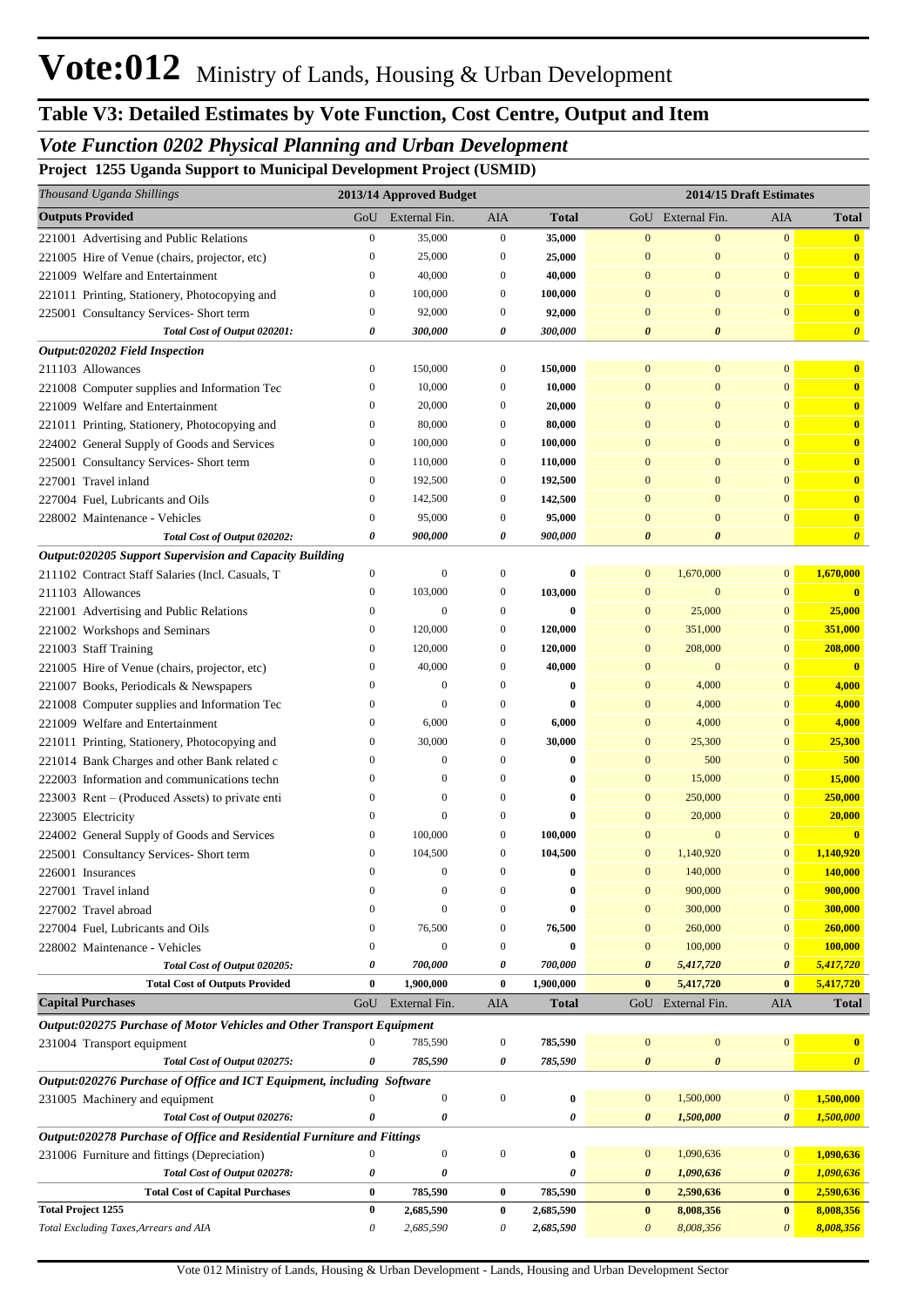## **Table V3: Detailed Estimates by Vote Function, Cost Centre, Output and Item**

### *Vote Function 0202 Physical Planning and Urban Development*

| Thousand Uganda Shillings               | 2013/14 Approved Budget |                   |     |              |                   | 2014/15 Draft Estimates |     |            |  |
|-----------------------------------------|-------------------------|-------------------|-----|--------------|-------------------|-------------------------|-----|------------|--|
|                                         |                         | GoU External Fin. | AIA | <b>Total</b> | GoU External Fin. |                         | AIA | Total      |  |
| <b>Total Vote Function 02</b>           | 2.724.643               | 2.685.590         |     | 5.410.233    | 2,994,762         | 8,008,35                | 0   | 11,003,118 |  |
| Total Excluding Taxes, Arrears and AIA  | 2.724.643               | 2.685,590         |     | 5.410.233    | 2.994.762         | 8.008.35                | 0   | 11,003,118 |  |
| $0.202$ it<br>$\mathbf{r}$ $\mathbf{r}$ |                         |                   |     |              |                   |                         |     |            |  |

#### *Vote Function 0203 Housing*

*Recurrent Budget Estimates*

**Programme 09 Housing Development and Estates Management**

| Thousand Uganda Shillings                                     |                  | 2013/14 Approved Budget |                  |              |                  | 2014/15 Draft Estimates |                       |               |
|---------------------------------------------------------------|------------------|-------------------------|------------------|--------------|------------------|-------------------------|-----------------------|---------------|
| <b>Outputs Provided</b>                                       | Wage             | Non-Wage                | AIA              | <b>Total</b> | Wage             | Non Wage                | AIA                   | <b>Total</b>  |
| Output:020302 Technical Support and Administrative Services   |                  |                         |                  |              |                  |                         |                       |               |
| 211101 General Staff Salaries                                 | 280,000          | $\mathbf{0}$            | $\boldsymbol{0}$ | 280,000      | 93,333           | $\bf{0}$                | $\mathbf{0}$          | 93,333        |
| 211103 Allowances                                             | $\boldsymbol{0}$ | 14,471                  | $\mathbf{0}$     | 14,471       | $\mathbf{0}$     | 12,000                  | $\mathbf{0}$          | 12,000        |
| 221001 Advertising and Public Relations                       | $\boldsymbol{0}$ | 18,000                  | $\overline{0}$   | 18,000       | $\mathbf{0}$     | 15,000                  | $\mathbf{0}$          | 15,000        |
| 221007 Books, Periodicals & Newspapers                        | $\boldsymbol{0}$ | 1,000                   | $\theta$         | 1,000        | $\mathbf{0}$     | 1,000                   | $\mathbf{0}$          | 1,000         |
| 221008 Computer supplies and Information Tec                  | $\boldsymbol{0}$ | $\mathbf{0}$            | $\theta$         | $\bf{0}$     | $\mathbf{0}$     | 4,000                   | $\mathbf{0}$          | 4,000         |
| 221009 Welfare and Entertainment                              | $\boldsymbol{0}$ | 4,000                   | $\overline{0}$   | 4,000        | $\mathbf{0}$     | 3,000                   | $\mathbf{0}$          | 3,000         |
| 221011 Printing, Stationery, Photocopying and                 | $\boldsymbol{0}$ | 4,000                   | $\overline{0}$   | 4,000        | $\mathbf{0}$     | 4,000                   | $\mathbf{0}$          | 4,000         |
| 222001 Telecommunications                                     | $\boldsymbol{0}$ | 5,000                   | $\theta$         | 5,000        | $\mathbf{0}$     | 4,000                   | $\mathbf{0}$          | 4,000         |
| 227001 Travel inland                                          | $\boldsymbol{0}$ | 80,000                  | $\theta$         | 80,000       | $\mathbf{0}$     | 90,000                  | $\mathbf{0}$          | 90,000        |
| 227004 Fuel, Lubricants and Oils                              | $\mathbf{0}$     | 20,000                  | $\theta$         | 20,000       | $\mathbf{0}$     | 25,000                  | $\mathbf{0}$          | 25,000        |
| 228002 Maintenance - Vehicles                                 | $\boldsymbol{0}$ | 3,000                   | $\mathbf{0}$     | 3,000        | $\overline{0}$   | 6,000                   | $\mathbf{0}$          | 6,000         |
| Total Cost of Output 020302:                                  | 280,000          | 149,471                 |                  | 429,471      | 93,333           | 164,000                 | 0                     | 257,333       |
| Output:020303 Capacity Building                               |                  |                         |                  |              |                  |                         |                       |               |
| 211101 General Staff Salaries                                 | $\boldsymbol{0}$ | $\mathbf{0}$            | $\overline{0}$   | $\bf{0}$     | 93,333           | $\boldsymbol{0}$        | $\overline{0}$        | 93,333        |
| 211103 Allowances                                             | $\boldsymbol{0}$ | 19,800                  | $\mathbf{0}$     | 19,800       | $\mathbf{0}$     | 14,000                  | $\mathbf{0}$          | 14,000        |
| 221001 Advertising and Public Relations                       | $\boldsymbol{0}$ | 36,000                  | $\theta$         | 36,000       | $\mathbf{0}$     | 10,000                  | $\mathbf{0}$          | <b>10,000</b> |
| 221002 Workshops and Seminars                                 | $\boldsymbol{0}$ | $\mathbf{0}$            | $\theta$         | $\bf{0}$     | $\mathbf{0}$     | 20,000                  | $\mathbf{0}$          | 20,000        |
| 221003 Staff Training                                         | $\boldsymbol{0}$ | 5,000                   | $\theta$         | 5,000        | $\mathbf{0}$     | 30,000                  | $\mathbf{0}$          | 30,000        |
| 221007 Books, Periodicals & Newspapers                        | $\boldsymbol{0}$ | 2,000                   | $\theta$         | 2,000        | $\mathbf{0}$     | 2,000                   | $\mathbf{0}$          | 2,000         |
| 221009 Welfare and Entertainment                              | $\boldsymbol{0}$ | 4,000                   | $\theta$         | 4,000        | $\mathbf{0}$     | 2,000                   | $\mathbf{0}$          | 2,000         |
| 221017 Subscriptions                                          | $\boldsymbol{0}$ | 50,000                  | $\theta$         | 50,000       | $\mathbf{0}$     | 50,000                  | $\mathbf{0}$          | 50,000        |
| 222001 Telecommunications                                     | $\boldsymbol{0}$ | 4,000                   | $\theta$         | 4,000        | $\mathbf{0}$     | 2,000                   | $\mathbf{0}$          | 2,000         |
| 227001 Travel inland                                          | $\boldsymbol{0}$ | 12,000                  | $\boldsymbol{0}$ | 12,000       | $\mathbf{0}$     | 20,000                  | $\mathbf{0}$          | 20,000        |
| 227002 Travel abroad                                          | $\boldsymbol{0}$ | 8,000                   | $\theta$         | 8,000        | $\mathbf{0}$     | 8,000                   | $\mathbf{0}$          | 8,000         |
| 227004 Fuel, Lubricants and Oils                              | $\boldsymbol{0}$ | 10,000                  | $\theta$         | 10,000       | $\mathbf{0}$     | 30,000                  | $\mathbf{0}$          | 30,000        |
| 228002 Maintenance - Vehicles                                 | $\boldsymbol{0}$ | 3,000                   | $\boldsymbol{0}$ | 3,000        | $\mathbf{0}$     | 6,731                   | $\mathbf{0}$          | 6,731         |
| 228003 Maintenance - Machinery, Equipment                     | $\boldsymbol{0}$ | $\mathbf 0$             | $\overline{0}$   | $\bf{0}$     | $\mathbf{0}$     | 6,000                   | $\mathbf{0}$          | 6,000         |
| Total Cost of Output 020303:                                  | 0                | 153,800                 | 0                | 153,800      | 93,333           | 200,731                 | $\boldsymbol{\theta}$ | 294,064       |
| Output:020304 Estates Management Policy, Strategies & Reports |                  |                         |                  |              |                  |                         |                       |               |
| 211101 General Staff Salaries                                 | $\boldsymbol{0}$ | $\mathbf{0}$            | $\boldsymbol{0}$ | $\bf{0}$     | 93,333           | $\boldsymbol{0}$        | $\mathbf{0}$          | 93,333        |
| 211103 Allowances                                             | $\boldsymbol{0}$ | 14,460                  | $\boldsymbol{0}$ | 14,460       | $\mathbf{0}$     | 12,000                  | $\boldsymbol{0}$      | 12,000        |
| 221002 Workshops and Seminars                                 | $\boldsymbol{0}$ | $\mathbf{0}$            | $\boldsymbol{0}$ | $\bf{0}$     | $\mathbf{0}$     | 50,000                  | $\mathbf{0}$          | 50,000        |
| 221003 Staff Training                                         | $\boldsymbol{0}$ | 30,000                  | $\boldsymbol{0}$ | 30,000       | $\mathbf{0}$     | $\boldsymbol{0}$        | $\mathbf{0}$          | $\bf{0}$      |
| 221007 Books, Periodicals & Newspapers                        | $\mathbf{0}$     | 1,200                   | $\Omega$         | 1,200        | $\mathbf{0}$     | 1,000                   | $\mathbf{0}$          | 1,000         |
| 221008 Computer supplies and Information Tec                  | $\boldsymbol{0}$ | 4,000                   | $\boldsymbol{0}$ | 4,000        | $\bf{0}$         | 4,000                   | $\bf{0}$              | 4,000         |
| 221009 Welfare and Entertainment                              | $\boldsymbol{0}$ | 4,000                   | 0                | 4,000        | $\boldsymbol{0}$ | 3,000                   | $\mathbf{0}$          | 3,000         |
| 221011 Printing, Stationery, Photocopying and                 | $\boldsymbol{0}$ | 3,000                   | $\boldsymbol{0}$ | 3,000        | $\boldsymbol{0}$ | 3,000                   | $\mathbf{0}$          | 3,000         |
| 222001 Telecommunications                                     | $\boldsymbol{0}$ | 4,000                   | $\boldsymbol{0}$ | 4,000        | $\boldsymbol{0}$ | 4,000                   | $\mathbf{0}$          | 4,000         |
| 225002 Consultancy Services-Long-term                         | $\boldsymbol{0}$ | 147,800                 | $\boldsymbol{0}$ | 147,800      | $\mathbf{0}$     | $\bf{0}$                | $\bf{0}$              | $\mathbf{0}$  |
| 227001 Travel inland                                          | $\boldsymbol{0}$ | $\mathbf{0}$            | $\boldsymbol{0}$ | $\bf{0}$     | $\boldsymbol{0}$ | 40,000                  | $\mathbf{0}$          | 40,000        |
| 227004 Fuel, Lubricants and Oils                              | $\boldsymbol{0}$ | 8,000                   | $\boldsymbol{0}$ | 8,000        | $\boldsymbol{0}$ | 25,000                  | $\mathbf{0}$          | 25,000        |
| 228002 Maintenance - Vehicles                                 | $\boldsymbol{0}$ | 3,000                   | $\boldsymbol{0}$ | 3,000        | $\boldsymbol{0}$ | 6,000                   | $\mathbf{0}$          | 6,000         |
| Total Cost of Output 020304:                                  | 0                | 219,460                 |                  | 219,460      | 93,333           | 148,000                 | 0                     | 241,333       |
| <b>Total Cost of Outputs Provided</b>                         | 280,000          | 522,731                 | 0                | 802,731      | 280,000          | 512,731                 | $\bf{0}$              | 792,731       |
| <b>Total Programme 09</b>                                     | 280,000          | 522,731                 | 0                | 802,731      | 280,000          | 512,731                 | $\bf{0}$              | 792,731       |
| Total Excluding Arrears and AIA                               | 280,000          | 522,731                 | 0                | 802,731      | 280,000          | 512,731                 | $\boldsymbol{\theta}$ | 792,731       |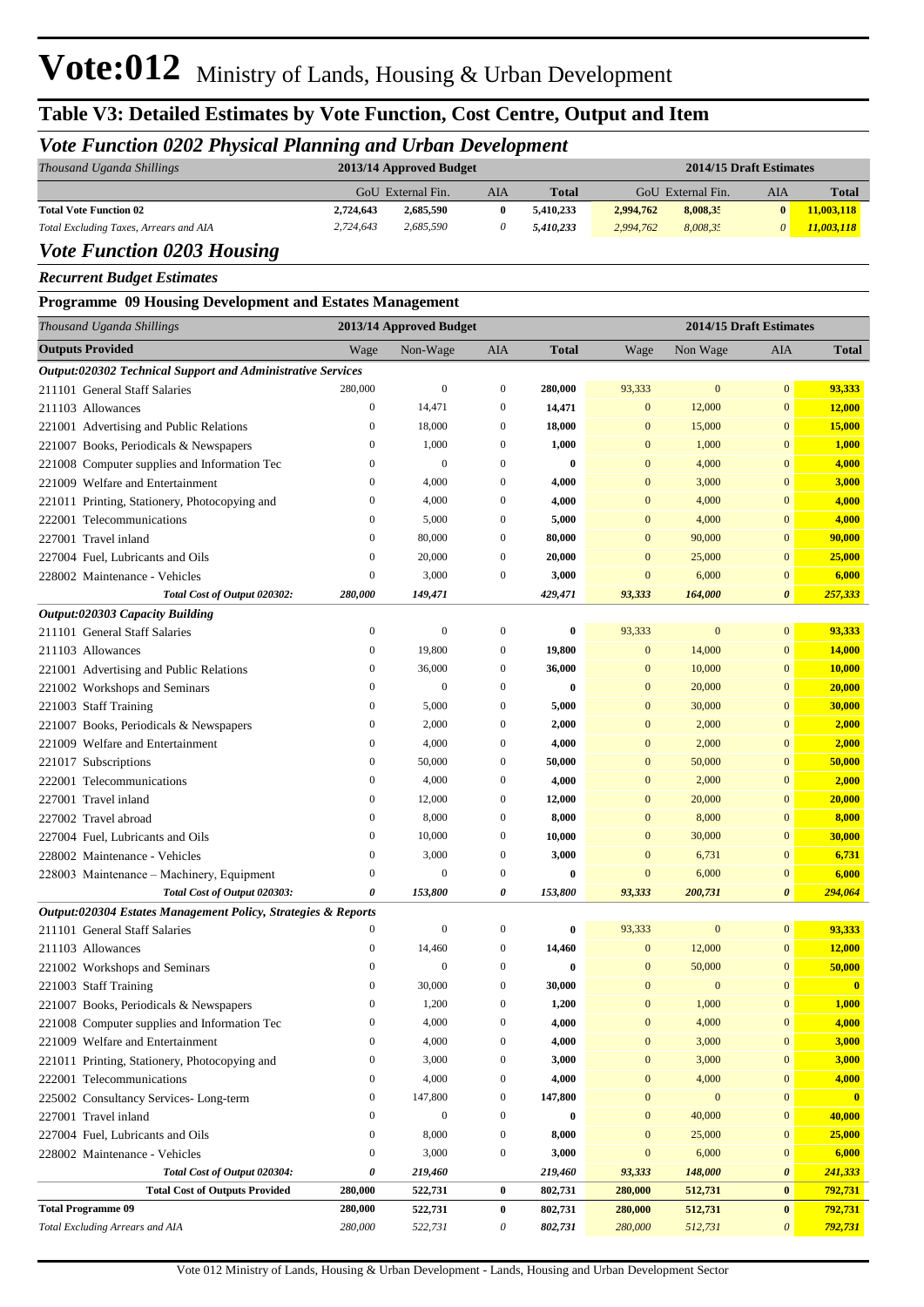## **Table V3: Detailed Estimates by Vote Function, Cost Centre, Output and Item**

## *Vote Function 0203 Housing*

#### **Programme 10 Human Settlements**

| Thousand Uganda Shillings                                   |                  | 2013/14 Approved Budget |                  |              | 2014/15 Draft Estimates |              |                       |                 |
|-------------------------------------------------------------|------------------|-------------------------|------------------|--------------|-------------------------|--------------|-----------------------|-----------------|
| <b>Outputs Provided</b>                                     | Wage             | Non-Wage                | AIA              | <b>Total</b> | Wage                    | Non Wage     | AIA                   | <b>Total</b>    |
| Output:020301 Housing Policy, Strategies and Reports        |                  |                         |                  |              |                         |              |                       |                 |
| 211101 General Staff Salaries                               | 152,000          | $\boldsymbol{0}$        | $\mathbf{0}$     | 152,000      | 50,667                  | $\mathbf{0}$ | $\bf{0}$              | 50,667          |
| 211103 Allowances                                           | $\boldsymbol{0}$ | $\boldsymbol{0}$        | $\mathbf{0}$     | 0            | $\mathbf{0}$            | 8,000        | $\mathbf{0}$          | 8,000           |
| 221002 Workshops and Seminars                               | $\mathbf{0}$     | 19,161                  | $\mathbf{0}$     | 19,161       | $\mathbf{0}$            | 20,000       | $\mathbf{0}$          | 20,000          |
| 221009 Welfare and Entertainment                            | $\mathbf{0}$     | 19,800                  | $\mathbf{0}$     | 19,800       | $\mathbf{0}$            | 14,000       | $\mathbf{0}$          | 14,000          |
| 221011 Printing, Stationery, Photocopying and               | $\boldsymbol{0}$ | 10,350                  | $\mathbf{0}$     | 10,350       | $\mathbf{0}$            | 2,500        | $\mathbf{0}$          | 2,500           |
| 222001 Telecommunications                                   | $\mathbf{0}$     | 5,600                   | $\mathbf{0}$     | 5,600        | $\mathbf{0}$            | 17,000       | $\mathbf{0}$          | 17,000          |
| 225001 Consultancy Services- Short term                     | $\boldsymbol{0}$ | 341,480                 | $\mathbf{0}$     | 341,480      | $\mathbf{0}$            | $\mathbf{0}$ | $\mathbf{0}$          | $\bf{0}$        |
| 227001 Travel inland                                        | $\mathbf{0}$     | 58,320                  | $\mathbf{0}$     | 58,320       | $\mathbf{0}$            | 23,800       | $\mathbf{0}$          | 23,800          |
| 227002 Travel abroad                                        | $\boldsymbol{0}$ | 10,802                  | $\mathbf{0}$     | 10,802       | $\mathbf{0}$            | 20,000       | $\mathbf{0}$          | 20,000          |
| 227004 Fuel, Lubricants and Oils                            | $\boldsymbol{0}$ | 53,300                  | $\mathbf{0}$     | 53,300       | $\mathbf{0}$            | 26,226       | $\mathbf{0}$          | 26,226          |
| Total Cost of Output 020301:                                | 152,000          | 518,813                 |                  | 670,813      | 50,667                  | 131,526      | $\boldsymbol{\theta}$ | <u>182,193 </u> |
| Output:020302 Technical Support and Administrative Services |                  |                         |                  |              |                         |              |                       |                 |
| 211101 General Staff Salaries                               | $\mathbf{0}$     | $\boldsymbol{0}$        | $\mathbf{0}$     | 0            | 50,667                  | $\mathbf{0}$ | $\mathbf{0}$          | 50,667          |
| 211103 Allowances                                           | 0                | 31,500                  | $\mathbf{0}$     | 31,500       | $\mathbf{0}$            | 30,000       | $\mathbf{0}$          | 30,000          |
| 221003 Staff Training                                       | $\boldsymbol{0}$ | 8,000                   | $\mathbf{0}$     | 8,000        | $\mathbf{0}$            | 2,000        | $\mathbf{0}$          | 2,000           |
| 221008 Computer supplies and Information Tec                | $\boldsymbol{0}$ | $\boldsymbol{0}$        | $\mathbf{0}$     | 0            | $\mathbf{0}$            | 19,000       | $\mathbf{0}$          | <b>19,000</b>   |
| 221009 Welfare and Entertainment                            | 0                | 7,000                   | $\mathbf{0}$     | 7,000        | $\mathbf{0}$            | $\mathbf{0}$ | $\mathbf{0}$          | $\bf{0}$        |
| 221011 Printing, Stationery, Photocopying and               | $\boldsymbol{0}$ | 5,000                   | $\mathbf{0}$     | 5,000        | $\mathbf{0}$            | 20,000       | $\mathbf{0}$          | 20,000          |
| 221017 Subscriptions                                        | 0                | $\boldsymbol{0}$        | $\mathbf{0}$     | 0            | $\mathbf{0}$            | $\mathbf{0}$ | 5,342,000             | 5,342,000       |
| 222001 Telecommunications                                   | 0                | 2,000                   | $\mathbf{0}$     | 2,000        | $\mathbf{0}$            | 10,000       | $\mathbf{0}$          | 10,000          |
| 225001 Consultancy Services- Short term                     | $\boldsymbol{0}$ | 170,000                 | $\mathbf{0}$     | 170,000      | $\mathbf{0}$            | 190,000      | $\mathbf{0}$          | 190,000         |
| 227001 Travel inland                                        | 0                | 63,000                  | $\mathbf{0}$     | 63,000       | $\mathbf{0}$            | 82,000       | $\mathbf{0}$          | 82,000          |
| 227002 Travel abroad                                        | $\mathbf{0}$     | $\boldsymbol{0}$        | $\mathbf{0}$     | 0            | $\mathbf{0}$            | 10,000       | $\mathbf{0}$          | 10,000          |
| 227004 Fuel, Lubricants and Oils                            | $\mathbf{0}$     | 35,000                  | $\mathbf{0}$     | 35,000       | $\mathbf{0}$            | 52,000       | $\mathbf{0}$          | 52,000          |
| 228002 Maintenance - Vehicles                               | $\boldsymbol{0}$ | $\boldsymbol{0}$        | $\mathbf{0}$     | 0            | $\mathbf{0}$            | 5,000        | $\mathbf{0}$          | 5,000           |
| Total Cost of Output 020302:                                | 0                | 321,500                 | 0                | 321,500      | 50,667                  | 420,000      | 5,342,000             | 5,812,667       |
| Output:020303 Capacity Building                             |                  |                         |                  |              |                         |              |                       |                 |
| 211101 General Staff Salaries                               | $\boldsymbol{0}$ | $\boldsymbol{0}$        | $\mathbf{0}$     | 0            | 50,667                  | $\mathbf{0}$ | $\mathbf{0}$          | 50,667          |
| 211103 Allowances                                           | 0                | 10,720                  | $\mathbf{0}$     | 10,720       | $\mathbf{0}$            | 38,000       | $\mathbf{0}$          | 38,000          |
| 221001 Advertising and Public Relations                     | $\boldsymbol{0}$ | 15,000                  | $\mathbf{0}$     | 15,000       | $\mathbf{0}$            | 22,000       | $\mathbf{0}$          | 22,000          |
| 221002 Workshops and Seminars                               | $\mathbf{0}$     | $\boldsymbol{0}$        | $\mathbf{0}$     | 0            | $\mathbf{0}$            | 15,000       | $\mathbf{0}$          | 15,000          |
| 221003 Staff Training                                       | $\mathbf{0}$     | 15,000                  | $\mathbf{0}$     | 15,000       | $\mathbf{0}$            | 12,000       | $\mathbf{0}$          | 12,000          |
| 221005 Hire of Venue (chairs, projector, etc)               | $\mathbf{0}$     | 10,000                  | $\mathbf{0}$     | 10,000       | $\mathbf{0}$            | 10,400       | $\mathbf{0}$          | 10,400          |
| 221009 Welfare and Entertainment                            | $\mathbf{0}$     | 20,000                  | 0                | 20,000       | $\mathbf{0}$            | 16,000       | $\overline{0}$        | <b>16,000</b>   |
| 221011 Printing, Stationery, Photocopying and               | $\mathbf{0}$     | 10,080                  | $\boldsymbol{0}$ | 10,080       | $\mathbf{0}$            | 7,000        | $\bf{0}$              | 7,000           |
| 222001 Telecommunications                                   | $\boldsymbol{0}$ | 11,600                  | $\mathbf{0}$     | 11,600       | $\mathbf{0}$            | 19,400       | $\mathbf{0}$          | 19,400          |
| 225001 Consultancy Services- Short term                     | $\boldsymbol{0}$ | $\boldsymbol{0}$        | $\mathbf{0}$     | 0            | $\mathbf{0}$            | 80,000       | $\mathbf{0}$          | 80,000          |
| 227001 Travel inland                                        | 0                | 131,000                 | $\boldsymbol{0}$ | 131,000      | $\mathbf{0}$            | 107,900      | $\mathbf{0}$          | 107,900         |
| 227002 Travel abroad                                        | $\boldsymbol{0}$ | 99,000                  | $\mathbf{0}$     | 99,000       | $\mathbf{0}$            | 19,887       | $\mathbf{0}$          | 19,887          |
| 227004 Fuel, Lubricants and Oils                            | $\boldsymbol{0}$ | 70,400                  | $\mathbf{0}$     | 70,400       | $\mathbf{0}$            | 104,000      | $\mathbf{0}$          | 104,000         |
| 228002 Maintenance - Vehicles                               | $\boldsymbol{0}$ | $\boldsymbol{0}$        | $\mathbf{0}$     | 0            | $\mathbf{0}$            | 20,000       | $\mathbf{0}$          | 20,000          |
| Total Cost of Output 020303:                                | 0                | 392,800                 | 0                | 392,800      | 50,667                  | 471,587      | 0                     | 522,254         |
| <b>Total Cost of Outputs Provided</b>                       | 152,000          | 1,233,113               | $\bf{0}$         | 1,385,113    | 152,000                 | 1,023,113    | 5,342,000             | 6,517,113       |
| <b>Total Programme 10</b>                                   | 152,000          | 1,233,113               | $\bf{0}$         | 1,385,113    | 152,000                 | 1,023,113    | 5,342,000             | 6,517,113       |
| Total Excluding Arrears and AIA                             | 152,000          | 1,233,113               | 0                | 1,385,113    | 152,000                 | 1,023,113    | $\theta$              | 1,175,113       |

#### **Programme 15 Office of the Director, Housing**

| Thousand Uganda Shillings                            |        | 2013/14 Approved Budget |              |              |                | 2014/15 Draft Estimates |                |              |  |
|------------------------------------------------------|--------|-------------------------|--------------|--------------|----------------|-------------------------|----------------|--------------|--|
| <b>Outputs Provided</b>                              | Wage   | Non-Wage                | AIA          | <b>Total</b> | Wage           | Non Wage                | AIA            | <b>Total</b> |  |
| Output:020301 Housing Policy, Strategies and Reports |        |                         |              |              |                |                         |                |              |  |
| 211101 General Staff Salaries                        | 29.315 | $\theta$                | $\bf{0}$     | 29.315       | 29.315         |                         | $\overline{0}$ | 29.315       |  |
| 221009 Welfare and Entertainment                     |        | 1,993                   | $\bf{0}$     | 1.993        | $\overline{0}$ | 1,993                   | $\overline{0}$ | 1,993        |  |
| 222001 Telecommunications                            |        | 2.007                   | $\Omega$     | 2.007        | $\Omega$       | 2.007                   | $\overline{0}$ | 2.007        |  |
| 227001 Travel inland                                 |        | 10.600                  | $\mathbf{0}$ | 10.600       | $\Omega$       | 10,600                  | $\overline{0}$ | 10.600       |  |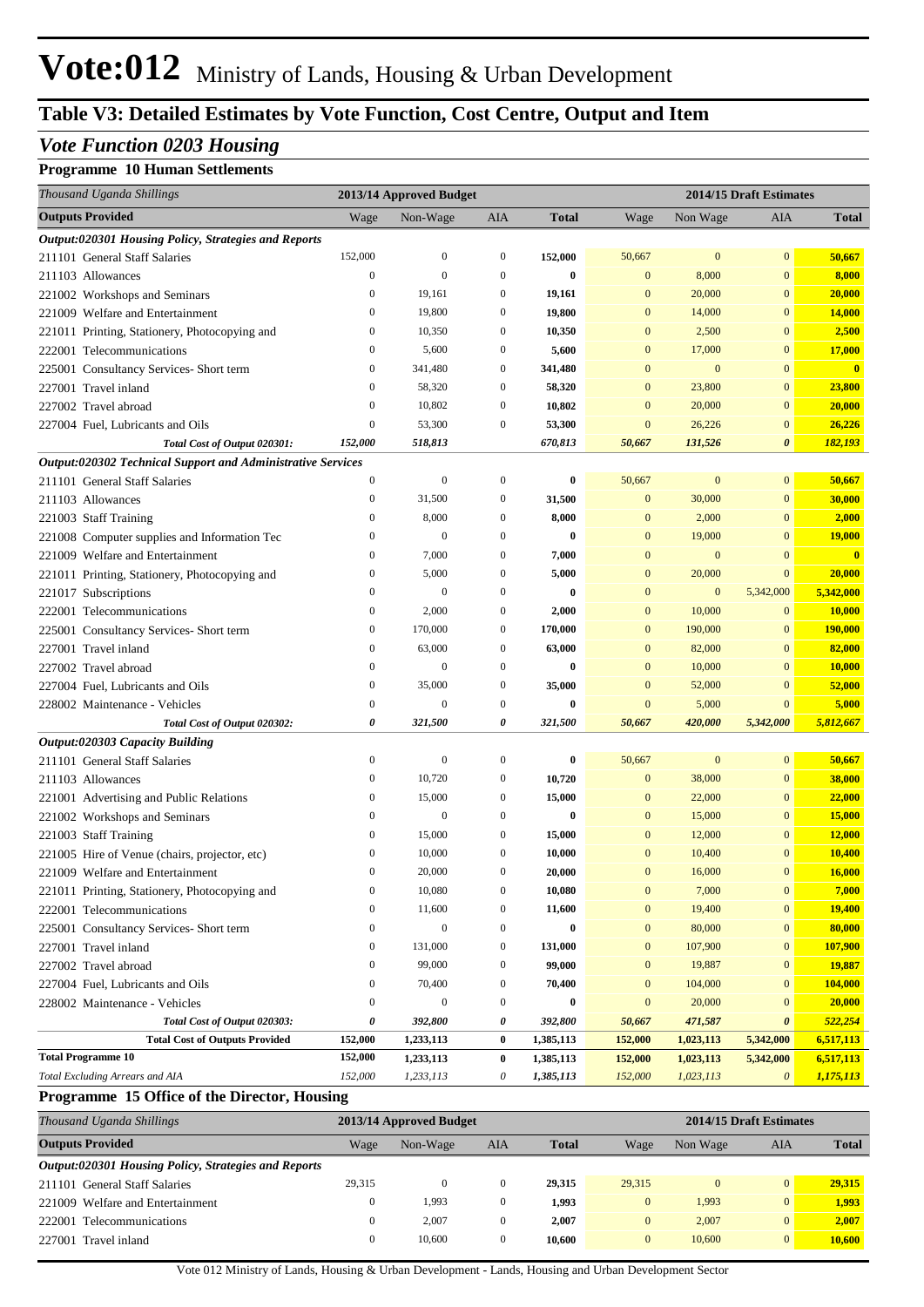#### *Vote Function 0203 Housing*

#### **Programme 15 Office of the Director, Housing**

| Thousand Uganda Shillings              |        | 2013/14 Approved Budget |          |              |          | 2014/15 Draft Estimates |                |              |
|----------------------------------------|--------|-------------------------|----------|--------------|----------|-------------------------|----------------|--------------|
| <b>Outputs Provided</b>                | Wage   | Non-Wage                | AIA      | <b>Total</b> | Wage     | Non Wage                | AIA            | <b>Total</b> |
| 227004 Fuel, Lubricants and Oils       |        | 6,000                   | $\Omega$ | 6.000        | $\Omega$ | 6,000                   | $\overline{0}$ | 6.000        |
| Total Cost of Output 020301:           | 29,315 | 20.600                  |          | 49.915       | 29.315   | 20,600                  |                | 49,915       |
| <b>Total Cost of Outputs Provided</b>  | 29.315 | 20.600                  |          | 49.915       | 29.315   | 20,600                  |                | 49,915       |
| <b>Total Programme 15</b>              | 29,315 | 20.600                  |          | 49.915       | 29.315   | 20,600                  |                | 49.915       |
| <b>Total Excluding Arrears and AIA</b> | 29.315 | 20,600                  | $\theta$ | 49.915       | 29.315   | 20,600                  | $\theta$       | 49.915       |

#### *Development Budget Estimates*

#### **Project 0316 Support to Earthquake Disaster Victims**

| Thousand Uganda Shillings                                           |        | 2013/14 Approved Budget |              |              |        |                       | 2014/15 Draft Estimates |              |
|---------------------------------------------------------------------|--------|-------------------------|--------------|--------------|--------|-----------------------|-------------------------|--------------|
| <b>Outputs Provided</b>                                             | GoU    | External Fin.           | <b>AIA</b>   | <b>Total</b> | GoU    | External Fin.         | <b>AIA</b>              | <b>Total</b> |
| Output:020306 Awareness compaigns on Earthquake Disaster Management |        |                         |              |              |        |                       |                         |              |
| 211103 Allowances                                                   | 1,068  | $\Omega$                | $\mathbf{0}$ | 1,068        | 1.068  | $\mathbf{0}$          | $\overline{0}$          | 1,068        |
| 222001 Telecommunications                                           | 268    | 0                       |              | 268          | 200    |                       | $\overline{0}$          | <b>200</b>   |
| 227001 Travel inland                                                | 4.455  | 0                       | $\mathbf{0}$ | 4,455        | 5.940  |                       | $\overline{0}$          | 5,940        |
| 227004 Fuel. Lubricants and Oils                                    | 4,000  | $\mathbf{0}$            | $\mathbf{0}$ | 4.000        | 4,000  | $\overline{0}$        | $\overline{0}$          | 4,000        |
| 228001 Maintenance - Civil                                          | 15,000 | $\mathbf{0}$            | 0            | 15,000       | 13,583 | $\overline{0}$        | $\overline{0}$          | 13,583       |
| Total Cost of Output 020306:                                        | 24,791 | 0                       | 0            | 24,791       | 24,791 | $\boldsymbol{\theta}$ | $\boldsymbol{\theta}$   | 24,791       |
| <b>Total Cost of Outputs Provided</b>                               | 24,791 | $\bf{0}$                | $\bf{0}$     | 24.791       | 24,791 | $\bf{0}$              | $\bf{0}$                | 24,791       |
| <b>Total Project 0316</b>                                           | 24,791 | $\mathbf{0}$            | $\bf{0}$     | 24,791       | 24,791 | $\mathbf{0}$          | $\bf{0}$                | 24,791       |
| Total Excluding Taxes, Arrears and AIA                              | 24,791 | 0                       | 0            | 24,791       | 24,791 | $\boldsymbol{\theta}$ | $\theta$                | 24,791       |

#### **Project 1147 Kasooli Housing Project**

| Thousand Uganda Shillings                                              |                  | 2013/14 Approved Budget |                  |              |              |                       | 2014/15 Draft Estimates |                         |
|------------------------------------------------------------------------|------------------|-------------------------|------------------|--------------|--------------|-----------------------|-------------------------|-------------------------|
| <b>Outputs Provided</b>                                                | GoU              | External Fin.           | AIA              | <b>Total</b> |              | GoU External Fin.     | AIA                     | <b>Total</b>            |
| Output:020302 Technical Support and Administrative Services            |                  |                         |                  |              |              |                       |                         |                         |
| 211102 Contract Staff Salaries (Incl. Casuals, T                       | 46,305           | $\mathbf{0}$            | $\Omega$         | 46,305       | 46,305       | $\Omega$              | $\Omega$                | 46,305                  |
| 211103 Allowances                                                      | 4.488            | $\mathbf{0}$            | $\mathbf{0}$     | 4,488        | 4.488        | $\mathbf{0}$          | $\mathbf{0}$            | 4,488                   |
| 212101 Social Security Contributions                                   | 4,320            | $\theta$                | $\mathbf{0}$     | 4,320        | 4,320        | $\mathbf{0}$          | $\mathbf{0}$            | 4,320                   |
| 221008 Computer supplies and Information Tec                           | 2,000            | $\theta$                | $\mathbf{0}$     | 2,000        | 2,000        | $\overline{0}$        | $\mathbf{0}$            | 2,000                   |
| 221009 Welfare and Entertainment                                       | 8,000            | $\mathbf{0}$            | $\mathbf{0}$     | 8,000        | 8,000        | $\mathbf{0}$          | $\mathbf{0}$            | 8,000                   |
| 221011 Printing, Stationery, Photocopying and                          | 10,000           | $\mathbf{0}$            | $\mathbf{0}$     | 10,000       | 10,000       | $\mathbf{0}$          | $\mathbf{0}$            | 10,000                  |
| 222001 Telecommunications                                              | 4,000            | $\mathbf{0}$            | $\mathbf{0}$     | 4,000        | 4,000        | $\overline{0}$        | $\mathbf{0}$            | 4,000                   |
| 224002 General Supply of Goods and Services                            | 142,695          | $\mathbf{0}$            | $\mathbf{0}$     | 142,695      | $\mathbf{0}$ | $\overline{0}$        | $\overline{0}$          | $\mathbf{0}$            |
| 227001 Travel inland                                                   | 40,000           | $\Omega$                | $\mathbf{0}$     | 40,000       | 40,000       | $\overline{0}$        | $\mathbf{0}$            | 40,000                  |
| 227004 Fuel. Lubricants and Oils                                       | 26,875           | $\theta$                | $\mathbf{0}$     | 26,875       | 26,875       | $\overline{0}$        | $\mathbf{0}$            | 26,875                  |
| 228002 Maintenance - Vehicles                                          | 8,000            | $\theta$                | $\mathbf{0}$     | 8,000        | 8,000        | $\overline{0}$        | $\mathbf{0}$            | 8,000                   |
| 282101 Donations                                                       | $\boldsymbol{0}$ | $\theta$                | $\boldsymbol{0}$ | $\bf{0}$     | 142,695      | $\overline{0}$        | $\mathbf{0}$            | 142,695                 |
| Total Cost of Output 020302:                                           | 296,683          | 0                       | 0                | 296,683      | 296,683      | $\boldsymbol{\theta}$ | $\boldsymbol{\theta}$   | 296,683                 |
| Output:020304 Estates Management Policy, Strategies & Reports          |                  |                         |                  |              |              |                       |                         |                         |
| 211102 Contract Staff Salaries (Incl. Casuals, T                       | 46,305           | $\theta$                | $\mathbf{0}$     | 46,305       | $\mathbf{0}$ | $\overline{0}$        | $\mathbf{0}$            | $\overline{\mathbf{0}}$ |
| 282101 Donations                                                       | $\mathbf{0}$     | $\Omega$                | $\Omega$         | $\bf{0}$     | 46,305       | $\overline{0}$        | $\mathbf{0}$            | 46,305                  |
| Total Cost of Output 020304:                                           | 46,305           | 0                       | 0                | 46,305       | 46,305       | $\boldsymbol{\theta}$ | $\boldsymbol{\theta}$   | 46,305                  |
| <b>Total Cost of Outputs Provided</b>                                  | 342,988          | $\bf{0}$                | $\mathbf{0}$     | 342,988      | 342,988      | $\mathbf{0}$          | $\bf{0}$                | 342,988                 |
| <b>Capital Purchases</b>                                               | GoU              | External Fin.           | <b>AIA</b>       | <b>Total</b> |              | GoU External Fin.     | AIA                     | <b>Total</b>            |
| Output:020376 Purchase of Office and ICT Equipment, including Software |                  |                         |                  |              |              |                       |                         |                         |
| 231005 Machinery and equipment                                         | 3,500            | $\boldsymbol{0}$        | $\mathbf{0}$     | 3,500        | 3,500        | $\overline{0}$        | $\mathbf{0}$            | 3,500                   |
| Total Cost of Output 020376:                                           | 3,500            | 0                       | 0                | 3,500        | 3,500        | $\boldsymbol{\theta}$ | $\boldsymbol{\theta}$   | 3,500                   |
| <b>Total Cost of Capital Purchases</b>                                 | 3,500            | $\mathbf{0}$            | $\bf{0}$         | 3,500        | 3,500        | $\mathbf{0}$          | $\bf{0}$                | 3,500                   |
| <b>Total Project 1147</b>                                              | 346,488          | $\mathbf{0}$            | $\bf{0}$         | 346,488      | 346,488      | $\bf{0}$              | $\bf{0}$                | 346,488                 |
| Total Excluding Taxes, Arrears and AIA                                 | 346,488          | $\Omega$                | 0                | 346,488      | 346,488      | $\theta$              | $\theta$                | 346,488                 |
| Thousand Uganda Shillings                                              |                  | 2013/14 Approved Budget |                  |              |              |                       | 2014/15 Draft Estimates |                         |
|                                                                        |                  | GoU External Fin.       | AIA              | <b>Total</b> |              | GoU External Fin.     | <b>AIA</b>              | <b>Total</b>            |
| <b>Total Vote Function 03</b>                                          | 2,609,038        | $\bf{0}$                | $\bf{0}$         | 2,609,038    | 2,389,038    |                       | 5,342,000               | 7,731,038               |
| Total Excluding Taxes, Arrears and AIA                                 | 2,609,038        | $\theta$                | 0                | 2,609,038    | 2,389,038    |                       | $\theta$                | 2,389,038               |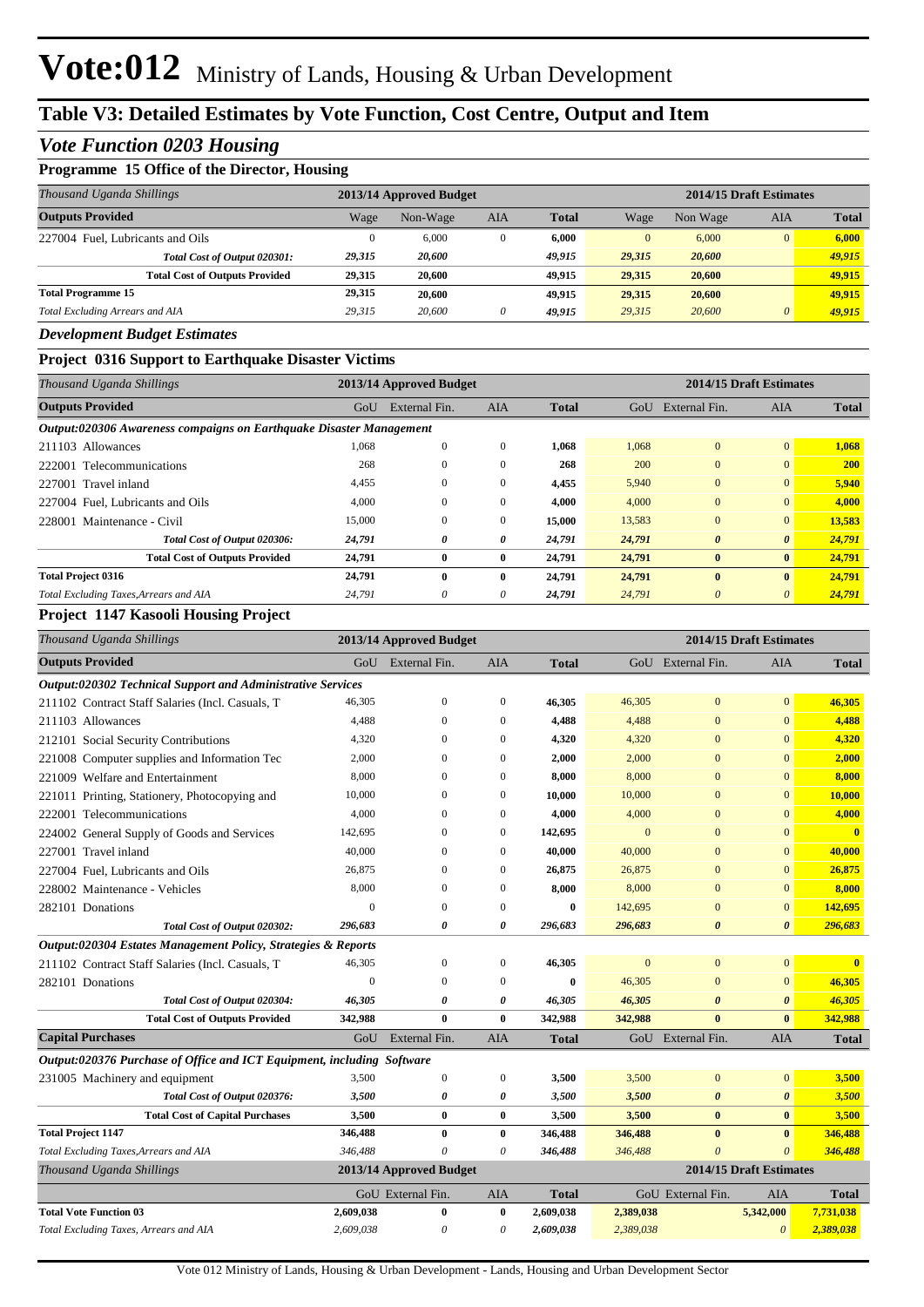### *Vote Function 0249 Policy, Planning and Support Services*

#### *Recurrent Budget Estimates*

#### **Programme 01 Finance and administration**

| Thousand Uganda Shillings                                                 |                                      | 2013/14 Approved Budget |                                      |                   |                              | 2014/15 Draft Estimates |                              |                          |
|---------------------------------------------------------------------------|--------------------------------------|-------------------------|--------------------------------------|-------------------|------------------------------|-------------------------|------------------------------|--------------------------|
| <b>Outputs Provided</b>                                                   | Wage                                 | Non-Wage                | AIA                                  | <b>Total</b>      | Wage                         | Non Wage                | AIA                          | <b>Total</b>             |
| Output:024901 Policy, consultation, planning and monitoring services      |                                      |                         |                                      |                   |                              |                         |                              |                          |
| 211101 General Staff Salaries                                             | 79,790                               | $\boldsymbol{0}$        | $\boldsymbol{0}$                     | 79,790            | 79,790                       | $\bf{0}$                | $\mathbf{0}$                 | 79,790                   |
| 211103 Allowances                                                         | $\boldsymbol{0}$                     | 10,206                  | $\boldsymbol{0}$                     | 10,206            | $\mathbf{0}$                 | 10,206                  | $\mathbf{0}$                 | 10,206                   |
| 221009 Welfare and Entertainment                                          | $\boldsymbol{0}$                     | 4,633                   | $\boldsymbol{0}$                     | 4,633             | $\mathbf{0}$                 | 4,633                   | $\mathbf{0}$                 | 4,633                    |
| 221011 Printing, Stationery, Photocopying and                             | $\boldsymbol{0}$                     | 31,507                  | $\boldsymbol{0}$                     | 31,507            | $\mathbf{0}$                 | 31,507                  | $\mathbf{0}$                 | 31,507                   |
| 221016 IFMS Recurrent costs                                               | $\boldsymbol{0}$                     | 6,000                   | $\boldsymbol{0}$                     | 6,000             | $\mathbf{0}$                 | 6,000                   | $\mathbf{0}$                 | 6,000                    |
| 227001 Travel inland                                                      | $\boldsymbol{0}$                     | 6,812                   | $\boldsymbol{0}$                     | 6,812             | $\mathbf{0}$                 | 6,812                   | $\mathbf{0}$                 | 6,812                    |
| 227002 Travel abroad                                                      | $\boldsymbol{0}$                     | 3,381                   | $\boldsymbol{0}$                     | 3,381             | $\mathbf{0}$                 | 3,381                   | $\mathbf{0}$                 | 3,381                    |
| 227004 Fuel, Lubricants and Oils                                          | $\boldsymbol{0}$                     | 6,210                   | $\boldsymbol{0}$                     | 6,210             | $\mathbf{0}$                 | 6,210                   | $\bf{0}$                     | 6,210                    |
| Total Cost of Output 024901:                                              | 79,790                               | 68,750                  | 0                                    | 148,540           | 79,790                       | 68,750                  | 0                            | 148,540                  |
| Output:024902 Ministry Support Services (Finance and Administration)      |                                      |                         |                                      |                   |                              |                         |                              |                          |
| 211101 General Staff Salaries                                             | 183,338                              | $\boldsymbol{0}$        | $\boldsymbol{0}$                     | 183,338           | 183,338                      | $\boldsymbol{0}$        | $\mathbf{0}$                 | 183,338                  |
| 211103 Allowances                                                         | $\boldsymbol{0}$                     | 56,200                  | $\boldsymbol{0}$                     | 56,200            | $\mathbf{0}$                 | 46,200                  | $\mathbf{0}$                 | 46,200                   |
| 213002 Incapacity, death benefits and funeral e                           | $\boldsymbol{0}$                     | 40,000                  | $\boldsymbol{0}$                     | 40,000            | $\mathbf{0}$                 | 40,000                  | $\mathbf{0}$                 | 40,000                   |
| 221003 Staff Training                                                     | $\boldsymbol{0}$                     | 7,351                   | $\boldsymbol{0}$                     | 7,351             | $\mathbf{0}$                 | 7,351                   | $\mathbf{0}$                 | 7,351                    |
| 221007 Books, Periodicals & Newspapers                                    | $\boldsymbol{0}$                     | 14,400                  | $\boldsymbol{0}$                     | 14,400            | $\mathbf{0}$                 | 14,400                  | $\mathbf{0}$                 | 14,400                   |
| 221009 Welfare and Entertainment                                          | $\boldsymbol{0}$                     | 30,000                  | $\boldsymbol{0}$                     | 30,000            | $\mathbf{0}$                 | 30,000                  | $\mathbf{0}$                 | 30,000                   |
| 221011 Printing, Stationery, Photocopying and                             | $\boldsymbol{0}$                     | 45,000                  | $\boldsymbol{0}$                     | 45,000            | $\mathbf{0}$                 | 45,000                  | $\mathbf{0}$                 | 45,000                   |
| 221020 IPPS Recurrent Costs                                               | $\boldsymbol{0}$                     | $\mathbf{0}$            | $\boldsymbol{0}$                     | $\bf{0}$          | $\mathbf{0}$                 | 25,000                  | $\mathbf{0}$                 | 25,000                   |
| 222001 Telecommunications                                                 | $\boldsymbol{0}$                     | 48,000                  | $\boldsymbol{0}$                     | 48,000            | $\mathbf{0}$                 | 48,000                  | $\mathbf{0}$                 | 48,000                   |
| 222002 Postage and Courier                                                | $\boldsymbol{0}$                     | 4,800                   | $\boldsymbol{0}$                     | 4,800             | $\mathbf{0}$                 | 4,800                   | $\mathbf{0}$                 | 4,800                    |
| 223001 Property Expenses                                                  | $\boldsymbol{0}$                     | 120,000                 | $\boldsymbol{0}$<br>$\boldsymbol{0}$ | 120,000           | $\mathbf{0}$<br>$\mathbf{0}$ | 120,000                 | $\mathbf{0}$<br>$\mathbf{0}$ | <b>120,000</b>           |
| 223004 Guard and Security services                                        | $\boldsymbol{0}$                     | 80,000                  | $\boldsymbol{0}$                     | 80,000            | $\mathbf{0}$                 | 80,000                  | $\mathbf{0}$                 | 80,000                   |
| 223005 Electricity                                                        | $\boldsymbol{0}$<br>$\boldsymbol{0}$ | 60,000                  | $\boldsymbol{0}$                     | 60,000            | $\mathbf{0}$                 | 120,000<br>55,000       | $\mathbf{0}$                 | <b>120,000</b>           |
| 223006 Water                                                              | $\boldsymbol{0}$                     | 35,000<br>35,000        | $\boldsymbol{0}$                     | 35,000            | $\mathbf{0}$                 | 35,000                  | $\mathbf{0}$                 | 55,000                   |
| 227001 Travel inland                                                      | $\boldsymbol{0}$                     | 22,500                  | $\boldsymbol{0}$                     | 35,000            | $\mathbf{0}$                 |                         | $\mathbf{0}$                 | 35,000                   |
| 227002 Travel abroad                                                      | $\boldsymbol{0}$                     | 19,001                  | $\boldsymbol{0}$                     | 22,500            | $\mathbf{0}$                 | 22,500<br>19,001        | $\mathbf{0}$                 | 22,500                   |
| 227004 Fuel, Lubricants and Oils                                          | $\boldsymbol{0}$                     | 100,000                 | $\boldsymbol{0}$                     | 19,001<br>100,000 | $\mathbf{0}$                 | 100,000                 | $\mathbf{0}$                 | <b>19,001</b><br>100,000 |
| 228002 Maintenance - Vehicles                                             | $\boldsymbol{0}$                     | 20,000                  | $\boldsymbol{0}$                     | 20,000            | $\mathbf{0}$                 | 20,000                  | $\mathbf{0}$                 | 20,000                   |
| 228003 Maintenance - Machinery, Equipment<br>Total Cost of Output 024902: | 183,338                              | 737,252                 | 0                                    | 920,590           | 183,338                      | 832,252                 | $\boldsymbol{\theta}$        | 1,015,590                |
| Output:024903 Ministerial and Top Management Services                     |                                      |                         |                                      |                   |                              |                         |                              |                          |
| 211101 General Staff Salaries                                             | 44,251                               | $\boldsymbol{0}$        | $\boldsymbol{0}$                     | 44,251            | 44,251                       | $\boldsymbol{0}$        | $\mathbf{0}$                 | 44,251                   |
| 211103 Allowances                                                         | $\boldsymbol{0}$                     | 10,200                  | $\boldsymbol{0}$                     | 10,200            | $\mathbf{0}$                 | 10,200                  | $\mathbf{0}$                 | 10,200                   |
| 213001 Medical expenses (To employees)                                    | $\mathbf{0}$                         | 2,500                   | $\Omega$                             | 2,500             | $\mathbf{0}$                 | 2,500                   | $\overline{0}$               | 2,500                    |
| 221009 Welfare and Entertainment                                          | $\boldsymbol{0}$                     | 4,633                   | $\boldsymbol{0}$                     | 4,633             | $\boldsymbol{0}$             | 4,633                   | $\bf{0}$                     | 4,633                    |
| 221011 Printing, Stationery, Photocopying and                             | $\boldsymbol{0}$                     | 31,507                  | $\boldsymbol{0}$                     | 31,507            | $\boldsymbol{0}$             | 31,507                  | $\mathbf{0}$                 | 31,507                   |
| 222001 Telecommunications                                                 | $\boldsymbol{0}$                     | 8,000                   | $\boldsymbol{0}$                     | 8,000             | $\boldsymbol{0}$             | 8,000                   | $\mathbf{0}$                 | 8,000                    |
| 227001 Travel inland                                                      | $\boldsymbol{0}$                     | 11,600                  | $\boldsymbol{0}$                     | 11,600            | $\boldsymbol{0}$             | 11,600                  | $\mathbf{0}$                 | 11,600                   |
| 227002 Travel abroad                                                      | $\boldsymbol{0}$                     | 13,500                  | $\boldsymbol{0}$                     | 13,500            | $\boldsymbol{0}$             | 13,500                  | $\mathbf{0}$                 | 13,500                   |
| 227004 Fuel, Lubricants and Oils                                          | $\boldsymbol{0}$                     | 58,280                  | $\boldsymbol{0}$                     | 58,280            | $\boldsymbol{0}$             | 58,280                  | $\mathbf{0}$                 | 58,280                   |
| 228002 Maintenance - Vehicles                                             | $\boldsymbol{0}$                     | 11,176                  | $\boldsymbol{0}$                     | 11,176            | $\boldsymbol{0}$             | 11,176                  | $\mathbf{0}$                 | 11,176                   |
| Total Cost of Output 024903:                                              | 44,251                               | 151,396                 | 0                                    | 195,647           | 44,251                       | 151,396                 | 0                            | 195,647                  |
| Output:024904 Information Management                                      |                                      |                         |                                      |                   |                              |                         |                              |                          |
| 211101 General Staff Salaries                                             | 17,107                               | $\boldsymbol{0}$        | $\boldsymbol{0}$                     | 17,107            | 17,107                       | $\bf{0}$                | $\mathbf{0}$                 | 17,107                   |
| 211103 Allowances                                                         | $\boldsymbol{0}$                     | 5,000                   | $\boldsymbol{0}$                     | 5,000             | $\boldsymbol{0}$             | 5,000                   | $\mathbf{0}$                 | 5,000                    |
| 221009 Welfare and Entertainment                                          | $\boldsymbol{0}$                     | 4,800                   | $\boldsymbol{0}$                     | 4,800             | $\boldsymbol{0}$             | 4,800                   | $\mathbf{0}$                 | 4,800                    |
| 221011 Printing, Stationery, Photocopying and                             | $\boldsymbol{0}$                     | 25,992                  | $\boldsymbol{0}$                     | 25,992            | $\boldsymbol{0}$             | 25,992                  | $\mathbf{0}$                 | 25,992                   |
| 227001 Travel inland                                                      | $\boldsymbol{0}$                     | 6,000                   | $\boldsymbol{0}$                     | 6,000             | $\boldsymbol{0}$             | 6,000                   | $\mathbf{0}$                 | 6,000                    |
| 227004 Fuel, Lubricants and Oils                                          | $\boldsymbol{0}$                     | 4,800                   | $\boldsymbol{0}$                     | 4,800             | $\boldsymbol{0}$             | 4,800                   | $\bf{0}$                     | 4,800                    |
| Total Cost of Output 024904:                                              | 17,107                               | 46,592                  | 0                                    | 63,699            | 17,107                       | 46,592                  | 0                            | 63,699                   |
| Output:024905 Procurement and Disposal Services                           |                                      |                         |                                      |                   |                              |                         |                              |                          |
| 211101 General Staff Salaries                                             | 6,414                                | $\boldsymbol{0}$        | $\boldsymbol{0}$                     | 6,414             | 6,414                        | $\boldsymbol{0}$        | $\boldsymbol{0}$             | 6,414                    |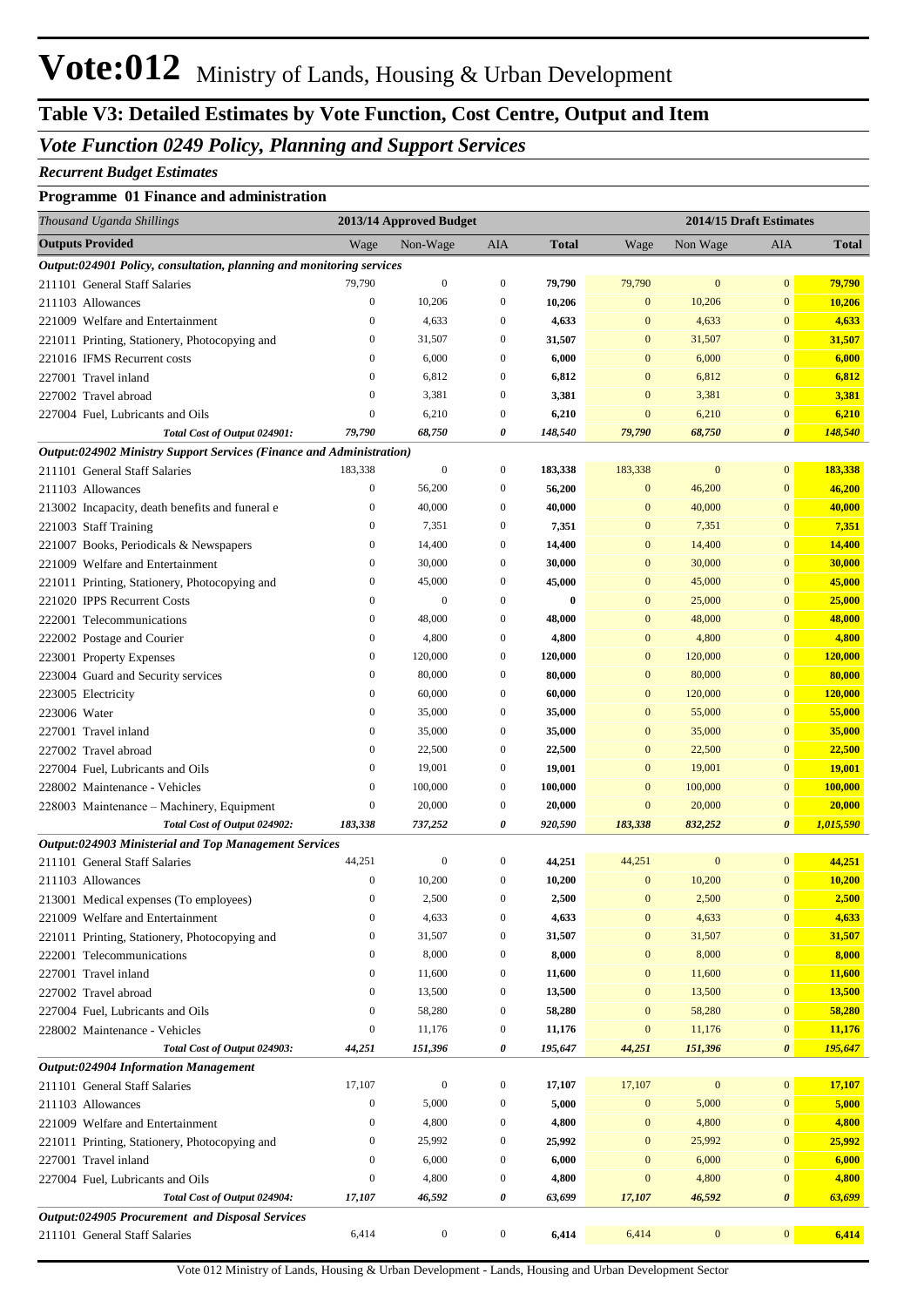## **Table V3: Detailed Estimates by Vote Function, Cost Centre, Output and Item**

## *Vote Function 0249 Policy, Planning and Support Services*

#### **Programme 01 Finance and administration**

| Thousand Uganda Shillings                          |                  | 2013/14 Approved Budget |                  |              |                       | 2014/15 Draft Estimates |                       |              |
|----------------------------------------------------|------------------|-------------------------|------------------|--------------|-----------------------|-------------------------|-----------------------|--------------|
| <b>Outputs Provided</b>                            | Wage             | Non-Wage                | AIA              | <b>Total</b> | Wage                  | Non Wage                | <b>AIA</b>            | <b>Total</b> |
| 211103 Allowances                                  | $\boldsymbol{0}$ | 9,112                   | $\mathbf{0}$     | 9,112        | $\mathbf{0}$          | 9,112                   | $\mathbf{0}$          | 9,112        |
| 221007 Books, Periodicals & Newspapers             | $\mathbf{0}$     | 2,400                   | $\mathbf{0}$     | 2,400        | $\mathbf{0}$          | 2,400                   | $\mathbf{0}$          | 2,400        |
| 221008 Computer supplies and Information Tec       | $\mathbf{0}$     | 2,000                   | $\mathbf{0}$     | 2,000        | $\mathbf{0}$          | 2,000                   | $\Omega$              | 2,000        |
| 221009 Welfare and Entertainment                   | $\mathbf{0}$     | 4,400                   | $\mathbf{0}$     | 4,400        | $\mathbf{0}$          | 4,400                   | $\overline{0}$        | 4,400        |
| 221011 Printing, Stationery, Photocopying and      | $\mathbf{0}$     | 8,208                   | $\mathbf{0}$     | 8,208        | $\mathbf{0}$          | 8,208                   | $\mathbf{0}$          | 8,208        |
| 222001 Telecommunications                          | $\mathbf{0}$     | 2,000                   | $\mathbf{0}$     | 2,000        | $\mathbf{0}$          | 2,000                   | $\mathbf{0}$          | 2,000        |
| 227001 Travel inland                               | $\mathbf{0}$     | 10,000                  | $\mathbf{0}$     | 10,000       | $\mathbf{0}$          | 10,000                  | $\mathbf{0}$          | 10,000       |
| 227002 Travel abroad                               | $\mathbf{0}$     | 5,400                   | $\mathbf{0}$     | 5,400        | $\mathbf{0}$          | 5,400                   | $\mathbf{0}$          | 5,400        |
| 227004 Fuel, Lubricants and Oils                   | $\boldsymbol{0}$ | 4,000                   | $\boldsymbol{0}$ | 4,000        | $\overline{0}$        | 4,000                   | $\mathbf{0}$          | 4,000        |
| 228002 Maintenance - Vehicles                      | $\mathbf{0}$     | 10,000                  | $\boldsymbol{0}$ | 10,000       | $\mathbf{0}$          | 10,000                  | $\mathbf{0}$          | 10,000       |
| Total Cost of Output 024905:                       | 6,414            | 57,520                  | 0                | 63,934       | 6,414                 | 57,520                  | $\boldsymbol{\theta}$ | 63,934       |
| Output:024906 Accounts and internal Audit Services |                  |                         |                  |              |                       |                         |                       |              |
| 211101 General Staff Salaries                      | 61,100           | $\boldsymbol{0}$        | $\mathbf{0}$     | 61,100       | 61,100                | $\mathbf{0}$            | $\overline{0}$        | 61,100       |
| 211103 Allowances                                  | $\mathbf{0}$     | 4,007                   | $\mathbf{0}$     | 4,007        | $\mathbf{0}$          | 4,007                   | $\mathbf{0}$          | 4,007        |
| 221008 Computer supplies and Information Tec       | $\boldsymbol{0}$ | 2,700                   | $\mathbf{0}$     | 2,700        | $\overline{0}$        | 2,700                   | $\mathbf{0}$          | 2,700        |
| 221009 Welfare and Entertainment                   | $\mathbf{0}$     | 2,710                   | $\mathbf{0}$     | 2,710        | $\mathbf{0}$          | 2,710                   | $\overline{0}$        | 2,710        |
| 221016 IFMS Recurrent costs                        | $\mathbf{0}$     | 40,000                  | $\mathbf{0}$     | 40,000       | $\mathbf{0}$          | 40,000                  | $\mathbf{0}$          | 40,000       |
| 221017 Subscriptions                               | $\mathbf{0}$     | 2,600                   | $\mathbf{0}$     | 2,600        | $\mathbf{0}$          | 2,600                   | $\overline{0}$        | 2,600        |
| 227001 Travel inland                               | $\mathbf{0}$     | 19,960                  | $\Omega$         | 19,960       | $\Omega$              | 19,960                  | $\Omega$              | 19,960       |
| 227004 Fuel, Lubricants and Oils                   | $\mathbf{0}$     | 6,000                   | $\mathbf{0}$     | 6,000        | $\mathbf{0}$          | 6,000                   | $\mathbf{0}$          | 6,000        |
| 228002 Maintenance - Vehicles                      | $\mathbf{0}$     | 4,000                   | $\mathbf{0}$     | 4,000        | $\mathbf{0}$          | 4,000                   | $\overline{0}$        | 4,000        |
| Total Cost of Output 024906:                       | 61,100           | 81,977                  | 0                | 143,077      | 61,100                | 81,977                  | $\boldsymbol{\theta}$ | 143,077      |
| <b>Total Cost of Outputs Provided</b>              | 392,000          | 1,143,487               | $\bf{0}$         | 1,535,487    | 392,000               | 1,238,487               | $\bf{0}$              | 1,630,487    |
| <b>Arrears</b>                                     | Wage             | Non-Wage                | AIA              | <b>Total</b> | Wage                  | Non Wage                | AIA                   | <b>Total</b> |
| Output:024999 Arrears                              |                  |                         |                  |              |                       |                         |                       |              |
| 321612 Water arrears(Budgeting)                    | $\mathbf{0}$     | $\boldsymbol{0}$        | $\boldsymbol{0}$ | $\pmb{0}$    | $\mathbf{0}$          | 32,966                  | $\mathbf{0}$          | 32,966       |
| 321614 Electricity arrears (Budgeting)             | $\theta$         | $\overline{0}$          | $\mathbf{0}$     | $\bf{0}$     | $\overline{0}$        | 45,499                  | $\mathbf{0}$          | 45,499       |
| Total Cost of Output 024999:                       | 0                | 0                       |                  | 0            | $\boldsymbol{\theta}$ | 78,465                  | $\boldsymbol{\theta}$ | 78,465       |
| <b>Total Cost of Arrears</b>                       | $\bf{0}$         | $\bf{0}$                |                  | $\bf{0}$     | $\bf{0}$              | 78,465                  | $\bf{0}$              | 78,465       |
| <b>Total Programme 01</b>                          | 392,000          | 1,143,487               | $\bf{0}$         | 1,535,487    | 392,000               | 1,316,952               | $\bf{0}$              | 1,708,952    |
| Total Excluding Arrears and AIA                    | 392,000          | 1,143,487               | $\theta$         | 1,535,487    | 392,000               | 1,238,487               | $\theta$              | 1,630,487    |

#### **Programme 02 Planning and Quality Assurance**

| Thousand Uganda Shillings                                            |                  | 2013/14 Approved Budget |                |              |                | 2014/15 Draft Estimates<br>Non Wage<br><b>AIA</b><br>Wage<br>$\overline{0}$<br>174,000<br>$\mathbf{0}$<br>3,960<br>$\mathbf{0}$<br>$\mathbf{0}$<br>81,436<br>$\overline{0}$<br>$\Omega$<br>36,000<br>$\Omega$<br>$\mathbf{0}$<br>60,000<br>$\mathbf{0}$<br>$\mathbf{0}$<br>5,344<br>$\overline{0}$<br>$\Omega$<br>40,000<br>$\mathbf{0}$<br>$\Omega$<br>30,000<br>$\mathbf{0}$<br>$\mathbf{0}$<br>90,600<br>$\overline{0}$<br>$\Omega$<br>600<br>$\Omega$<br>$\Omega$<br>3,000<br>$\overline{0}$<br>$\mathbf{0}$ |                       |              |
|----------------------------------------------------------------------|------------------|-------------------------|----------------|--------------|----------------|------------------------------------------------------------------------------------------------------------------------------------------------------------------------------------------------------------------------------------------------------------------------------------------------------------------------------------------------------------------------------------------------------------------------------------------------------------------------------------------------------------------|-----------------------|--------------|
| <b>Outputs Provided</b>                                              | Wage             | Non-Wage                | <b>AIA</b>     | <b>Total</b> |                |                                                                                                                                                                                                                                                                                                                                                                                                                                                                                                                  |                       | <b>Total</b> |
| Output:024901 Policy, consultation, planning and monitoring services |                  |                         |                |              |                |                                                                                                                                                                                                                                                                                                                                                                                                                                                                                                                  |                       |              |
| 211101 General Staff Salaries                                        | 3.960            | $\mathbf{0}$            | $\overline{0}$ | 3,960        |                |                                                                                                                                                                                                                                                                                                                                                                                                                                                                                                                  |                       | 174,000      |
| 211102 Contract Staff Salaries (Incl. Casuals, T                     | 174,000          | $\mathbf{0}$            | $\mathbf{0}$   | 174,000      |                |                                                                                                                                                                                                                                                                                                                                                                                                                                                                                                                  |                       | 3,960        |
| 211103 Allowances                                                    | $\mathbf{0}$     | 81,436                  | $\Omega$       | 81,436       |                |                                                                                                                                                                                                                                                                                                                                                                                                                                                                                                                  |                       | 81,436       |
| 221002 Workshops and Seminars                                        | $\mathbf{0}$     | 16,000                  | $\Omega$       | 16,000       |                |                                                                                                                                                                                                                                                                                                                                                                                                                                                                                                                  |                       | 36,000       |
| 221003 Staff Training                                                | 0                | 40,000                  | $\bf{0}$       | 40,000       |                |                                                                                                                                                                                                                                                                                                                                                                                                                                                                                                                  |                       | 60,000       |
| Books, Periodicals & Newspapers<br>221007                            | $\boldsymbol{0}$ | 5,344                   | $\Omega$       | 5,344        |                |                                                                                                                                                                                                                                                                                                                                                                                                                                                                                                                  |                       | 5,344        |
| 221008 Computer supplies and Information Tec                         | $\mathbf{0}$     | 25,000                  | $\overline{0}$ | 25,000       |                |                                                                                                                                                                                                                                                                                                                                                                                                                                                                                                                  |                       | 40,000       |
| 221009 Welfare and Entertainment                                     | 0                | 30,000                  | $\bf{0}$       | 30,000       |                |                                                                                                                                                                                                                                                                                                                                                                                                                                                                                                                  |                       | 30,000       |
| 221011 Printing, Stationery, Photocopying and                        | $\mathbf{0}$     | 75,600                  | $\Omega$       | 75,600       |                |                                                                                                                                                                                                                                                                                                                                                                                                                                                                                                                  |                       | 90,600       |
| 221012 Small Office Equipment                                        | $\mathbf{0}$     | 600                     | $\Omega$       | 600          |                |                                                                                                                                                                                                                                                                                                                                                                                                                                                                                                                  |                       | 600          |
| Subscriptions<br>221017                                              | $\mathbf{0}$     | 3,000                   | $\mathbf{0}$   | 3,000        |                |                                                                                                                                                                                                                                                                                                                                                                                                                                                                                                                  |                       | 3,000        |
| Telecommunications<br>222001                                         | $\boldsymbol{0}$ | 24,634                  | $\Omega$       | 24,634       | $\overline{0}$ | 24,634                                                                                                                                                                                                                                                                                                                                                                                                                                                                                                           | $\Omega$              | 24,634       |
| 224002 General Supply of Goods and Services                          | $\mathbf{0}$     | 1,564                   | $\overline{0}$ | 1,564        | $\mathbf{0}$   | $\mathbf{0}$                                                                                                                                                                                                                                                                                                                                                                                                                                                                                                     | $\mathbf{0}$          | $\mathbf{0}$ |
| 227001 Travel inland                                                 | 0                | 94,000                  | $\bf{0}$       | 94,000       | $\mathbf{0}$   | 110,000                                                                                                                                                                                                                                                                                                                                                                                                                                                                                                          | $\mathbf{0}$          | 110,000      |
| 227002 Travel abroad                                                 | $\mathbf{0}$     | 7,553                   | $\Omega$       | 7,553        | $\mathbf{0}$   | 7,553                                                                                                                                                                                                                                                                                                                                                                                                                                                                                                            | $\mathbf{0}$          | 7,553        |
| 227004 Fuel, Lubricants and Oils                                     | 0                | 96,000                  | $\Omega$       | 96,000       | $\Omega$       | 100,564                                                                                                                                                                                                                                                                                                                                                                                                                                                                                                          | $\Omega$              | 100,564      |
| 228002 Maintenance - Vehicles                                        | 0                | 24,000                  | $\bf{0}$       | 24,000       | $\mathbf{0}$   | 24,000                                                                                                                                                                                                                                                                                                                                                                                                                                                                                                           | $\mathbf{0}$          | 24,000       |
| 228003 Maintenance – Machinery, Equipment                            | $\mathbf{0}$     | 2,000                   | $\Omega$       | 2,000        | $\mathbf{0}$   | 2,000                                                                                                                                                                                                                                                                                                                                                                                                                                                                                                            | $\Omega$              | 2,000        |
| Total Cost of Output 024901:                                         | 177,960          | 526,731                 | 0              | 704,691      | 177,960        | 615,731                                                                                                                                                                                                                                                                                                                                                                                                                                                                                                          | $\boldsymbol{\theta}$ | 793,691      |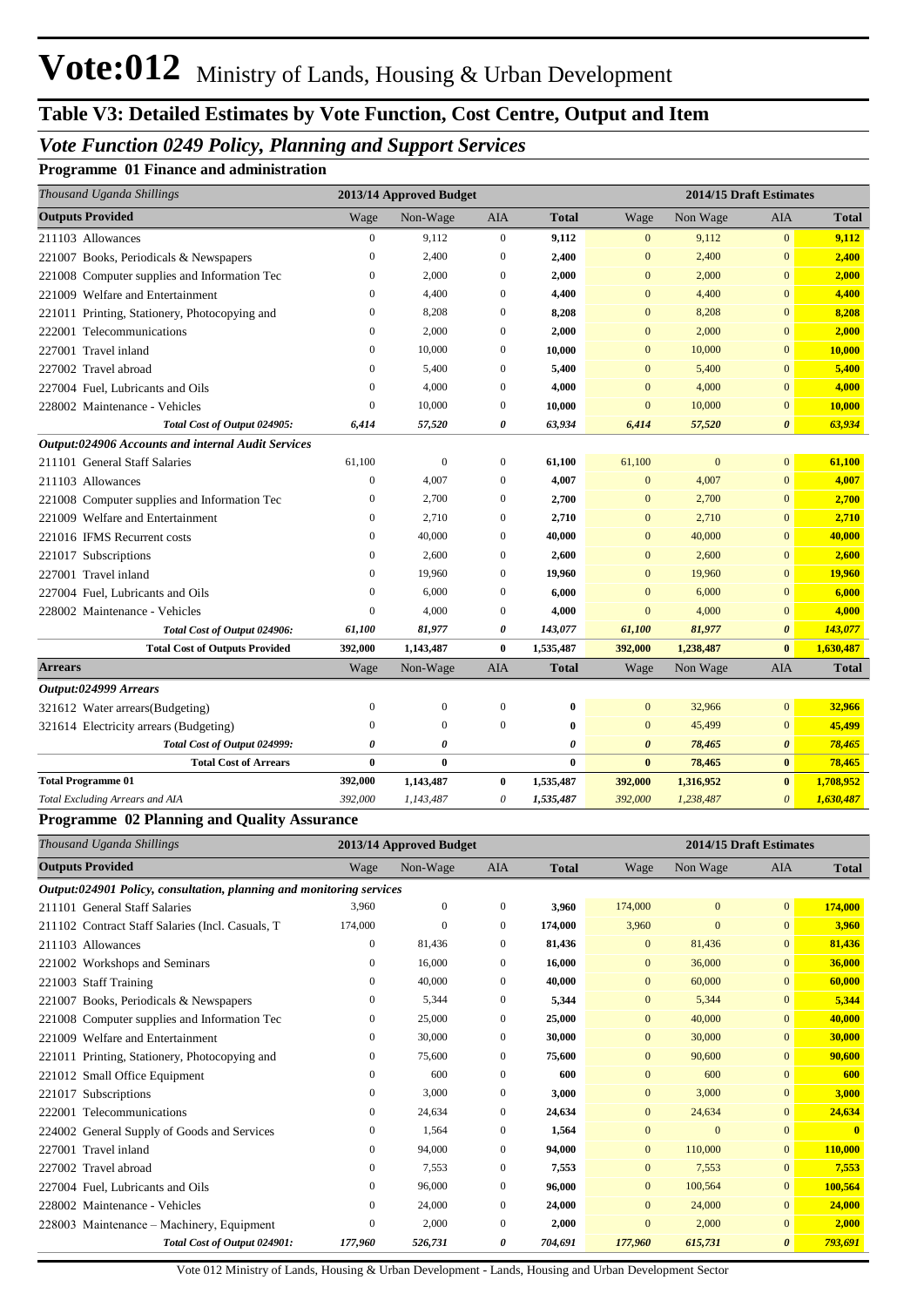#### *Vote Function 0249 Policy, Planning and Support Services*

#### **Programme 02 Planning and Quality Assurance**

| Thousand Uganda Shillings             |         | 2013/14 Approved Budget |     |              |         | 2014/15 Draft Estimates |              |              |  |
|---------------------------------------|---------|-------------------------|-----|--------------|---------|-------------------------|--------------|--------------|--|
| <b>Outputs Provided</b>               | Wage    | Non-Wage                | AIA | <b>Total</b> | Wage    | Non Wage                | AIA          | <b>Total</b> |  |
| <b>Total Cost of Outputs Provided</b> | 177,960 | 526,731                 |     | 704.691      | 177,960 | 615,731                 | $\mathbf{0}$ | 793.691      |  |
| <b>Total Programme 02</b>             | 177,960 | 526,731                 | 0   | 704.691      | 177,960 | 615.731                 | $\mathbf{0}$ | 793.691      |  |
| Total Excluding Arrears and AIA       | 177.960 | 526,731                 | 0   | 704.691      | 177,960 | 615.731                 | $\theta$     | 793.691      |  |

#### **Programme 16 Internal Audit**

| Thousand Uganda Shillings                          |              | 2013/14 Approved Budget |              |              |                | 2014/15 Draft Estimates |                |              |
|----------------------------------------------------|--------------|-------------------------|--------------|--------------|----------------|-------------------------|----------------|--------------|
| <b>Outputs Provided</b>                            | Wage         | Non-Wage                | <b>AIA</b>   | <b>Total</b> | Wage           | Non Wage                | <b>AIA</b>     | <b>Total</b> |
| Output:024906 Accounts and internal Audit Services |              |                         |              |              |                |                         |                |              |
| 211101 General Staff Salaries                      | 29,388       | $\mathbf{0}$            | $\mathbf{0}$ | 29,388       | 29,388         | $\mathbf{0}$            | $\overline{0}$ | 29,388       |
| 211103 Allowances                                  | $\mathbf{0}$ | 14,400                  | $\mathbf{0}$ | 14,400       | $\mathbf{0}$   | 14,400                  | $\overline{0}$ | 14,400       |
| 221003 Staff Training                              | $\mathbf{0}$ | 3,000                   | $\mathbf{0}$ | 3,000        | $\mathbf{0}$   | 3,000                   | $\overline{0}$ | 3,000        |
| Books, Periodicals & Newspapers<br>221007          | $\mathbf{0}$ | 1,200                   | $\mathbf{0}$ | 1,200        | $\overline{0}$ | 1,200                   | $\overline{0}$ | 1,200        |
| 221008 Computer supplies and Information Tec       | $\Omega$     | 5,500                   | $\Omega$     | 5,500        | $\overline{0}$ | 5,500                   | $\overline{0}$ | 5,500        |
| Welfare and Entertainment<br>221009                | $\mathbf{0}$ | 4,800                   | $\mathbf{0}$ | 4,800        | $\overline{0}$ | 4,800                   | $\overline{0}$ | 4,800        |
| 221011 Printing, Stationery, Photocopying and      | $\mathbf{0}$ | 2,700                   | $\mathbf{0}$ | 2,700        | $\overline{0}$ | 2.700                   | $\overline{0}$ | 2,700        |
| 221012 Small Office Equipment                      | $\mathbf{0}$ | 2,148                   | $\mathbf{0}$ | 2,148        | $\overline{0}$ | 2,148                   | $\overline{0}$ | 2,148        |
| 221017<br>Subscriptions                            | 0            | 2,000                   | $\mathbf{0}$ | 2,000        | $\overline{0}$ | 2,000                   | $\overline{0}$ | 2,000        |
| 222001 Telecommunications                          | $\mathbf{0}$ | 2,000                   | $\Omega$     | 2,000        | $\overline{0}$ | 2,000                   | $\overline{0}$ | 2,000        |
| 227001 Travel inland                               | $\mathbf{0}$ | 13,500                  | $\mathbf{0}$ | 13,500       | $\mathbf{0}$   | 13,500                  | $\overline{0}$ | 13,500       |
| 227002 Travel abroad                               | $\mathbf{0}$ | 1,937                   | $\mathbf{0}$ | 1,937        | $\overline{0}$ | 1,937                   | $\overline{0}$ | 1,937        |
| 227004 Fuel, Lubricants and Oils                   | $\mathbf{0}$ | 11,510                  | $\mathbf{0}$ | 11,510       | $\overline{0}$ | 11,510                  | $\overline{0}$ | 11,510       |
| Total Cost of Output 024906:                       | 29,388       | 64,695                  | 0            | 94,083       | 29,388         | 64,695                  | $\theta$       | 94,083       |
| <b>Total Cost of Outputs Provided</b>              | 29,388       | 64,695                  | $\bf{0}$     | 94,083       | 29,388         | 64,695                  | $\bf{0}$       | 94,083       |
| <b>Total Programme 16</b>                          | 29,388       | 64,695                  | $\mathbf{0}$ | 94,083       | 29,388         | 64,695                  | $\bf{0}$       | 94,083       |
| Total Excluding Arrears and AIA                    | 29,388       | 64.695                  | 0            | 94,083       | 29,388         | 64.695                  | 0              | 94,083       |

#### *Development Budget Estimates*

#### **Project 0162 Support to PQAD**

| Thousand Uganda Shillings                                               |        | 2013/14 Approved Budget |              |              | 2014/15 Draft Estimates |                       |                |                       |
|-------------------------------------------------------------------------|--------|-------------------------|--------------|--------------|-------------------------|-----------------------|----------------|-----------------------|
| <b>Outputs Provided</b>                                                 | GoU    | External Fin.           | AIA          | <b>Total</b> | GoU                     | External Fin.         | <b>AIA</b>     | <b>Total</b>          |
| Output:024901 Policy, consultation, planning and monitoring services    |        |                         |              |              |                         |                       |                |                       |
| 221003 Staff Training                                                   | 20,119 | $\mathbf{0}$            | $\mathbf{0}$ | 20,119       | $\overline{0}$          | $\mathbf{0}$          | $\overline{0}$ | $\mathbf{0}$          |
| 221008 Computer supplies and Information Tec                            | 35,000 | $\mathbf{0}$            | $\mathbf{0}$ | 35,000       | $\mathbf{0}$            | $\mathbf{0}$          | $\overline{0}$ | $\mathbf{0}$          |
| 221011 Printing, Stationery, Photocopying and                           | 9,000  | $\mathbf{0}$            | $\Omega$     | 9,000        | $\overline{0}$          | $\mathbf{0}$          | $\overline{0}$ | $\mathbf{0}$          |
| 227004 Fuel, Lubricants and Oils                                        | 30,000 | $\mathbf{0}$            | $\Omega$     | 30,000       | $\overline{0}$          | $\mathbf{0}$          | $\overline{0}$ | $\mathbf{0}$          |
| Total Cost of Output 024901:                                            | 94,119 | 0                       | 0            | 94,119       | $\boldsymbol{\theta}$   | $\boldsymbol{\theta}$ |                | $\theta$              |
| <b>Total Cost of Outputs Provided</b>                                   | 94,119 | $\bf{0}$                | $\mathbf{0}$ | 94,119       | $\mathbf{0}$            | $\bf{0}$              |                | $\mathbf{0}$          |
| <b>Capital Purchases</b>                                                | GoU    | External Fin.           | AIA          | <b>Total</b> | GoU                     | External Fin.         | <b>AIA</b>     | <b>Total</b>          |
| Output:024978 Purchase of Office and Residential Furniture and Fittings |        |                         |              |              |                         |                       |                |                       |
| 231006 Furniture and fittings (Depreciation)                            | 5,000  | $\mathbf{0}$            | $\mathbf{0}$ | 5,000        | $\mathbf{0}$            | $\mathbf{0}$          | $\overline{0}$ | $\mathbf{0}$          |
| Total Cost of Output 024978:                                            | 5,000  | 0                       | 0            | 5,000        | $\boldsymbol{\theta}$   | $\boldsymbol{\theta}$ |                | $\theta$              |
| <b>Total Cost of Capital Purchases</b>                                  | 5,000  | $\bf{0}$                | 0            | 5,000        | $\mathbf{0}$            | $\bf{0}$              |                | $\mathbf{0}$          |
| <b>Total Project 0162</b>                                               | 99,119 | $\mathbf{0}$            | 0            | 99,119       | $\mathbf{0}$            | $\mathbf{0}$          |                | $\mathbf{0}$          |
| Total Excluding Taxes, Arrears and AIA                                  | 99,119 | 0                       | 0            | 99,119       | 0                       | $\boldsymbol{\theta}$ | 0              | $\boldsymbol{\theta}$ |
| <b>Project 1029 Construction of MLHUD</b>                               |        |                         |              |              |                         |                       |                |                       |

#### *Thousand Uganda Shillings* **2013/14 Approved Budget 2014/15 Draft Estimates Outputs Provided** GoU External Fin. AIA **Total** GoU External Fin. AIA **Total** *Output:024901 Policy, consultation, planning and monitoring services* 211103 Allowances 16,000 0 0 **16,000** 0 0 0 **0** 221001 Advertising and Public Relations 9,000 0 0 **9,000** 0 0 0 **0** 221011 Printing, Stationery, Photocopying and 5,400 0 0 **5,400** 0 0 0 **0** 225001 Consultancy Services- Short term 70,000 0 0 **70,000** 0 0 0 **0** 225003 Taxes on (Professional) Services 11,000 0 0 **11,000** 0 0 0 **0** 227004 Fuel, Lubricants and Oils 28,000 0 0 **28,000** 0 0 0 **0**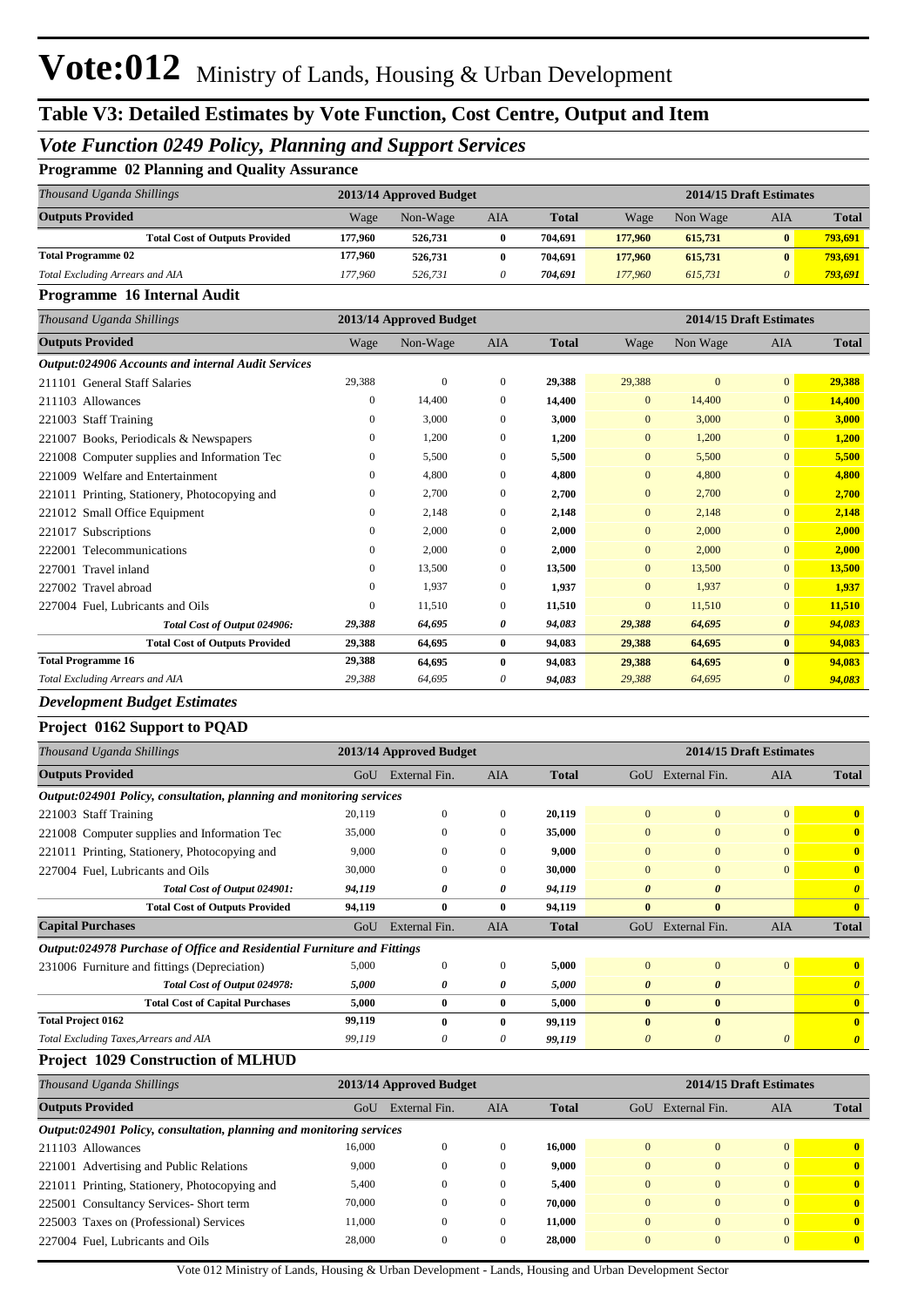## *Vote Function 0249 Policy, Planning and Support Services*

**Project 1029 Construction of MLHUD**

| Thousand Uganda Shillings              |            | 2013/14 Approved Budget | 2014/15 Draft Estimates |              |                         |                       |              |                       |
|----------------------------------------|------------|-------------------------|-------------------------|--------------|-------------------------|-----------------------|--------------|-----------------------|
| <b>Outputs Provided</b>                | GoU        | External Fin.           | <b>AIA</b>              | <b>Total</b> | GoU                     | External Fin.         | AIA          | <b>Total</b>          |
| Total Cost of Output 024901:           | 139,400    | 0                       | 0                       | 139,400      | 0                       | $\boldsymbol{\theta}$ |              |                       |
| <b>Total Cost of Outputs Provided</b>  | 139,400    | $\bf{0}$                | $\bf{0}$                | 139,400      | $\bf{0}$                | $\bf{0}$              |              | $\mathbf{0}$          |
| <b>Total Project 1029</b>              | 139,400    | $\mathbf{0}$            | $\mathbf{0}$            | 139,400      | $\mathbf{0}$            | $\mathbf{0}$          |              | $\mathbf{0}$          |
| Total Excluding Taxes, Arrears and AIA | 139,400    | 0                       | 0                       | 139,400      | $\theta$                | $\theta$              | 0            | $\boldsymbol{\theta}$ |
| Thousand Uganda Shillings              |            | 2013/14 Approved Budget |                         |              | 2014/15 Draft Estimates |                       |              |                       |
|                                        |            | GoU External Fin.       | <b>AIA</b>              | <b>Total</b> |                         | GoU External Fin.     | <b>AIA</b>   | <b>Total</b>          |
| <b>Total Vote Function 49</b>          | 2,572,780  | $\mathbf{0}$            | $\mathbf{0}$            | 2,572,780    | 2,596,726               |                       | $\mathbf{0}$ | 2,596,726             |
| Total Excluding Taxes, Arrears and AIA | 2,572,780  | 0                       | 0                       | 2,572,780    | 2,518,261               |                       | $\theta$     | 2,518,261             |
| <b>Grand Total Vote 012</b>            | 14,690,262 | 2,685,590               | $\mathbf{0}$            | 17,375,852   | 16,864,625              | 8,008,35              | 5,342,000    | 30,214,981            |
| Total Excluding Taxes, Arrears and AIA | 14.661.160 | 2.685.590               | 0                       | 17.346.750   | 16,786,160              | 8,008,35              | $\theta$     | 24,794,515            |

*\*\*\*where AIA is Appropriation in Aid*